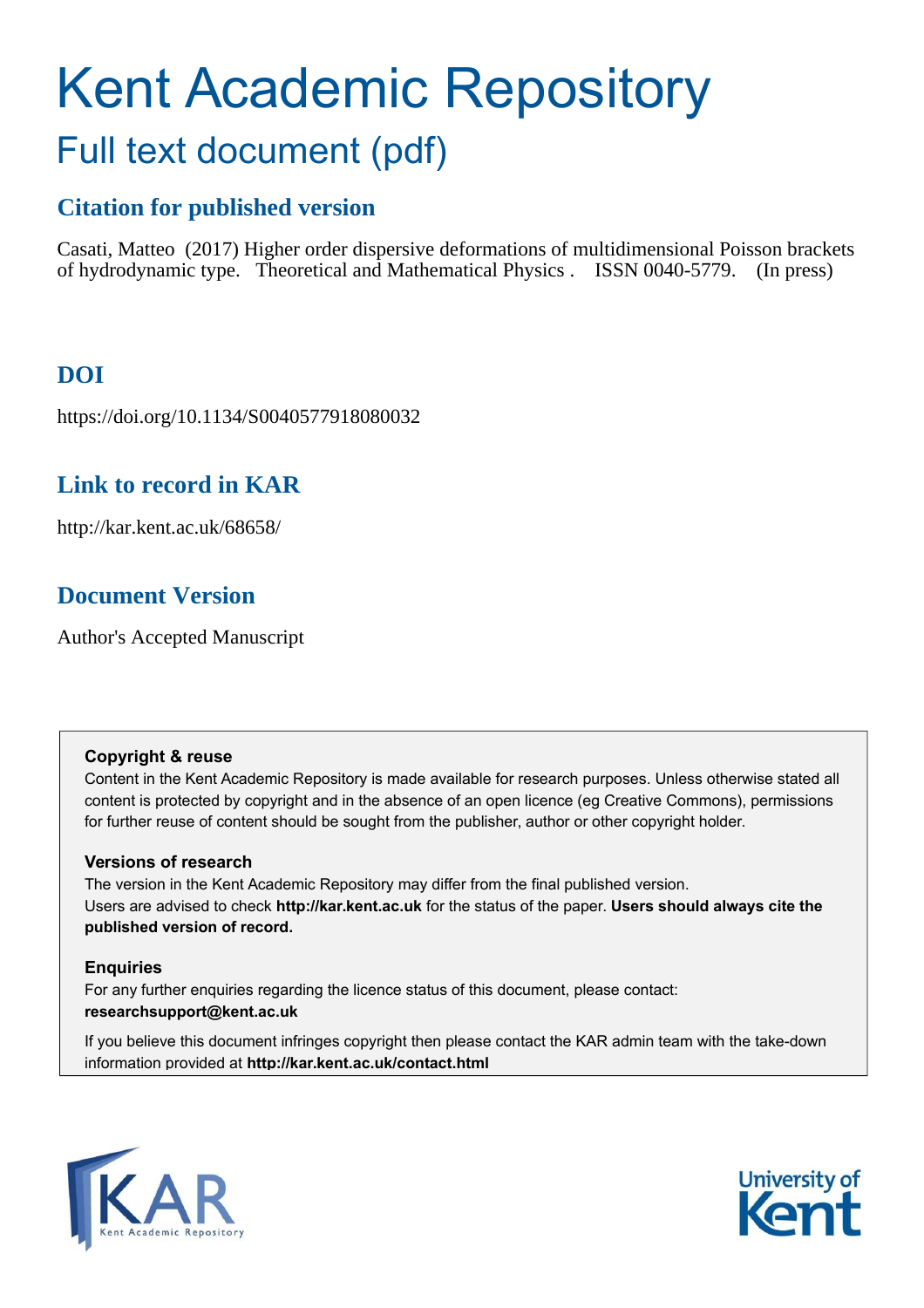# Higher order dispersive deformations of multidimensional Poisson brackets of hydrodynamic type

Matteo Casati

School of Mathematics, Statistics, and Actuarial Sciences, University of Kent, Canterbury (United Kingdom)

December 15, 2017

#### Abstract

The theory of multidimensional Poisson vertex algebras (mPVAs) provides a completely algebraic formalism to study the Hamiltonian structure of PDEs, for any number of dependent and independent variables. In this paper, we compute the cohomology of the PVAs associated with twodimensional, two-components Poisson brackets of hydrodynamic type at the third differential degree. This allows us to obtain their corresponding Poisson–Lichnerowicz cohomology, which is the main building block of the theory of their deformations. Such a cohomology is trivial neither in the second group, corresponding to the existence of a class of not equivalent infinitesimal deformation, nor in the third, corresponding to the obstructions to extend such deformations.

<span id="page-1-0"></span>Keywords Hamiltonian operators, Hydrodynamic Poisson brackets, Poisson

Vertex Algebras

<span id="page-1-1"></span>MSC 37K05 (primary), 37K25, 17B80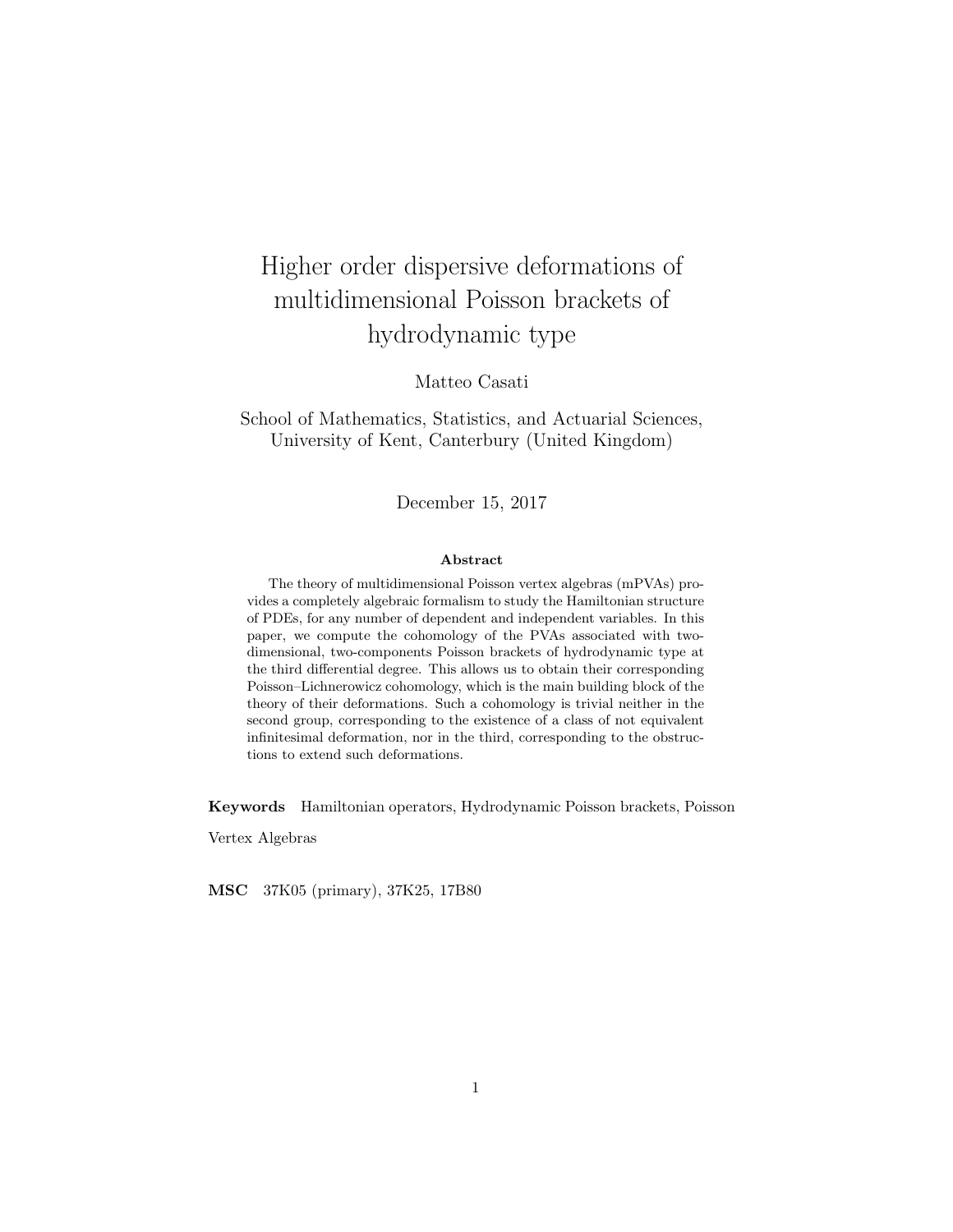## 1 Introduction

<span id="page-2-0"></span>In a previous paper of ours  $[6]$ , we introduced the notion of multidimensional Poisson Vertex Algebras (mPVAs) and demonstrated how they prove themselves a powerful tool for dealing with Poisson structures on a space of functions depending on more than one (space) variables. Such a general class of brackets, whose elements are the Hamiltonian structures for evolutionary PDEs, is of paramount importance for the study of the integrability properties of the equations. It is possible, for instance, to prove the integrability for many of such PDEs provided that they are Hamiltonian with respect to two compatible Poisson structures [\[21\]](#page-37-0).

Among all the Poisson brackets defined on a given space of functions, that formally is identified by a fixed number  $n$  of components and  $d$  space variables, the most studies class is the one of the so-called Poisson brackets of hydrodynamic type, namely the ones that are defined in terms of homogeneous differential operators of first order. In particular, there exists a vast literature about Poisson brackets of hydrodynamic type for  $d = 1$  [\[11,](#page-35-1) [18,](#page-36-0) [10,](#page-35-2) [13\]](#page-36-1), since they provide Hamiltonian structures for several integrable PDEs (Korteweg-de Vries [\[16\]](#page-36-2), Benney moment chain [\[2\]](#page-34-0), Harry Dym [\[20\]](#page-36-3) to name a few). Their general form is [\[11\]](#page-35-1)

$$
\{u^i(x), u^j(y)\} = \left(g^{ij}(u(x))\frac{\mathrm{d}}{\mathrm{d}x} + b_k^{ij}u_x^k\right)\delta(x-y) \tag{1}
$$

for  $i, j = 1, \ldots, n$ . The properties that g and b must satisfy for the bracket defined in [\(1\)](#page-1-0) to be nondegenerate and Hamiltonian guarantee the existence of a change of coordinates of the form  $v^i(x) = f^i(u(x))$  such that the bracket takes the form

$$
\{v^i(x), v^j(y)\} = \eta^{ij} \frac{\mathrm{d}}{\mathrm{d}x} \delta(x - y) \tag{2}
$$

with  $\eta^{ij}$  constant.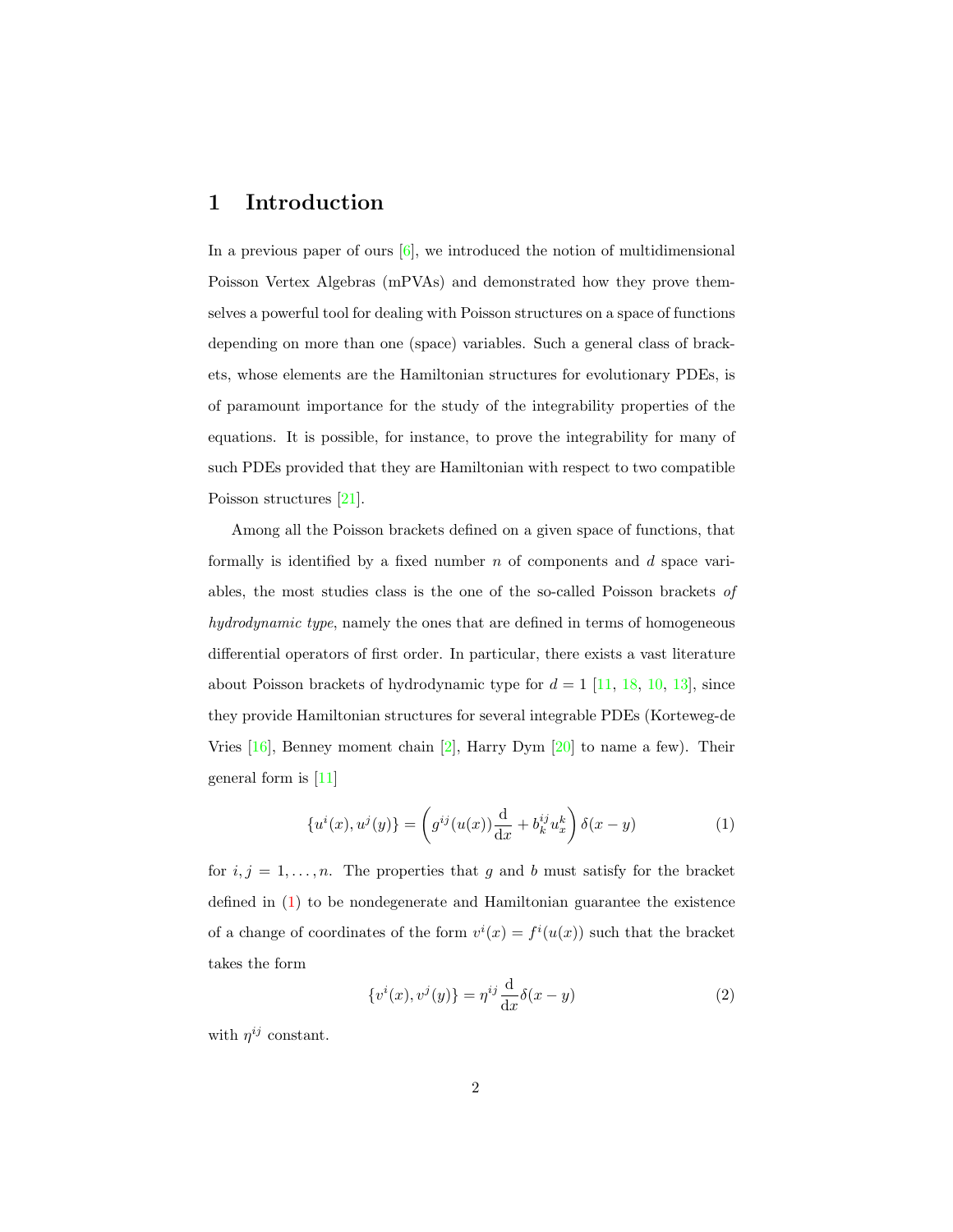We call a *dispersive deformation* of a Poisson bracket of hydrodynamic type a bracket defined by an higher order differential operator which is compatible, up to its order, with the first order one. In general, they have the form

$$
\{u^{i}(x), u^{j}(y)\} = \{u^{i}(x), u^{j}(y)\}_0 + \sum_{k} \{u^{i}(x), u^{j}(y)\}_{[k]}
$$
 (3)

with  $\{u^i(x), u^j(y)\}\$ o of hydrodynamic type. It is a well known fact, proved by several authors [\[18,](#page-36-0) [10,](#page-35-2) [13\]](#page-36-1), that all the deformations of Poisson brackets of hydrodynamic type for  $d = 1$  are trivial, namely there exists a change of coordinates of the form

$$
v^{i} = u^{i} + \sum_{k=1}^{\infty} F_{[k]}^{i}(u, u_{x}, \dots, u_{kx}),
$$
\n(4)

called a general Miura type transformation, for which the deformed bracket takes the form [\(1\)](#page-1-0).

The classification of all the compatible deformations of some Poisson bracket of hydrodynamic type, up to Miura transformation, is closely connected with the computation of the Poisson-Lichnerowicz cohomology of the Poisson bracket of hydrodynamic type itself. In the  $d = 1$  case, the triviality result follows, indeed, from the fact that all the cohomology group  $H<sup>p</sup>$  of a bracket of form [\(2\)](#page-1-1) are trivial for  $p > 1$ , and that  $H<sup>1</sup>$  is of a very special form. The precise connection between the Poisson-Lichnerowicz cohomology and the theory of the deformations will be discussed in Section 2.1. In short, the nontrivial infinitesimal deformations (for which the terms  ${u^i(x), u^j(y)}_{[k]}$  of formula [\(3\)](#page-2-0) vanish for all but one value of k) are parametrized by the second cohomology group, and the elements of the third group are the obstructions to the extension from an infinitesimal deformation to a full deformation, adding higher order terms.

The natural generalisation of this classification problem is the study the deformations of multidimensional Poisson brackets of hydrodynamic type, for which  $d > 1$ . The landscape is at the same time richer and much more com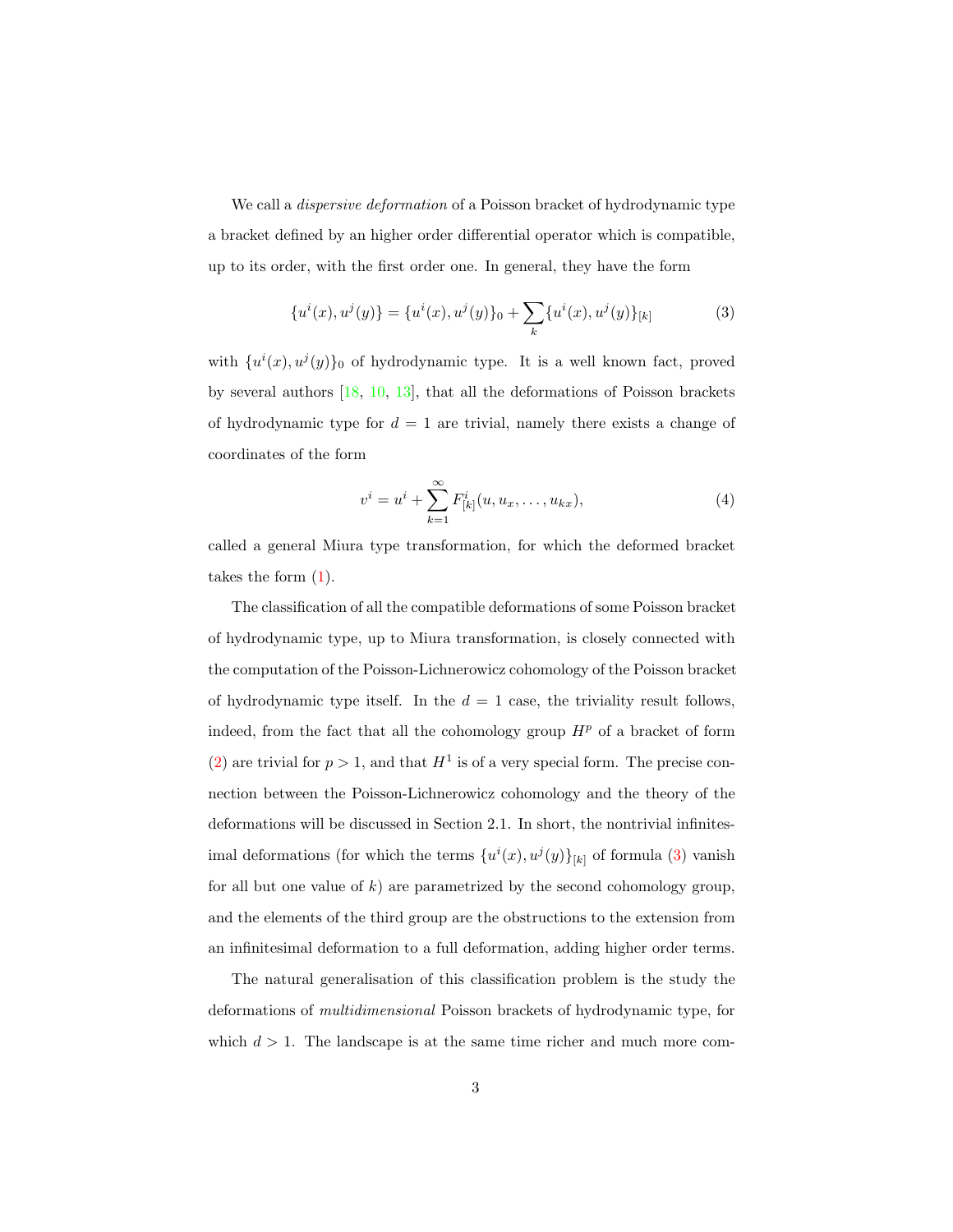plicated, since there is not a preferred coordinate system where the bracket can be brought in constant form [\[12,](#page-36-4) [23\]](#page-37-1). In this paper we focus on the case  $d = 2$ , where the Poisson brackets of hydrodynamic type have been completely classified up to  $n = 3$  components [\[15\]](#page-36-5). In particular we have investigated the  $n = 2$  component case, where there are three normal forms for the bracket of hydrodynamic type.

There, we computed the first and second groups of the Poisson cohomology: the results reported in [\[6\]](#page-35-0) hinted that the picture might not be the same in the two-dimensional case: at the first dispersive order we found that the first cohomology group of two-dimensional, two-components Poisson brackets of hydrodynamic type is in general not trivial. Nevertheless, the component of the second cohomology group corresponding to the infinitesimal deformations of first order  $(k = 1$  of  $(3)$ , or brackets homogeneous of differential degree 2) is trivial.

First and second order deformations of a scalar reduction of a two-component bracket of hydrodynamic type are trivial, too [\[7\]](#page-35-3).

However, a deeper investigation shows that, in general, the two-dimensional picture is much more complicated than the one-dimensional case. Already for scalar, i.e. one-component, brackets the dimensions of the cohomology groups grow as the degree of the components grows, ultimately making the Poisson cohomology infinite dimensional [\[4\]](#page-35-4).

<span id="page-4-0"></span>In this paper, we present the results for the computation of the second degree component of the second Poisson cohomology group for  $(d = 2, n = 2)$ brackets of hydrodynamic type. Such group is never trivial, hence there exist infinitesimal deformations of the brackets that are not trivial. However, as we found for the deformations in the scalar case [\[3\]](#page-35-5), very few of these infinitesimal deformations can be extended to a finite one.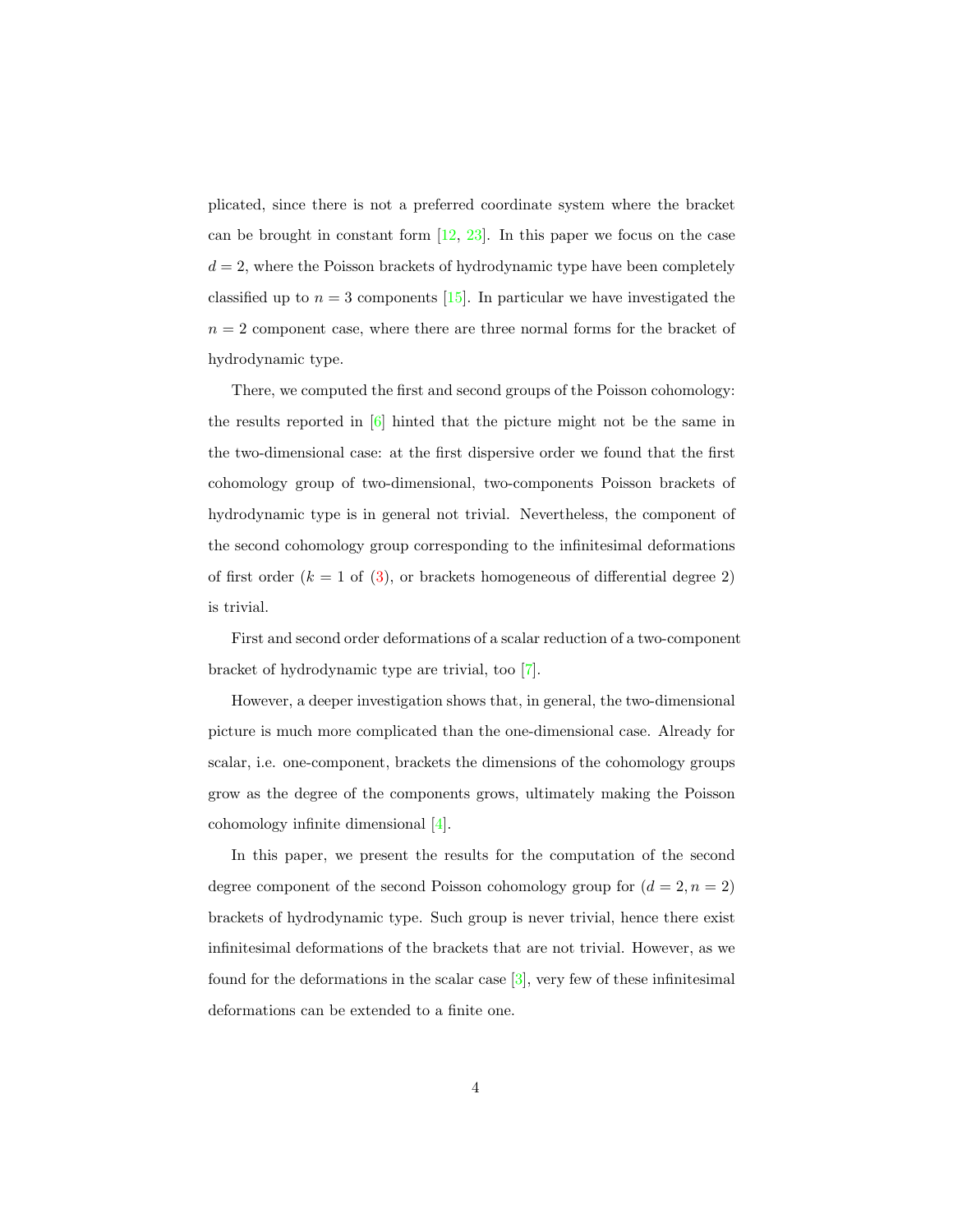#### 1.1 Brackets of hydrodynamic type and Poisson Vertex Algebras

The notion of Poisson brackets of hydrodynamic type has been introduced in the early 1980s by Dubrovin and Novikov [\[11\]](#page-35-1) as a unifying picture for a large class of integrable Hamiltonian PDEs, and more in general to describe in field-theoretical terms Hamiltonian systems with internal degrees of freedom.

In this paragraph we recall their definition, both in the one- and in the multi-dimensional case, and we briefly summarise the discussion already presented in [\[6\]](#page-35-0) explaining why and how multidimensional Poisson Vertex Algebras are a convenient equivalent language to deal with the problem addressed in this paper.

Let M be a compact, n-dimensional real manifold. Let us consider  $L(M)$  =  $C^{\infty}(S^1, M)$  the *loop space* of M, namely the space of periodic functions of one variable with values in the manifold. The elements of  $L(M)$  are *n*-tuples of periodic functions  $\{u^{i}(x)\}_{i=1}^{n}$ , where  $\{u^{i}\}\$ are local coordinates on the manifold M. A (one-dimensional) Poisson bracket of hydrodynamic type on  $L(M)$  is an homogeneous first order differential operator acting on the Dirac's delta

$$
\{u^{i}(x), u^{j}(y)\} = \left(g^{ij}(u(x))\frac{d}{dx} + b^{ij}_{k}(u(x))u^{k}_{x}\right)\delta(x - y)
$$
(5)

that endows the space  $\mathcal F$  of local functionals on the loop space with the structure of a Lie algebra.

Given local functionals of the form

$$
F = \int_{S^1} f(u(x), \partial_x u(x), \partial_x^2 u(x), \dots, \partial_x^k u(x)) \mathrm{d}x,\tag{6}
$$

the bracket on  $\mathcal F$  is defined by

$$
\{F, G\} = \iint \frac{\delta F}{\delta u^i(x)} \{u^i(x), u^j(y)\} \frac{\delta G}{\delta u^j(y)} \mathrm{d}x \mathrm{d}y,\tag{7}
$$

which in the case of a bracket of hydrodynamic type reads

$$
\{F, G\} = \int \frac{\delta F}{\delta u^i} \left( g^{ij} \frac{\mathrm{d}}{\mathrm{d}x} \frac{\delta G}{\delta u^j} + b_k^{ij} u_x^k \frac{\delta G}{\delta u^j} \right) \mathrm{d}x. \tag{8}
$$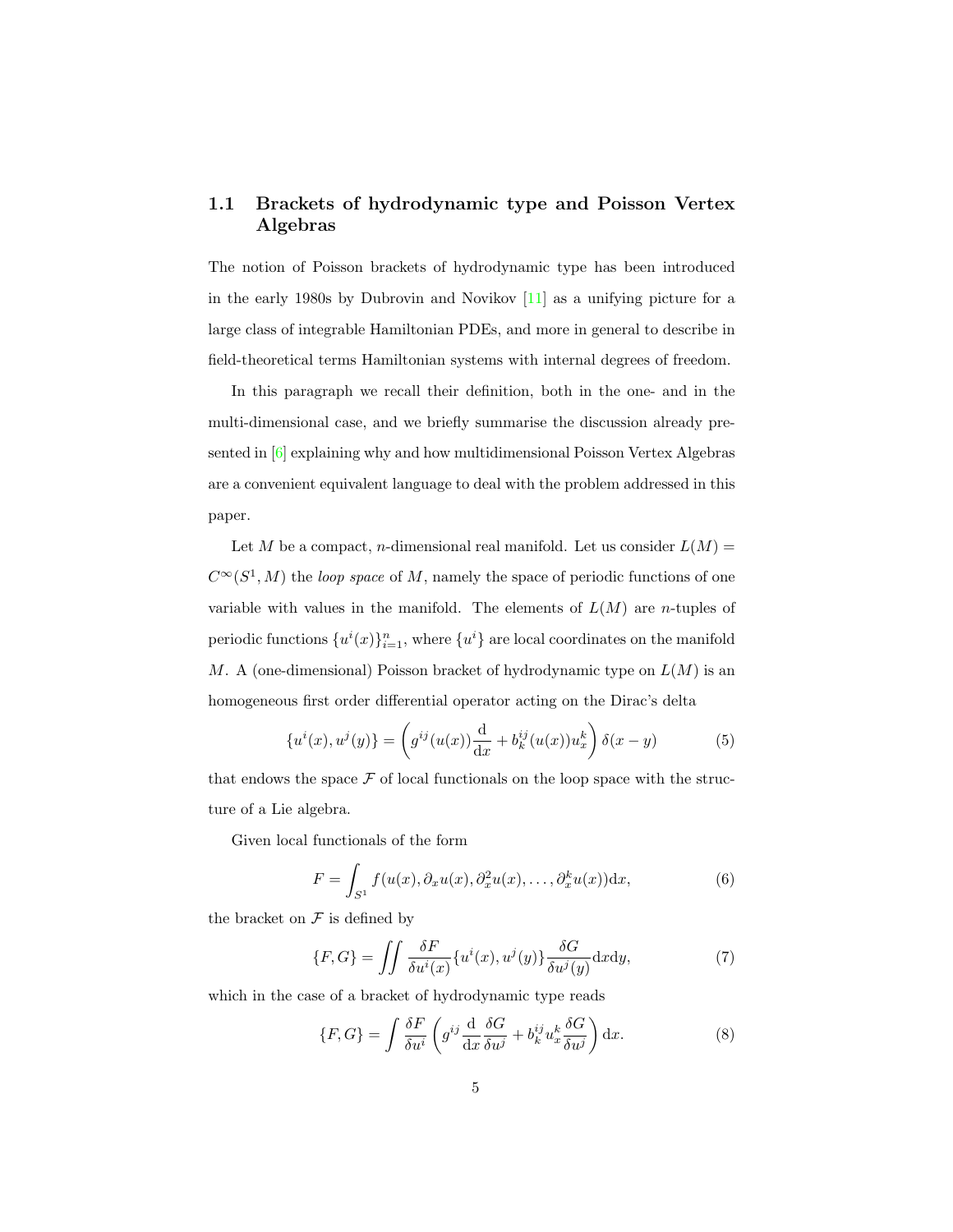We use a formal version of the space of local functionals, as introduced by Gel'fand and Dikiĭ [\[17\]](#page-36-6). Let us consider the coordinates  $\{u^i\}$  on M and their corresponding jet variables  $\{u_{kx}^i\}$ , where  $\partial_x^k u^i = u_{kx}^i$ . We allow the *densities* f of the local functionals to be differential polynomials, namely elements of the space

$$
\mathcal{A} := C^{\infty}(u^i)[u^i_{kx}] \qquad i = 1, \dots, n, \ k \ge 1.
$$

We regard the integration as a projection map between the space of differential polynomials and the space of local functionals, whose kernel are total derivatives and where there are never boundary terms because of the assumed periodicity of the functions. Hence,

$$
\mathcal{F} = \frac{\mathcal{A}}{\partial_x \mathcal{A}},
$$

and the variational derivative is formally defined by the Euler-Lagrange formula

$$
\frac{\delta F}{\delta u^i} = \sum_{k \ge 0} \left( -\frac{\mathrm{d}}{\mathrm{d}x} \right)^k \frac{\partial f}{\partial u^i_{kx}}.
$$
\n(9)

The requirement that the bracket at the LHS of [\(8\)](#page-4-0) is skewsymmetric and fulfils Jacobi's identity dictates a set of conditions for the functions  $g^{ij}(u)$  and  $b_k^{ij}(u)$ . As first proved by Dubrovin and Novikov [\[11\]](#page-35-1), in the nondegenerate case  $g^{ij}$  must be a flat contravariant pseudo-Riemannian metric on M and  $b_k^{ij}$ the contravariant Christoffel symbols of its Levi-Civita connection.

<span id="page-6-0"></span>The generalisation of this picture to the multidimensional case is straightforward, but it already introduces new constraints that make it more technically cumbersome. We consider the space  $\mathcal M$  of the maps between a ddimensional compact manifold  $\Sigma$  and M. In a local system of coordinates, they are  $\{u^i(x^1, \ldots, x^d)\}_{i=1}^n$ . To avoid topological problems when working with the local functionals, let us assume that  $\Sigma \cong T^d$ , so that the integration by parts is always allowed variable-wise. The suitable space of differential polynomials we have to consider when working in a multidimensional setting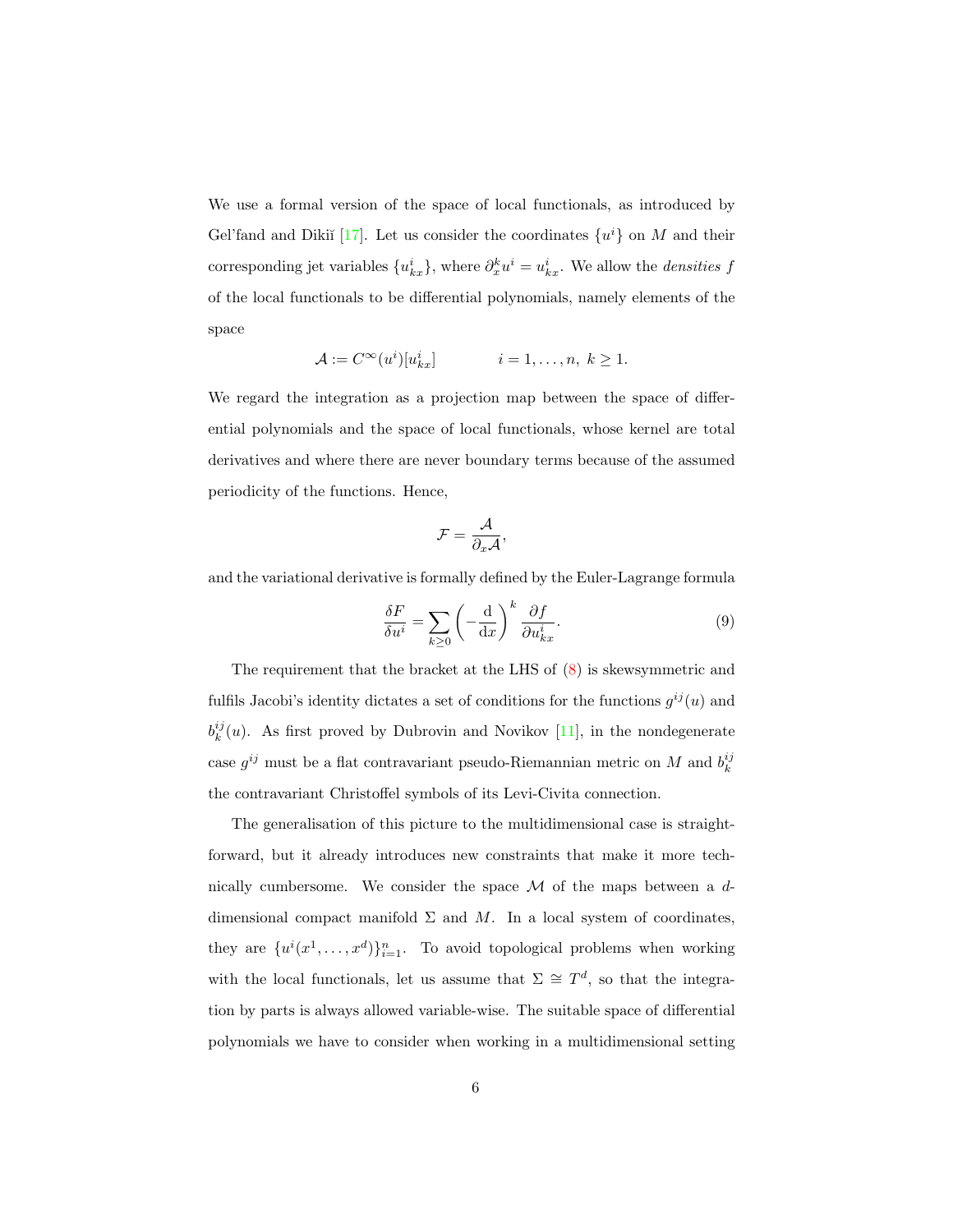requires working with jet variables with respect to all the d total derivatives, for which it is convenient to adopt a multi-index notation as follows. Let  $\mathcal A$  be the space of differential polynomials. We have

$$
\mathcal{A} = C^{\infty}(\{u^{i}\}_{i=1}^{n})[\{u_{L}^{i}, i = 1 \dots n, L \in \mathbb{Z}_{\geq 0}^{d}\}],
$$

where  $L = (l_1, \ldots, l_d)$  is an index counting the number of derivatives with respect to each independent variables, namely

<span id="page-7-0"></span>
$$
u_L^i = \partial_{x^1}^{l_1} \partial_{x^2}^{l_2} \cdots \partial_{x^d}^{l_d} u^i.
$$

The corresponding space of local functionals is

$$
\mathcal{F} = \frac{\mathcal{A}}{\sum_{\alpha=1}^d \partial_{x^\alpha} \mathcal{A}}
$$

and, consequently, the variational derivative is

$$
\frac{\delta F}{\delta u^i} = \sum_{l_1,\dots,l_d} \left( \prod_{\alpha=1}^d \left( -\frac{\mathrm{d}}{\mathrm{d}x^{\alpha}} \right)^{l_{\alpha}} \right) \frac{\partial f}{\partial u^i_L} = \sum_L \left( -\partial \right)^L \frac{\partial f}{\partial u^i_L},\tag{10}
$$

where we also denoted the shorthand notation we will adopt where no ambiguity can arise.

The general form of a multidimensional Poisson bracket of hydrodynamic type is [\[12\]](#page-36-4)

$$
\{u^i(\mathbf{x}), u^j(\mathbf{y})\} = \sum_{\alpha=1}^d \left(g^{\alpha ij}(u(\mathbf{x})) \frac{\mathrm{d}}{\mathrm{d}x^{\alpha}} + b_k^{\alpha ij} u_{\alpha}^k\right) \delta(x^1 - y^1) \cdots \delta(x^d - y^d), \tag{11}
$$

where  $u^i_\alpha = \partial_{x^\alpha} u^i$ . If  $g^\alpha$  are invertible matrices, it is defined by d flat pseudo-Riemannian metrics, where  $b^{\alpha}$ 's are the contravariant Christoffel symbols of the corresponding Levi-Civita connections, subjected to additional compatibility conditions [\[22\]](#page-37-2). We introduce the standard Christoffel symbols  $\Gamma_{\alpha ij}^k = -g_{is}^{\alpha}b_j^{\alpha sk}$ and their corresponding Riemannian curvature tensors  $R_{ijk}^{cl}$ , and define the obstruction tensors  $T_{jk}^{\alpha\beta i} = \Gamma_{jk}^{\beta i} - \Gamma_{jk}^{\alpha i}$  and  $T^{\alpha\beta ijk} = g^{\alpha i a} g^{\beta k b} T_{ab}^{\alpha \beta j}$ . Then, the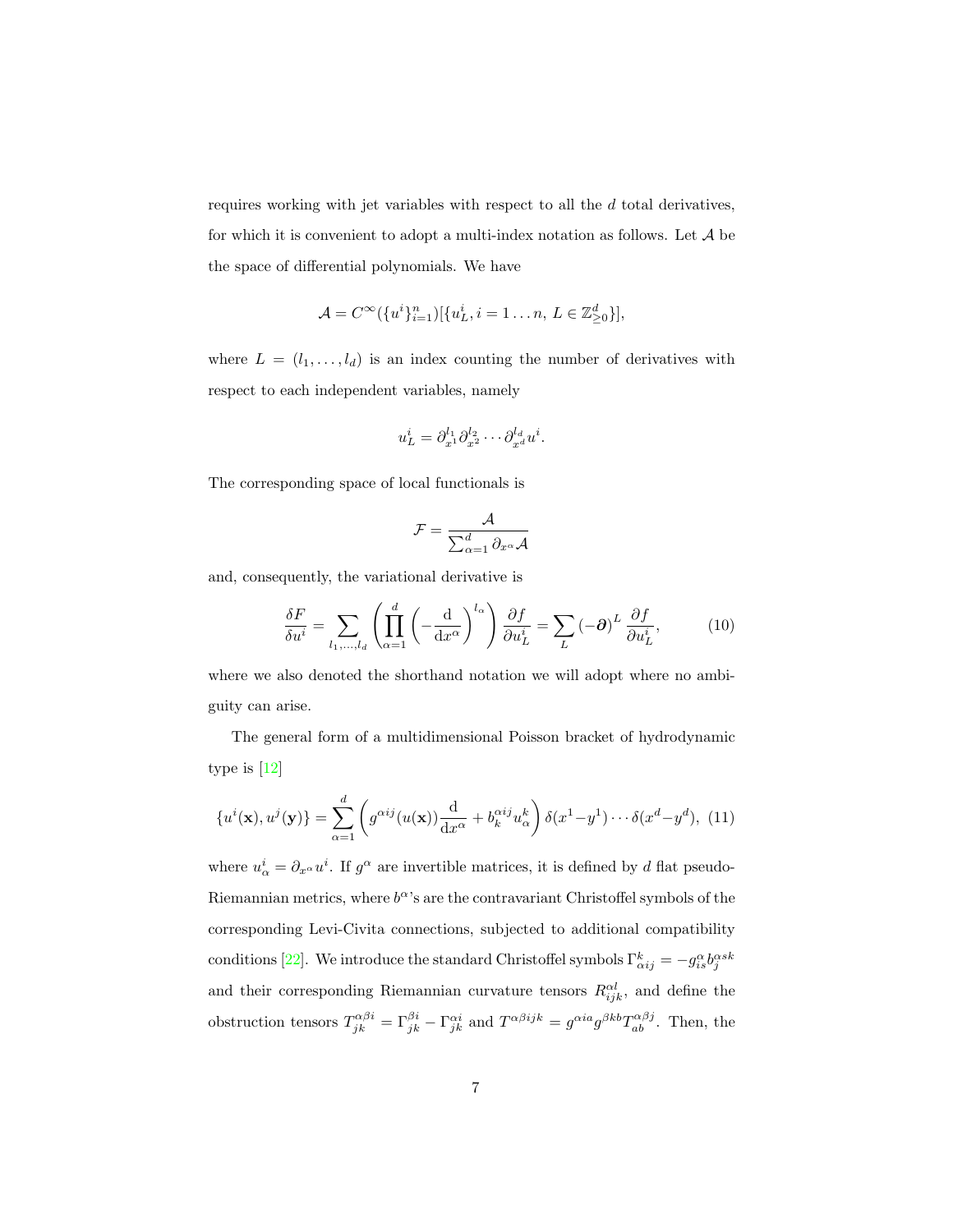additional compatibility conditions are

$$
T^{\alpha\beta ijk} = T^{\alpha\beta kji} \tag{12a}
$$

$$
T^{\alpha\beta ijk} + T^{\alpha\beta jki} + T^{\alpha\beta kji} = 0
$$
\n(12b)

$$
T^{\alpha\beta ijl}T^{\alpha\beta k}_{lr} = T^{\alpha\beta ikl}T^{\alpha\beta j}_{lr} \tag{12c}
$$

$$
\nabla_r^{\alpha} T^{\alpha \beta i j k} = 0. \tag{12d}
$$

The main difference with the one-dimensional case is that, while in the former, because of the flatness of the matric, there exists a system of coordinates in which the bracket has constant form and the Christoffel symbols vanish, in the multidimensional case this can happen only if the obstruction tensors vanish. However, Equation [\(12d\)](#page-7-0) guarantees that, in the system of coordinates in which at least one of the d metrics is constant, the other ones are at most linear. This fact is of crucial importance for the classification of the brackets.

Proving the results sketched in this Paragraph is mostly a matter of computation, whose complexity steadily grows with the number of dependent and independent variables taken into account. As previously claimed  $[1, 6]$  $[1, 6]$ , the notion of Poisson Vertex Algebra is a very powerful algebraic counterpart of Poisson brackets in the space of local functionals, so we decide to briefly recall the definition of multidimensional Poisson Vertex Algebras and to cast our problem using their language.

<span id="page-8-0"></span>Definition 1. A d-dimensional Poisson Vertex Algebra (PVA) is a differential algebra  $(\mathcal{A}, \{\partial_{\alpha}\}_{\alpha=1}^d)$  endowed with d commuting derivations and with a bilinear operation  $\{\cdot_{\lambda}\cdot\} \colon \mathcal{A} \otimes \mathcal{A} \to \mathbb{R}[\lambda_1,\ldots,\lambda_d] \otimes \mathcal{A}$  called the  $\lambda$  bracket, taking value in the polynomials of d formal indeterminates  $\lambda_{\alpha}$  with coefficients in  $\mathcal{A}$ and satisfying the following set of properties:

- 1.  $\{\partial_{\alpha} f_{\lambda} g\} = -\lambda_{\alpha} \{f_{\lambda} g\}$
- 2.  ${f_{\lambda}\partial_{\alpha}g} = (\partial_{\alpha} + \lambda_{\alpha}) {f_{\lambda}g}$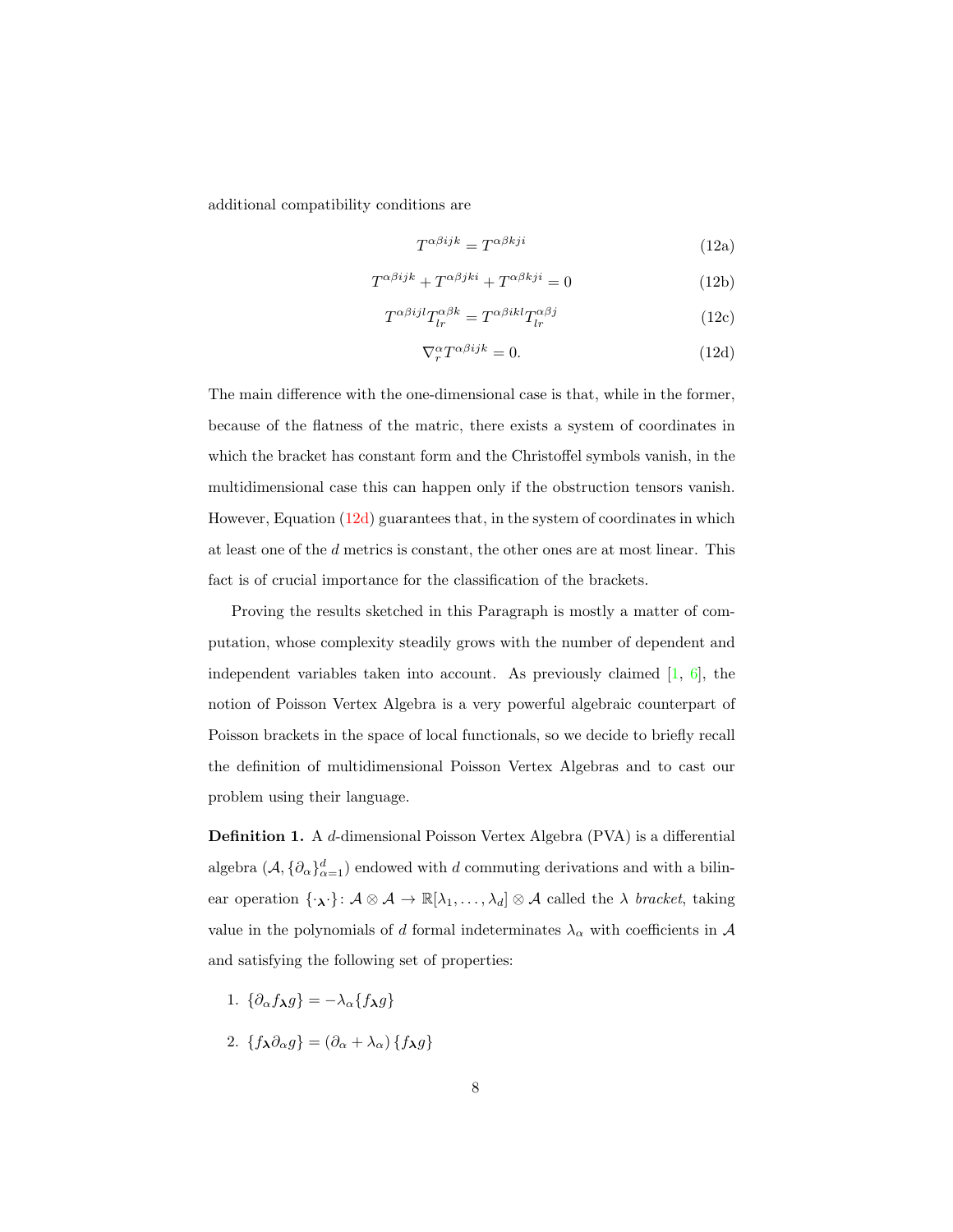- 3.  ${f_{\lambda}gh} = {f_{\lambda}g}h + {f_{\lambda}h}g$
- 4.  ${fg\lambda h} = {f\lambda + \partial h}g + {g\lambda + \partial h}f$
- 5.  ${g_{\lambda}f} = -\frac{f_{-\lambda-\partial}g}{\sum_{\lambda}f}$  (PVA-skewsymmetry)
- 6.  $\{f_{\lambda}\{g_{\mu}h\}\}-\{g_{\mu}\{f_{\lambda}h\}\}=\{\{f_{\lambda}g\}_{\lambda+\mu}h\}$  (PVA-Jacobi identity).

For our purposes, we consider PVAs where the differential algebra is precisely the space of differential polynomials, and the d derivations  $\{\partial_{\alpha}\}\$ correspond to the derivatives with respect to the independent variables.

To read the properties and the following computation, let us recall that the  $\lambda$  bracket between two differential polynomials is a polynomial in  $\lambda$ 's. Using the same multi-index notation we have already adopted, let  $\mathbf{\lambda}^L = \lambda_1^{l_1} \lambda_2^{l_2} \cdots \lambda_d^{l_d}$ and  $\{f_{\lambda}g\} = \sum_{L} B(f,g)_{L} \lambda^{L}$ , where  $B(f,g)_{L} \in \mathcal{A}$ . Hence, the terms in the RHS of Property (4) are of the form  $\{f_{\lambda+\partial}h\}g = \sum_L B(f,h)_L(\lambda+\partial)^L g =$  $\sum_L B(f, h)_L (\lambda_1 + \partial_1)^{l_1} \cdots (\lambda_d + \partial_d)^{l_d} g$ . Similarly, the skewsymmetry property is  $\sum_{L} B(g, f)_{L} \lambda^{L} = -\sum_{L} (-\lambda - \partial)^{L} B(f, g)_{L}$ .

The set of axioms for the PVA translates into a practical formula that gives the bracket between two elements of  $A$  in terms of the bracket between the generators  $u^i$ , and that it is referred to as the *master formula* [\[1\]](#page-34-1).

$$
\{f_{\lambda}g\} = \sum_{\substack{i,j=1...,N\\L,M\in\mathbb{Z}_{\geq 0}^D}} \frac{\partial g}{\partial u_M^j} (\lambda + \partial)^M \{u_{\lambda+\partial}^i u^j\} (-\lambda - \partial)^L \frac{\partial f}{\partial u_L^i}.
$$
 (13)

The relation between the notion of Poisson Vertex Algebra and the formal variational calculus is given by an isomorphism between the Poisson Vertex Algebras and the Poisson bracket on the space of local functionals [\[6,](#page-35-0) Theorem 2 and 3]. This means that working in the category of PVAs is equivalent to working with Poisson brackets in the language of the formal calculus of variation; at the same time, it is worthy noticing that in the axioms and in the formulas of Poisson Vertex Algebras there are not integrations to be performed,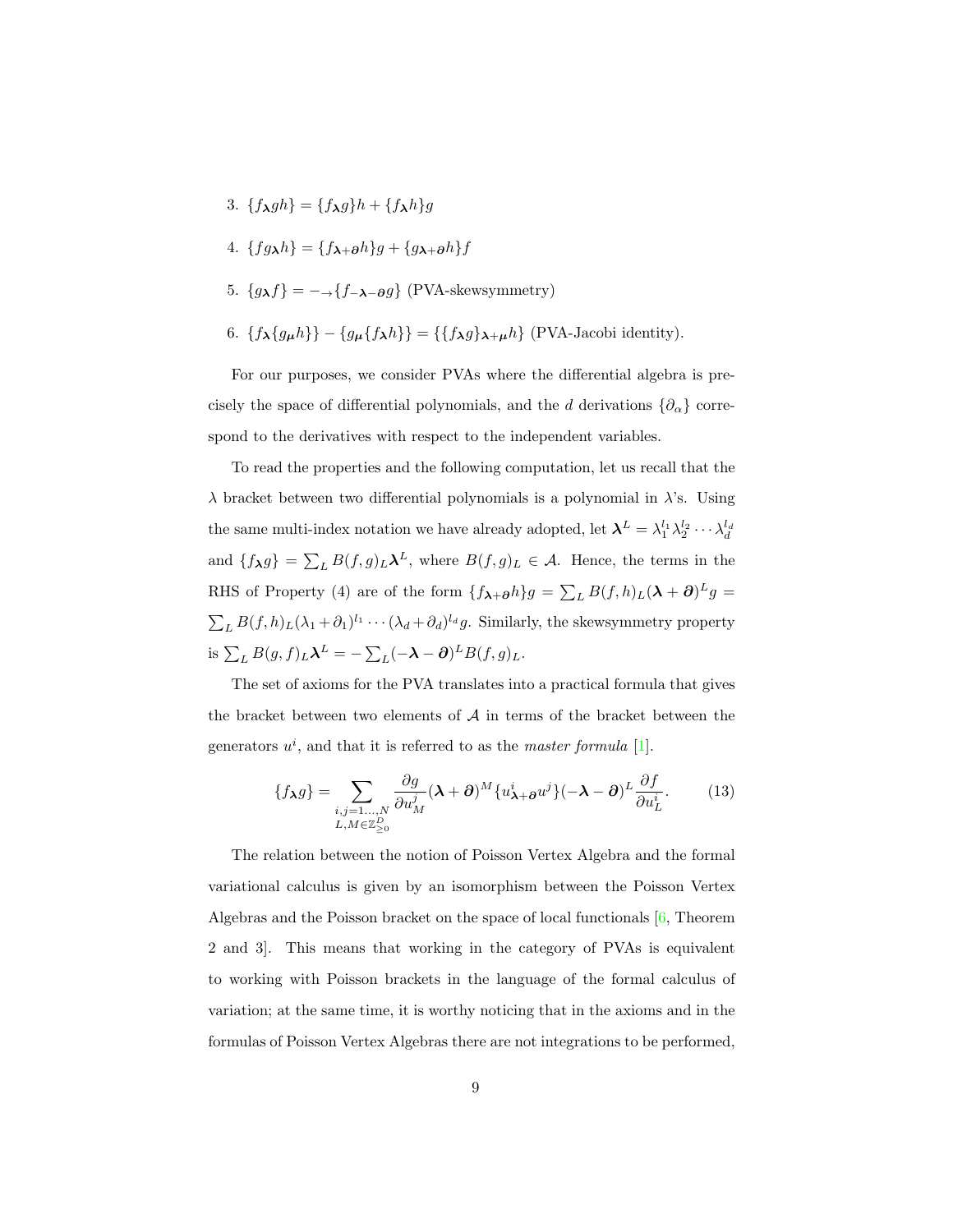while all the computations that will be required in dealing with our problem can be carried out by the direct application of Formula [\(13\)](#page-8-0), which is easily coded in a Computer Algebra System. In particular, given a Poisson bracket in the space of the local densities  $A$ 

<span id="page-10-0"></span>
$$
\{u^{i}(x),u^{j}(y)\}=\sum_{L}B_{L}^{ij}(u(x);u_{M})\partial^{L}\delta(x-y),
$$

we can define the  $\lambda$  bracket between the generators of  $A$ , corresponding to the coordinates on the manifold  $M$ , by

$$
\{u^i_{\boldsymbol{\lambda}}u^j\} = \sum_{S} B_S^{ji}(u; u_M)\boldsymbol{\lambda}^S
$$
 (14)

and extend it to the full space by means of the master formula.

Hence, the multidimensional Poisson Vertex Algebra corresponding to a Poisson bracket of hydrodynamic type as  $(11)$  is defined by the  $\lambda$  bracket

<span id="page-10-3"></span><span id="page-10-2"></span><span id="page-10-1"></span>
$$
\{u^i{}_{\mathbf{\lambda}}u^j\} = \sum_{\alpha=1}^d \left(g^{\alpha j i}\lambda_\alpha + b_k^{\alpha j i}u_\alpha^k\right). \tag{15}
$$

#### 1.2 Two-dimensional Poisson brackets of hydrodynamic type

In this paragraph we specialise the previous definitions to the case of twodimensional, two-components brackets of hydrodynamic type. Moreover, we recall the classification by Ferapontov and collaborators [\[14\]](#page-36-7), which we consider as the starting point of the following discussion.

For simplicity, we take as generators of A the two coordinates  $(p^1, p^2)$  =  $(p, q)$  and denote the two independent variables  $(x<sup>1</sup>, x<sup>2</sup>)$  as  $(x, y)$ . The derivations with respect to  $(x, y)$  and the corresponding jet variables will be denoted by  $\partial_x^m \partial_y^n p = p_{m x n y}$ .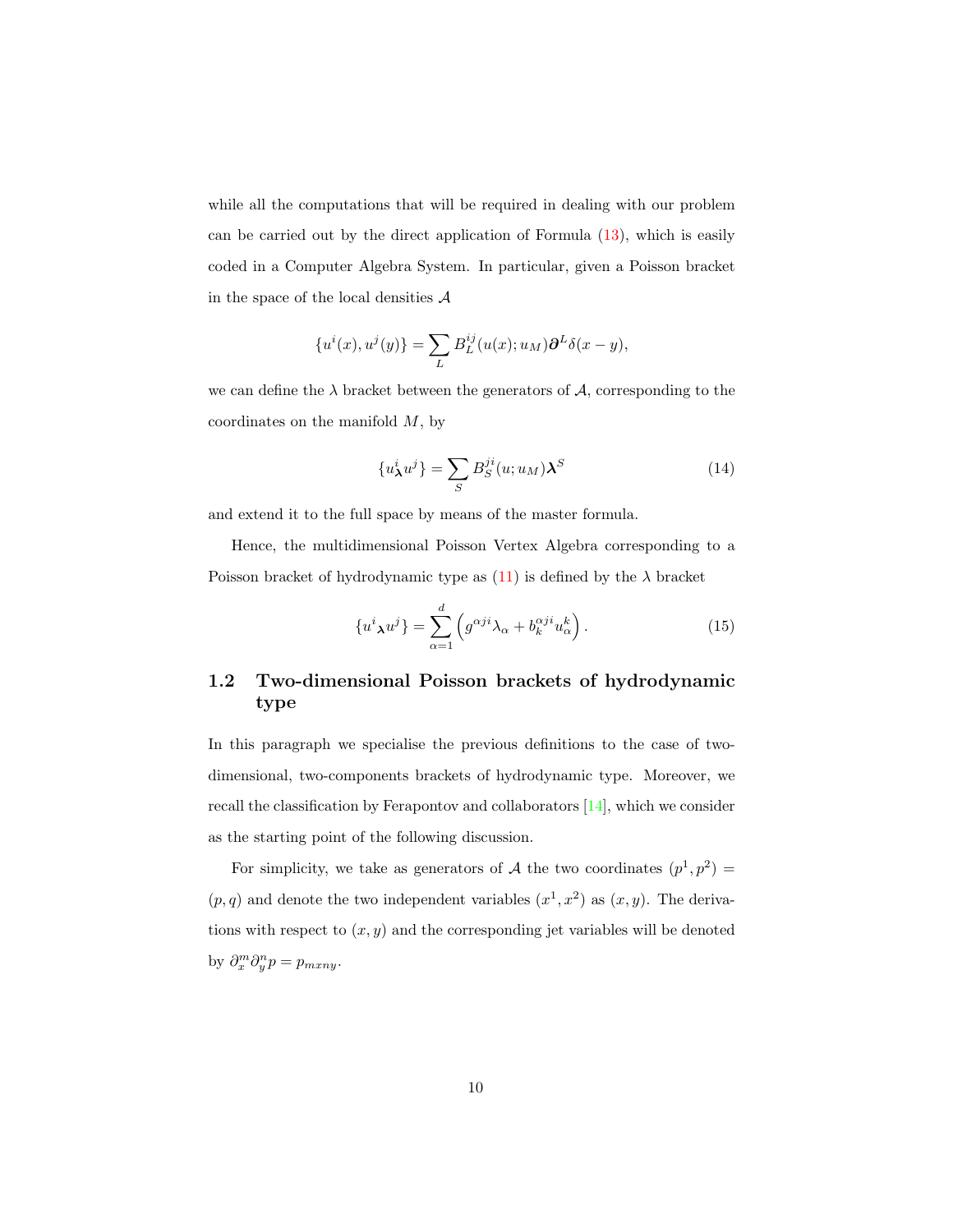Explicitly, the conditions that  $(g^x, g^y, b^x, b^y)$  must satisfy are

$$
g^{\alpha ij} = g^{\alpha ji},\tag{16a}
$$

$$
\frac{\partial g^{\alpha ij}}{\partial p^k} = b_k^{\alpha ij} + b_k^{\alpha ji},\tag{16b}
$$

$$
\sum_{(\alpha,\beta)} \left( g^{\alpha a i} b_a^{\beta j k} - g^{\beta a j} b_a^{\alpha i k} \right) = 0, \tag{16c}
$$

$$
\sum_{(i,j,k)} \left( g^{\alpha a i} b_a^{\beta j k} - g^{\beta a j} b_a^{\alpha i k} \right) = 0,\tag{16d}
$$

$$
\sum_{(\alpha,\beta)} \left[ g^{\alpha a i} \left( \frac{\partial b_a^{\beta j k}}{\partial p^r} - \frac{\partial b_r^{\beta j k}}{\partial p^a} \right) + b_a^{\alpha i j} b_r^{\beta a k} - b_a^{\alpha i k} b_r^{\beta a j} \right] = 0, \quad (16e)
$$

$$
g^{\beta ai} \frac{\partial b_r^{\alpha j k}}{\partial p^a} - b_a^{\beta ij} b_r^{\alpha ak} - b_a^{\beta ik} b_r^{\alpha j a} = g^{\alpha aj} \frac{\partial b_r^{\beta ik}}{\partial p^a} - b_a^{\alpha j a} b_r^{\beta ak} - b_a^{\alpha j k} b_r^{\beta ia}, \quad (16f)
$$

$$
\frac{\partial}{\partial p^s} \left[ g^{\alpha ai} \left( \frac{\partial b_a^{\beta j k}}{\partial p^r} - \frac{\partial b_r^{\beta j k}}{\partial p^a} \right) + b_a^{\alpha ij} b_r^{\beta ak} - b_a^{\alpha ik} b_r^{\beta aj} \right] + \frac{\partial}{\partial p^r} \left[ g^{\beta ai} \left( \frac{\partial b_a^{\alpha j k}}{\partial p^s} - \frac{\partial b_s^{\alpha j k}}{\partial p^a} \right) + b_a^{\beta ij} b_s^{\alpha ak} - b_a^{\beta ik} b_s^{\alpha aj} \right]
$$
(16g)

<span id="page-11-0"></span>
$$
+\sum_{(i,j,k)}\left[ b^{\beta a i}_r\left(\frac{\partial b^{\alpha j k}_s}{\partial p^a}-\frac{\partial b^{\alpha j k}_a}{\partial p^s}\right)\right]+\sum_{(i,j,k)}\left[ b^{\alpha a i}_s\left(\frac{\partial b^{\beta j k}_r}{\partial p^a}-\frac{\partial b^{\beta j k}_a}{\partial p^r}\right)\right]=0.
$$

The greek indices  $(\alpha, \beta)$  can take the values  $(x, y)$  and the symbol  $\sum_{(a, b, c)}$ means the sum over the cyclic permutation of the indices.

The two-dimensional, two-components brackets of hydrodynamic type that fulfil the conditions [\(16\)](#page-10-0) have been classified by Ferapontov, Odesskii and Stoilov up to Miura transformations (namely, change of coordinates in the space  $A$ ) and linear change of the independent variables  $(x, y)$  [\[14\]](#page-36-7). They are of three types, for which we write here the  $\lambda$  brackets of the corresponding PVAs.

$$
\{p^i{}_{\lambda}p^j\}_1 = \begin{pmatrix} \lambda_x & 0\\ 0 & \lambda_y \end{pmatrix} \tag{17}
$$

$$
\{p^i{}_{\lambda}p^j\}_2 = \begin{pmatrix} 0 & \lambda_x \\ \lambda_x & \lambda_y \end{pmatrix} \tag{18}
$$

$$
\{p^i{}_{\mathbf{\lambda}}p^j\}_{LP} = \begin{pmatrix} 2p & q \\ q & 0 \end{pmatrix} \lambda_x + \begin{pmatrix} 0 & p \\ p & 2q \end{pmatrix} \lambda_y + \begin{pmatrix} p_x & q_x \\ p_y & q_y \end{pmatrix} \tag{19}
$$

In particular, it is worthy noticing that the first two structure are constant ones;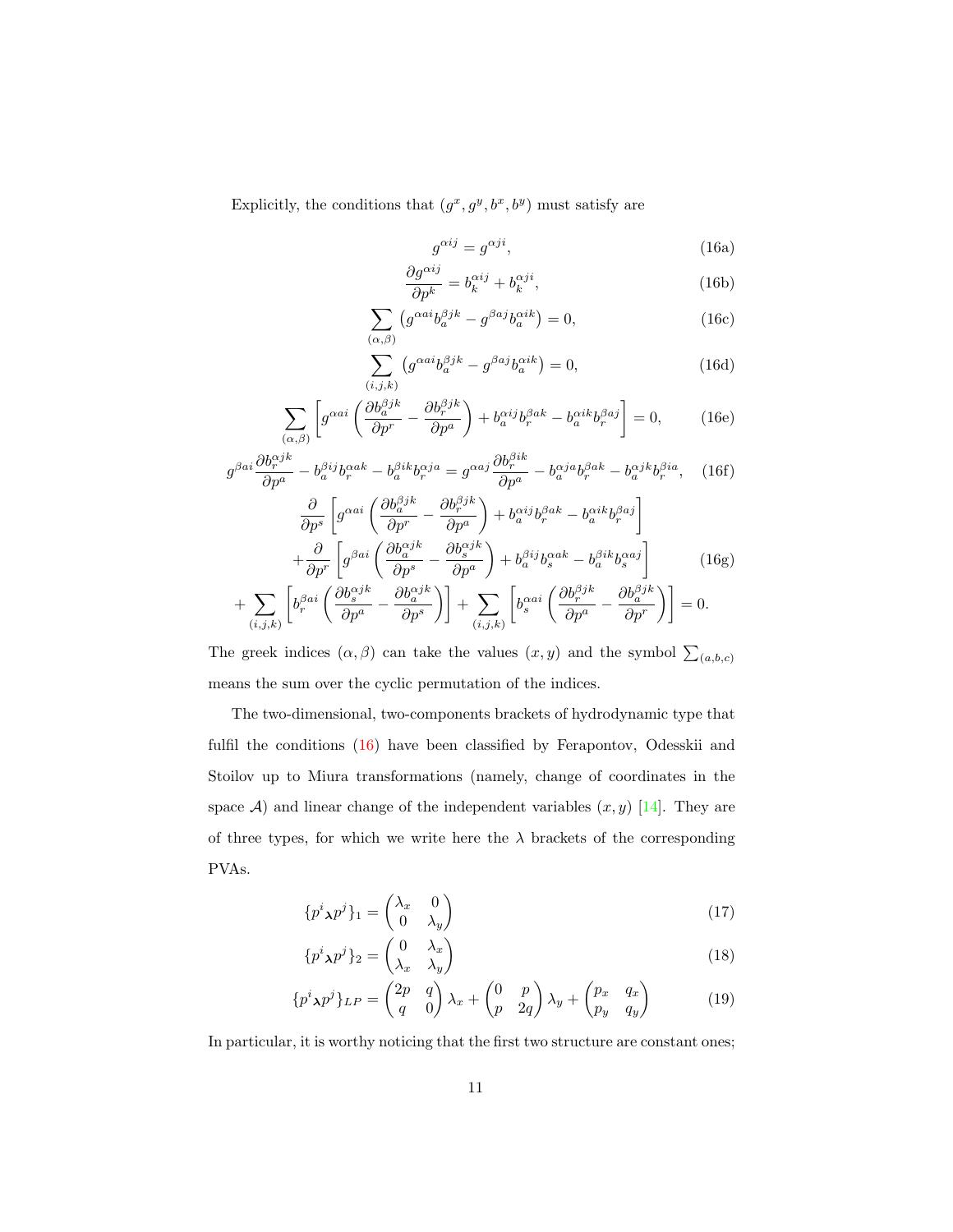<span id="page-12-0"></span>this means that all the nonconstant (or equivalently, that cannot be brought to constant form) two-dimensional two-components Poisson brackets of hydrodynamic type are equivalent to  $(19)$  – a structure introduced by Novikov [\[24\]](#page-37-3) and called Lie–Poisson bracket of hydrodynamic type.

## 2 Dispersive deformations in the language of Poisson Vertex Algebras

Let us introduce on  $\mathbb{R}[\lambda] \otimes A$  a grading corresponding to the order of the differential operator acting on the Dirac's delta corresponding to the  $\lambda$  bracket. This means that  $\deg \partial_{\alpha} = 1$ ,  $\deg \lambda_{\alpha} = 1$ , and  $\deg p_{m x n y}^i = m + n$ . The latter identity provides the standard grading on  $A$ , which is inherited by  $\mathcal F$  since the total derivatives are homogeneous operators of degree 1.

**Definition 2.** A A *n*-th order dispersive deformation of a PVA  $(A, \{\cdot_A\})$  is a PVA defined by a deformed  $\lambda$ -bracket

$$
\{\cdot_{\lambda}\cdot\}^{\sim} = \{\cdot_{\lambda}\cdot\} + \sum_{k=1}^{n} \epsilon^{k} \{\cdot_{\lambda}\cdot\}_{[k]}
$$
 (20)

such that  $\{\cdot,\cdot\}^{\sim}$  is PVA-skewsymmetric and the PVA-Jacobi identity holds up to order  $n$ , namely

$$
\{f_{\lambda}\{g_{\mu}h\}\}-\{g_{\mu}\{f_{\lambda}h\}\}-\{\{f_{\lambda}g\}_{\lambda+\mu}h\}=O(\epsilon^{n+1}).
$$

We require that the deformed bracket is homogeneous when we assign to the deformation parameter  $\epsilon$  the degree  $-1$ . Moreover, we call such a deformation a *finite deformation* if the PVA-Jacobi identity is satisfied to the order  $2n$ , namely if the deformed bracket is the  $\lambda$  bracket of a PVA.

A general Miura type transformation is a change of coordinates on  $A$ , compatible with the derivations. We can define the Miura group as the group of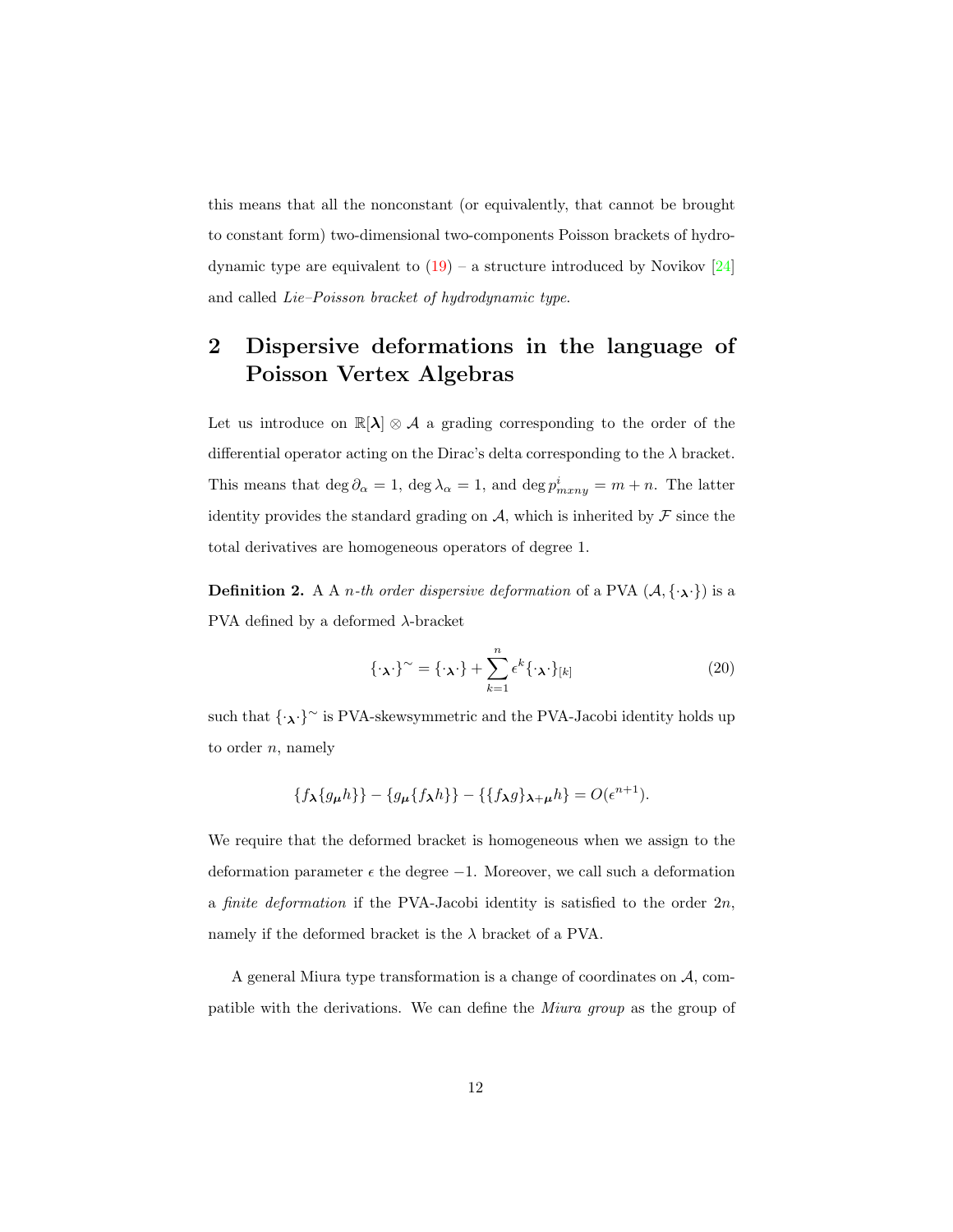transformations of form

$$
p^{i} \mapsto \tilde{p}^{i} = \sum_{k=0}^{\infty} \epsilon^{k} F_{[k]}^{i}(p; p_{m x n y}) \quad m + n \le k
$$
  

$$
F_{[k]}^{i} \in \mathcal{A}, \quad \deg F_{[k]}^{i} = k
$$
  

$$
\det \left( \frac{\partial F_{[0]}^{i}(p)}{\partial p^{j}} \right) \neq 0.
$$
 (21)

In particular, we are interested in the so-called Miura transformations of the second kind, that are the ones where  $F_{[0]}^i = p^i$ .

A deformation is said to be *trivial* if there exists an element  $\phi_{\epsilon}$  of the group [\(21\)](#page-12-0) which pulls back  $\{\cdot_{\lambda}\}^{\sim}$  to  $\{\cdot_{\lambda}\}$ ,

<span id="page-13-0"></span>
$$
\{\phi_{\epsilon}(a)_{\lambda}\phi_{\epsilon}(b)\}=\phi_{\epsilon}(\{a_{\lambda}b\}),\qquad\forall a,b\in\mathcal{A}.
$$

We notice that such an element of the Miura group, if it exists, must be of the second kind. Equivalently, a deformation of order  $n$  is trivial if there exists an evolutionary vector field  $X$ , namely a derivation of  $A$  commuting with the total derivatives, such that  $\{u^i \lambda u^j\}^{\sim} - \{u^i \lambda u^j\} = \{X(u^i) \lambda u^j\} + \{u^i \lambda X(u^j)\} X(\lbrace u^i \lambda u^j \rbrace) + O(\epsilon^{n+1}).$ 

#### 2.1 Cohomology of a PVA and the theory of deformations

As it happens in the standard theory of deformations, and in particular in finite dimensional Poisson geometry, we can extract a lot of informations by the cohomology associated to the undeformed bracket. The general theory of the cohomology of a PVA is presented in great detail in [\[9\]](#page-35-6), albeit only for the case of one-dimensional PVAs. Since the difference in the definitions in only technical, we will sketch here only the main ideas, which are shared with the classical theory of Poisson-Lichnerowicz cohomology [\[19\]](#page-36-8).

The cochain complex whose cohomology we are interested in is called the *variational complex*; it can be proved that it is equivalent to the complex of local multivector fields [\[13\]](#page-36-1). Denoting by  $\Omega^k$  its levels, it can be proved that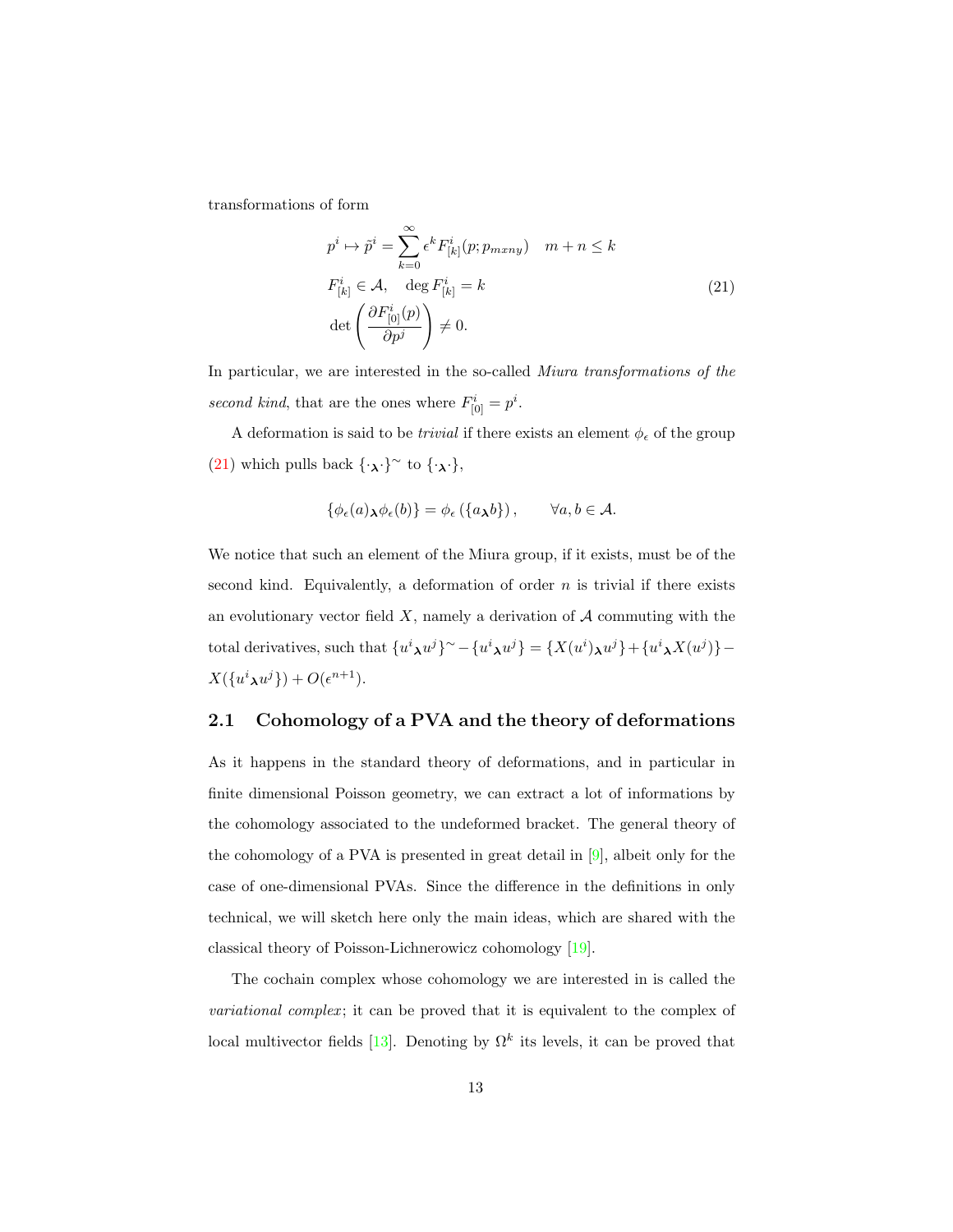$\Omega^0 \cong \mathcal{F}$  and  $\Omega^1 \cong \text{Der}^{\partial}(\mathcal{A})$ , namely the the space of evolutionary vector fields. Moreover and crucially, the space of skewsymmetric  $\lambda$  brackets is isomorphic to the space of local 2-vectors, and the property of satisfying the Jacobi identity of a PVA [Definition 1.6] is equivalent to the Schouten relation  $[P, P] = 0$  for local bivectors. Moreover, denoted by  $P$  the element of the variational complex corresponding to the  $\lambda$  bracket of a PVA, its adjoint action on the complex is a differential – that we denote by  $d_P$  – namely it squares to 0. This allows us to define the *cohomology of the PVA*  $(A, {\partial_{\alpha}}{, {\{\cdot\}}}_P =: P)$  as

$$
H^{k}(P) = \frac{\ker \mathbf{d}_P : \Omega^k \to \Omega^{k+1}}{\operatorname{Im} \mathbf{d}_P : \Omega^{k-1} \to \Omega^k}.
$$
 (22)

Each of the cohomology groups  $H^k$  can be filtered according to the previously defined differential grading. We will denote by  $H_{[n]}^k$  the component of degree n of the k-th cohomology group.

Let us consider the action of  $d<sub>P</sub>$  on evolutionary vector fields (namely, 1cochains) and skewsymmetric  $\lambda$  brackets (namely, 2-cochains). Let X be an evolutionary vector field. It has the form

$$
X = \sum_{i=1}^{n} \sum_{L} \left( \partial^{L} X^{i}(u, u_{M}) \right) \frac{\partial}{\partial u_{L}^{i}} \tag{23}
$$

where  $X^i \in \mathcal{A}$  and  $X(u^i) = X^i$ . We have deg  $X = \deg X^i$ . Then, we denote a skewsymmetric  $\lambda$  bracket by  $\{\cdot_{\lambda}\cdot\}_K =: K$ . We have

$$
d_P(X)(u^i, u^j; \lambda) = \{X^i \lambda u^j\}_P + \{u^i \lambda X^j\}_P - X(\{u^i \lambda u^j\}_P), \qquad (24)
$$

$$
d_P(K)(u^i, u^j, u^k; \lambda, \mu) = \{u^i \lambda \{u^j \mu u^k\}_K\}_P - \{u^j \mu \{u^i \lambda u^k\}_K\}_P
$$

$$
- \{\{u^i \lambda u^j\}_K \lambda + \mu u^k\}_P + \{u^i \lambda \{u^j \mu u^k\}_P\}_K \qquad (25)
$$

$$
- \{u^j \mu \{u^i \lambda u^k\}_P\}_K - \{\{u^i \lambda u^j\}_P \lambda + \mu u^k\}_K.
$$

From [\(24\)](#page-13-0) it follows that a trivial deformation of a PVA is in the image of  $d_P$ . Moreover, let us consider an homogeneous dispersive deformation of order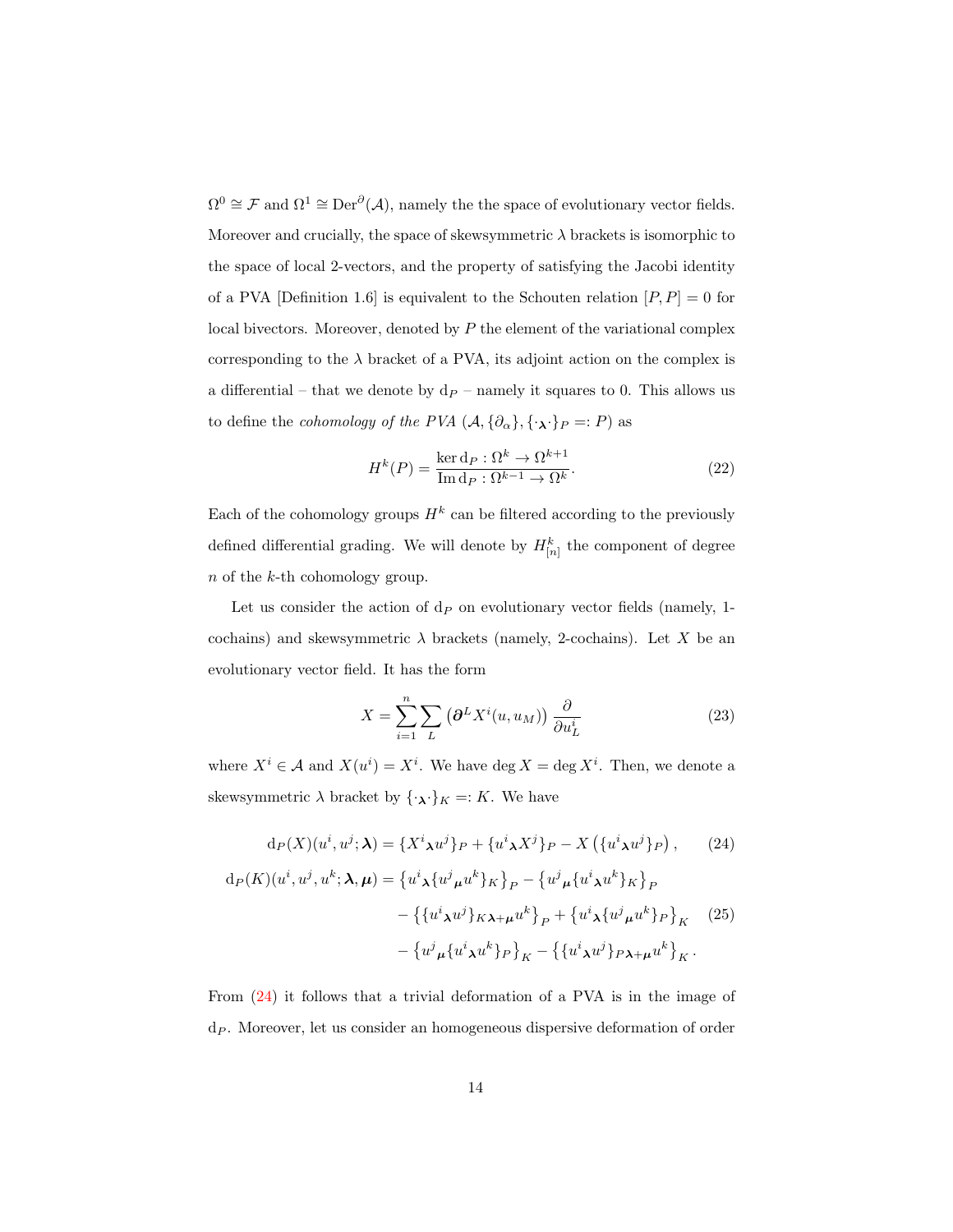n, namely a deformation of the form  $\{\cdot_{\lambda}\}^{\sim} = \{\cdot_{\lambda}\}^P + \epsilon^n \{\cdot_{\lambda}\}^P$ . The PVA-Jacobi identity at the order  $\epsilon^n$  is exactly  $d_P([n]) = 0$ . This means that the nontrivial deformations of this form must be a cocycle in  $H_{n+\deg P}^2(P)$ .

A similar argument applies if the deformation is of the general form [\(20\)](#page-11-0). Here, let  $k_1$  be the lowest degree of the deformation and n the highest. The expression for the PVA-Jacobi identity can be expanded in powers of  $\epsilon$  and will have an expansion  $J = \sum_{k=k_1}^{2n} \epsilon^k J_k$ , with

$$
J_k = \sum_{l+m=k} \left( \left\{ u^i \chi \{ u^j \mu u^k \} _{[l]} \right\}_{[m]} - \left\{ u^j \mu \{ u^i \chi u^k \} _{[l]} \right\}_{[m]} - \left\{ \{ u^i \chi u^j \} _{[l] \lambda + \mu} u^k \right\}_{[m]} + \left\{ u^i \chi \{ u^j \mu u^k \} _{[m]} \right\}_{[l]} - \left\{ u^j \mu \{ u^i \chi u^k \} _{[m]} \right\}_{[l]} - \left\{ \{ u^i \chi u^j \} _{[m] \lambda + \mu} u^k \right\}_{[l]} \right), \quad (26)
$$

<span id="page-15-0"></span>with the identification  $\{\cdot_{\lambda}\cdot\}_{[0]} = \{\cdot_{\lambda}\cdot\}_P$ . Since for a dispersion of order n we require  $J_k = 0$  for  $k_1 \leq k \leq n$ , the first condition to be imposed is  $d_P([k_1]) = 0$ . This means that the first nontrivial term of the deformation must be a cocycle in  $H_{k_1+\deg P}^2(P)$ . If the term of degree  $k_1 + \deg P$  is trivial, this means that there exists a Miura transformation that maps the deformed bracket into a bracket where that term vanishes – and the cocycle condition must hold for the new lowest degree term of the deformation.

According to the already known results, a major difference exists between the one-dimensional and the multi-dimensional Poisson brackets of hydrodynamic type with respect to the theory of the deformations. A theorem by Getzler [\[18\]](#page-36-0), holding true for the full cohomology, as well as the particular results obtained independently by Degiovanni, Magri and Sciacca [\[10\]](#page-35-2) and by Dubrovin and Zhang [\[13\]](#page-36-1), grants that the second cohomology group is trivial for all the one-dimensional brackets of hydrodynamic type. This means that all the dispersive deformations of such brackets can be brought back to the undeformed form by a Miura transformation of the second kind. Moreover, the vanishing of the third cohomology group guarantees that all the dispersive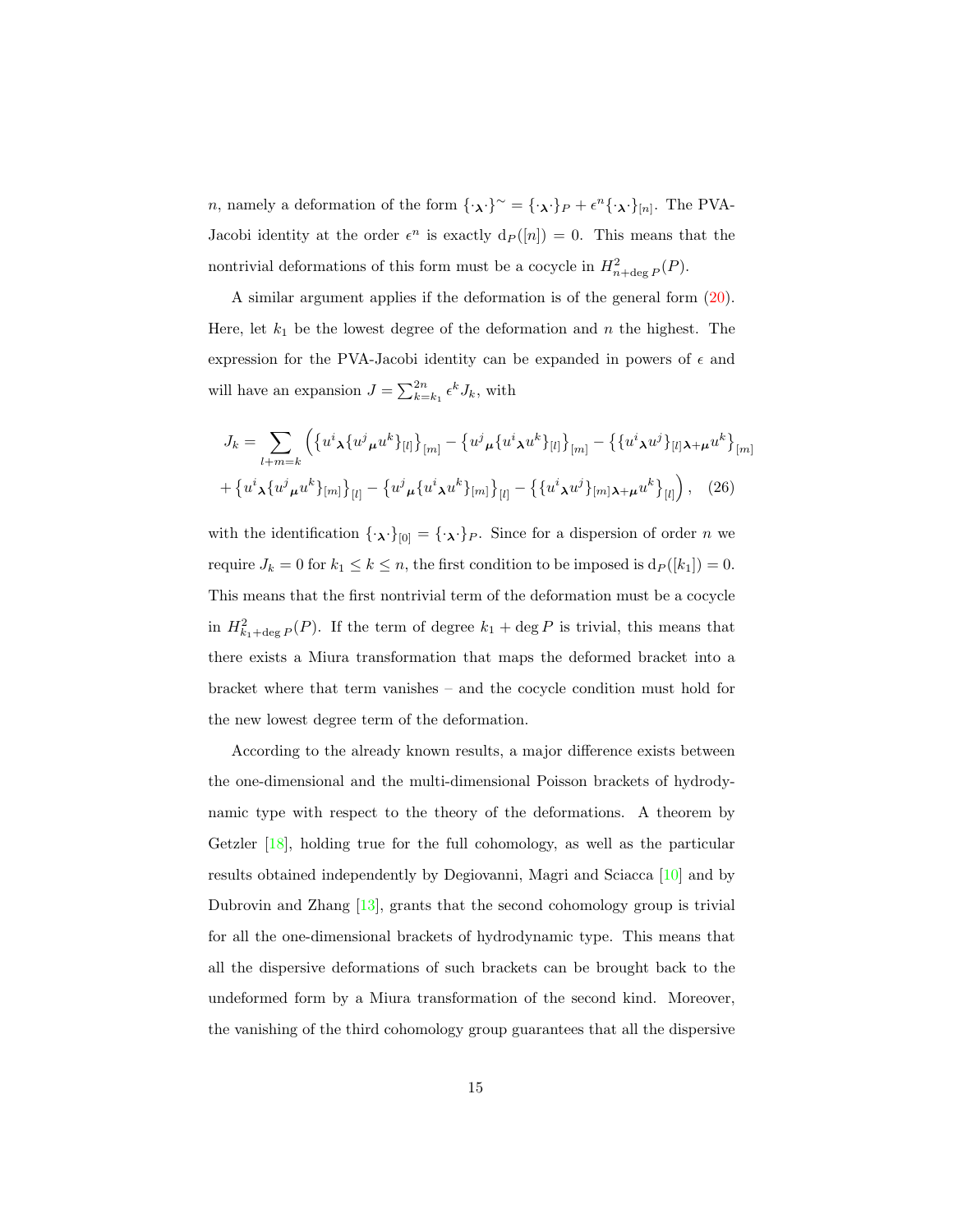deformations can be extended to a finite deformation. While the results already obtained by the author for two-component two-dimensional brackets of hydrodynamic type [\[6\]](#page-35-0) did not allow to conclude anything about the triviality of the dispersive deformations of the bracket, they already showed that the first cohomology group is not vanishing in the second degree, as opposite as Getzler's result. Moreover, a careful study of one-component, two-dimensional brackets [\[4\]](#page-35-4) tells that the cohomology groups  $(H^{\geq 1})$  are infinite dimensional, in particular revealing the normal form of the finite Poisson brackets of arbitrary differential order [\[3\]](#page-35-5).

The computations discussed in the next Section show that  $H^2$  is not trivial – in particular, for all the three two-dimensional two-components brackets of hydrodynamic type the first non-empty component is  $H_3^2$ , characterising the nontrivial deformations of second order.

## 3 Cohomology groups for second order deformations

Since the differential order of the Poisson brackets of hydrodynamic type is 1, second order deformations are cocycles of degree  $1 + 2 = 3$ . In this section we compute the dimension of  $H_3^2(P_1)$ ,  $H_3^2(P_2)$ , and  $H_3^2(P_{LP})$ , where the three  $\lambda$ brackets are respectively the ones given in [\(17\)](#page-10-2), [\(18\)](#page-10-3), and [\(19\)](#page-10-1). Moreover, we find an explicit representative for the elements in the cohomology classes.

#### 3.1 The general procedure

We roughly follow the same procedure described in  $[6]$ , relying on an improved algorithm for our Mathematica software [\[8\]](#page-35-7) and validating the results with the CDE package of REDUCE algebra system  $[27, 26]$  $[27, 26]$ . The improved algorhytm allows to impose the skewsymmetry in a faster way and to effectively deal with a lesser number of unknown functions.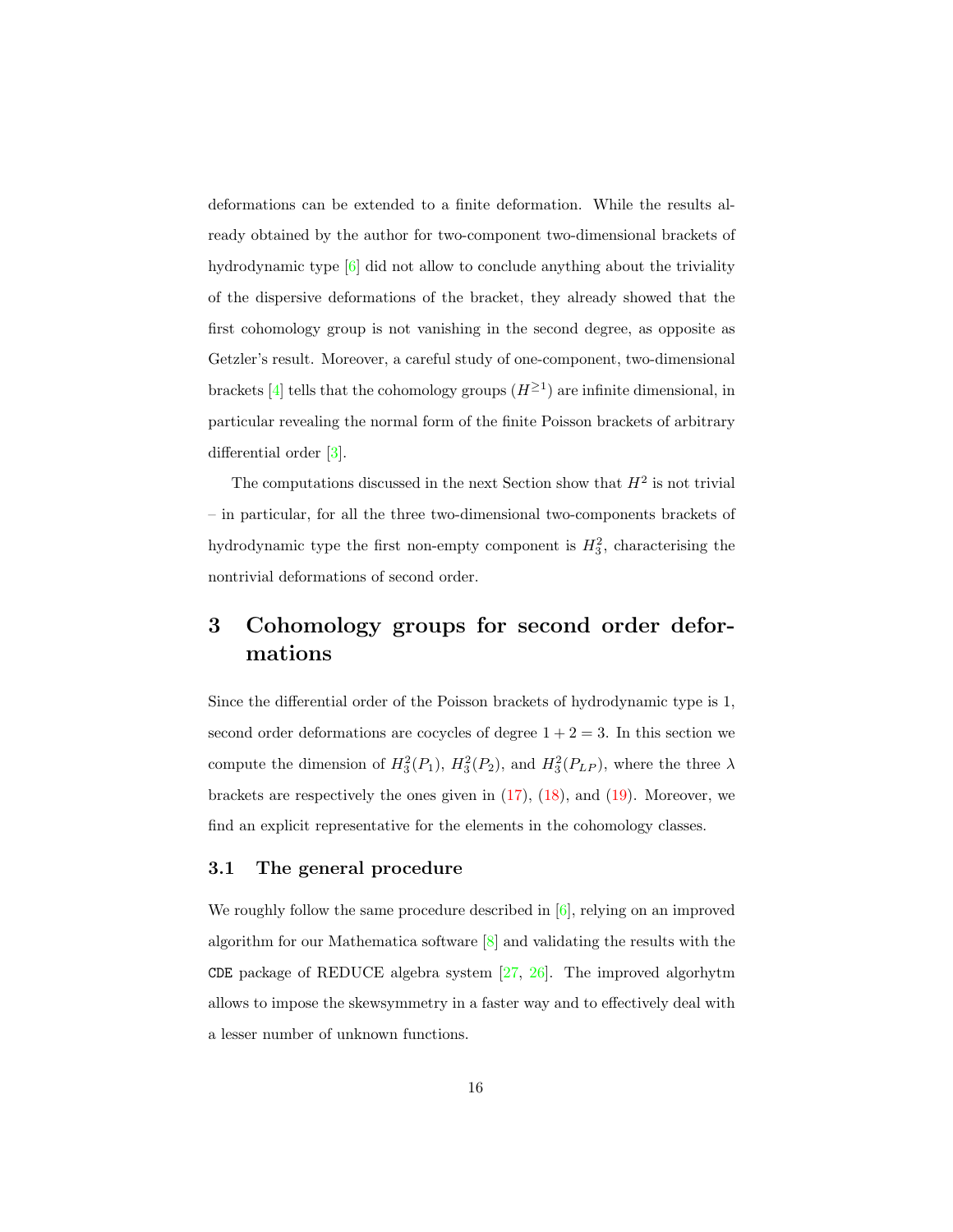We start with a third degree skewsymmetric  $\lambda$  bracket, whose general form can be obtained by the following procedure. Let  $M = M_S^{ij} \lambda^S \in \mathcal{A}[\lambda_1, \lambda_2]$ a  $n \times n$  matrix whose entries are formal polynomials in  $\lambda$ 's, with differential polynomials as coefficients. Let us consider only homogeneous polynomials, for which we assign degree 1 to  $\lambda$  and use the differential grading in A, and let  $M^{*ij} = (-\lambda - \partial)^S M_S^{ij}$ . Then the  $\lambda$  bracket defined on the generators by  $\{p^i, p^j\} = M^{ij} - M^{*ji}$  is skewsymmetric. Notice that the definition of the bracket makes meaningful only the symmetric part of the matrices  $M<sub>S</sub>$  where  $|S| = s_1 + s_2 + \cdots + s_d$  is odd and the skewsymmetric one when  $|S|$  is even.

We then define the third degree skewsymmetric bracket as follows

$$
\{p^i{}_{\lambda}p^j\}_{[2]} = M_{ij} - M^*_{ji} \tag{27}
$$

where

<span id="page-17-0"></span>
$$
M_{ij} = A_{ij}^{abc}(p)\lambda_a\lambda_b\lambda_c + B_{ij}^{ab,cl}(p)\partial_c p^l\lambda_a\lambda_b + C_{ij}^{a,bl,cm}(p)\partial_b p^l\partial_c p^m\lambda_a
$$
  
+ 
$$
D_{ij}^{a,bcl}(p)\partial_{bc} p^l\lambda^a + \frac{1}{2}E_{ij}^{abcd}(p)\partial_{abc} p^l + \frac{1}{2}F_{ij}^{abl,cm}(p)\partial_{ab} p^l\partial_c p^m
$$
  
+ 
$$
\frac{1}{2}G_{ij}^{al,bm,cn}(p)\partial_a p^l\partial_b p^m\partial_c p^n
$$
 (28)

where summation over all the repeated indices for  $i = 1...2$  is assumed and  $∂<sub>a</sub> = ∂<sub>x<sup>a</sup></sub>$ . All the coefficients enjoy some symmetry properties given by the definition. In particular, A's are totally symmetric in the exchange of the indices  $(a, b, c)$ , B's are symmetric in the exchange of  $(a, b)$ , C's for the simultaneous exchange of  $(b, l \leftrightarrow c, m)$ , D's are symmetric in  $(b, c)$ , E's in  $(a, b, c)$ , F's in  $(a, b)$  and, finally, G's are completely symmetric for the simultaneous exchange of  $(a, l \leftrightarrow b, m \leftrightarrow c, n)$ . To deal only with the independent parameters, we define  $A, C$ , and  $D$  symmetric in  $(i, j)$  and  $B, E, F$ , and  $G$  skewsymmetric.

The number of free coefficients is 172. We proceed to derive the so called cocycle condition, namely the set of algebraic and differential equations that the 172 functions must satisfy in order to fulfill, respectively,  $d_{P_1}([2]) = 0$ ,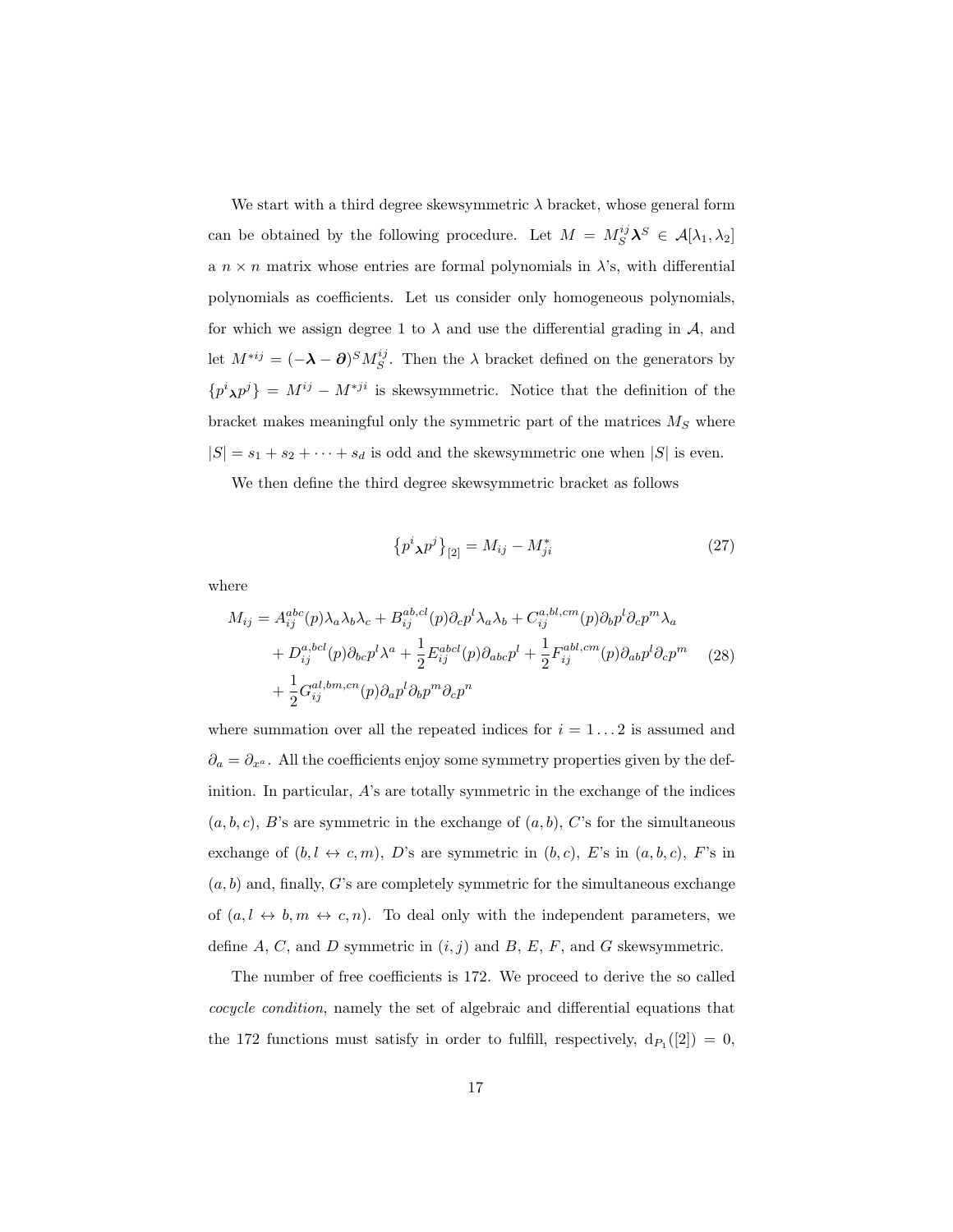<span id="page-18-0"></span> $d_{P_2}([2]) = 0$ , and  $d_{P_{LP}}([2]) = 0$ . The preliminary output of the software consists of systems of, respectively, 1700, 1879, and 3273 algebraic-differential equations. coboundary conditions. These three systems are linear in the unknown coefficients, hence they can be reduced, either by directly computing their Janet basis [\[25\]](#page-37-6) or first solving the purely algebraic equations and then computing the Janet basis of the linear system of the remaining unknowns. The solutions of these system are the elements of the kernel of the Poisson differentials, namely compatible deformations of order two.

We now consider the form of the trivial deformations of the same order. The Miura transformation producing them has the general form

$$
p^{i} \mapsto P^{i} = p^{i} + \epsilon^{2} \left( f^{abl,i} \partial_{ab} p^{l} + g^{albm,i} \partial_{a} p^{l} \partial_{b} p^{m} \right)
$$

$$
= p^{i} + \epsilon^{2} X^{i}.
$$
 (29)

and the corresponding deformations are

$$
\{p^i{}_{\lambda}p^j\}_{\bullet,[2]} = \{X^i{}_{\lambda}p^j\}_{\bullet} + \{p^i{}_{\lambda}X^j\}_{\bullet} - X\left(\{p^i{}_{\lambda}p^j\}_{\bullet}\right) \tag{30}
$$

with  $\bullet$ , respectively, equal to  $P_1$ ,  $P_2$ , and  $P_{LP}$ . We expand [\(30\)](#page-17-0) identifying the coefficients of a trivial deformation. These expressions can be read as a system of inhomogeneous differential equations for the parameters of the Miura transformation, in terms of the coefficients of the deformation. We call the compatibility conditions of such system of linear PDEs the coboundary condition. They represent the conditions that the coefficients of a deformation must satisfy to be obtained by a Miura transformation, namely for the deformation to be in the image of  $d_P$ .

Hence, the cohomology classes in  $H_3^2$  are identified by the solutions of the cocycle condition that fail to be solutions of the coboundary one, while it is obvious that the solutions of coboundary conditions are also solutions of the cocycle one.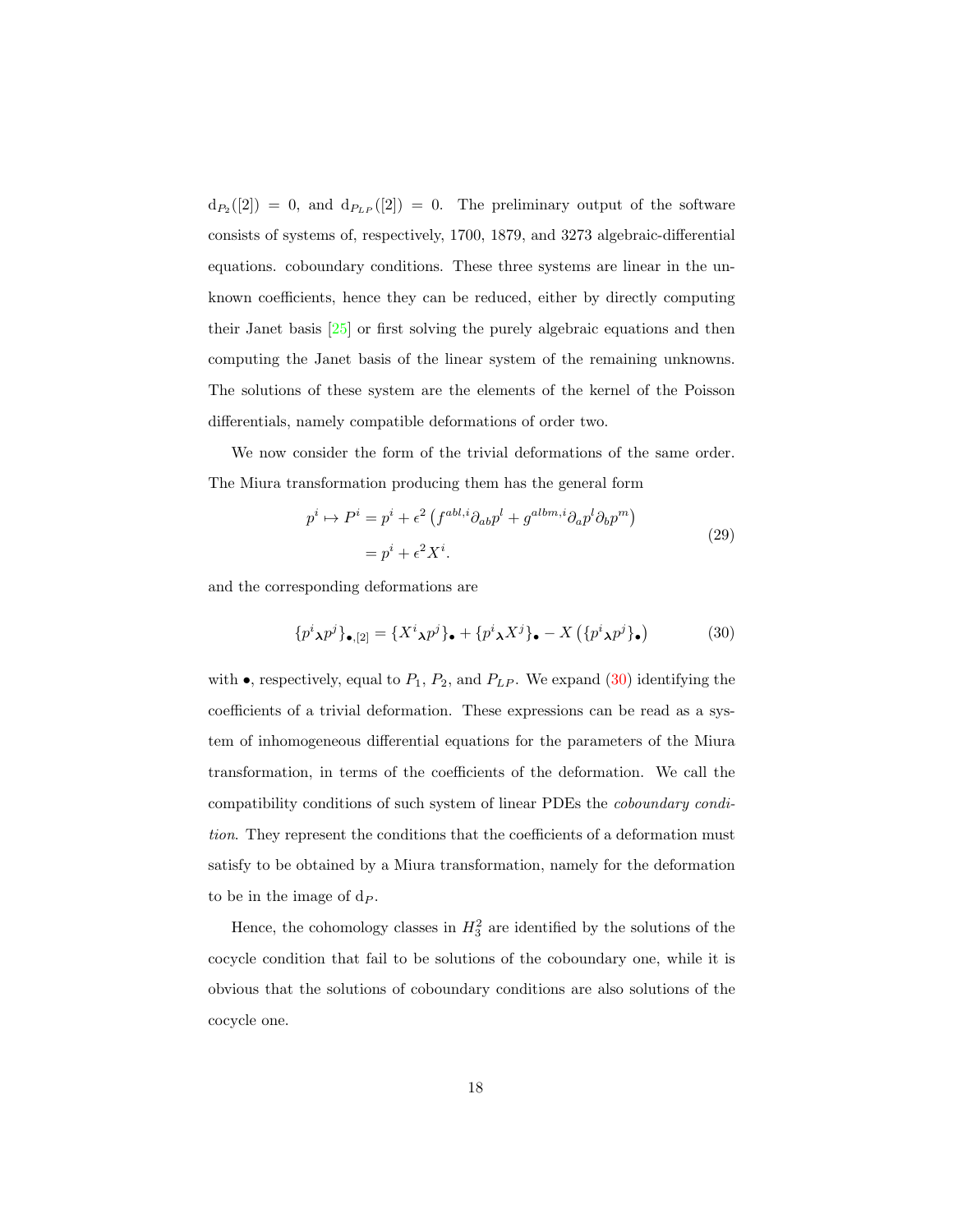## **3.2**  $H_3^2(P_1)$

The Janet basis of the cocycle condition for a bracket compatible with  $P_1$ consists of 193 equations, while the Janet basis of the coboundary condition is made of 189 equations.

Comparing the two sets of equations, we get the coboundary conditions not satisfied by a generic cocycle, in the first column of the following table. The parameters involved in these four equations, however, must satisfy the equations in the second and third column.

Coboundary Cocycle  $D_{11}^{2,221}=0$  $\frac{\partial D^{2,221}_{11}}{\partial p} = 0$  $\frac{\partial D_{11}^{2,221}}{\partial q} = 0$  $D_{22}^{1,112}=0$  $\frac{\partial D^{1,112}_{22}}{\partial p}=0$  $\frac{\partial D^{1,112}_{22}}{\partial q}=0$  $A_{11}^{222} = 0$  $\frac{\partial A_{11}^{222}}{\partial p} = -\frac{1}{3}$  $rac{1}{3}D_{11}^{2,221}$  $\frac{\partial A_{11}^{222}}{\partial q} = 0$  $A_{22}^{111}=0$  $\frac{\partial A_{22}^{111}}{\partial p} = 0$  $\frac{\partial A_{22}^{111}}{\partial q} = -\frac{1}{3}$  $rac{1}{3}D_{22}^{1,112}$ .

We identify a representative for the cohomology class  $H_3^2(P_1)$  as a solution of the cocycle conditions – the eight we have written and, of course, all the remaining ones – that is not a solution of the coboundary ones, such as the following:

$$
A_{22}^{111} = c_2 q + \frac{c_4}{2}
$$
  
\n
$$
A_{11}^{222} = c_1 p + \frac{c_3}{2}
$$
  
\n
$$
D_{11}^{1112} = -3c_2
$$
  
\n
$$
D_{11}^{112} = -3c_1.
$$
\n(31)

The remaining coefficients in the definition of  $P_{1,[2]}$  can be set to 0 as this satisfies all the remaining 185 equations shared by the cocycle and coboundary conditions.

**Theorem 1.** The cohomology group  $H_3^2(P_1)$  has dimension 4. A representative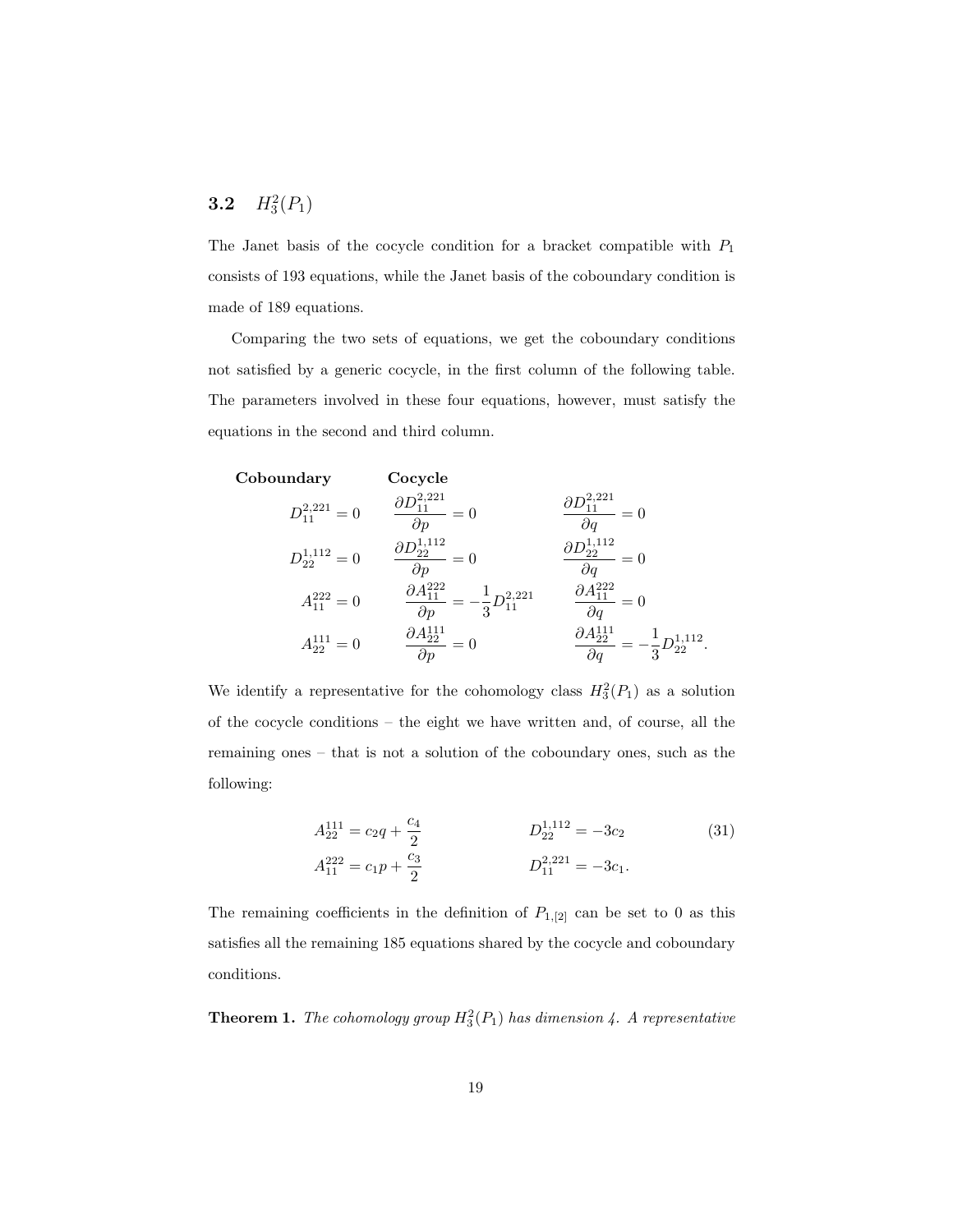of an element of the cohomology class is

$$
\{p_{\lambda}p\}_{P_1,[2]} = (2c_1p + c_3)\lambda_2^3 + 3c_1p_y\lambda_2^2 - 3c_1p_{yy}\lambda_2 - 2c_1p_{yyy}
$$
 (32a)

$$
\{p_{\lambda}q\}_{P_1,[2]} = 0\tag{32b}
$$

$$
\{q_{\lambda}p\}_{P_1,[2]} = 0 \tag{32c}
$$

$$
\{q_{\lambda}q\}_{P_1,[2]} = (2c_2q + c_4)\lambda_1^3 + 3c_2q_x\lambda_1^2 - 3c_2q_{xx}\lambda_1 - 2c_2q_{xxx}.\tag{32d}
$$

<span id="page-20-1"></span>
$$
\mathbf{3.3} \quad H_3^2(P_2)
$$

The Janet basis of the cocycle condition for a bracket compatible with  $\mathcal{P}_2$ consists of 212 equations, while the Janet basis of the coboundary condition is made of 207 equations.

As in the previous case, most of the coboundary conditions are satisfied by all the solutions of the cocycle ones. However, there are 22 linear combinations of the parameters that vanish for the Coboundary condition but do not for generic cocycles. They are not independent and we can select 5 of them, of which the other ones are linear combinations. We denote them  $\left(b_0, b_1, b_2, b_3, b_4\right)$ and they are as follows:

<span id="page-20-0"></span>
$$
b_0 := A_{11}^{122} - \frac{2}{3} A_{12}^{222} = 0
$$
  
\n
$$
b_1 := \frac{13}{18} D_{11}^{1,221} - \frac{2}{9} D_{12}^{1,222} - \frac{2}{9} D_{11}^{2,112} - \frac{7}{9} D_{11}^{2,121} + \frac{4}{9} D_{12}^{2,122} - \frac{1}{3} D_{12}^{2,221}
$$
  
\n
$$
-\frac{4}{3} E_{12}^{122,2} - \frac{4}{3} E_{12}^{2,221} = 0
$$
  
\n
$$
b_2 := D_{11}^{1,221} + 2 D_{11}^{2,121} - 2 D_{12}^{2,221} = 0
$$
  
\n
$$
b_3 := B_{12}^{22,11} + \frac{1}{2} D_{11}^{1,112} + D_{11}^{1,121} - 2 D_{12}^{1,122} + \frac{1}{2} D_{22}^{1,222} - \frac{1}{2} D_{11}^{2,111} - D_{12}^{2,112} +
$$
  
\n
$$
+ D_{22}^{2,122} - \frac{1}{2} D_{22}^{2,221} - 3 E_{12}^{1221} = 0
$$
  
\n
$$
b_4 := A_{11}^{222} = 0.
$$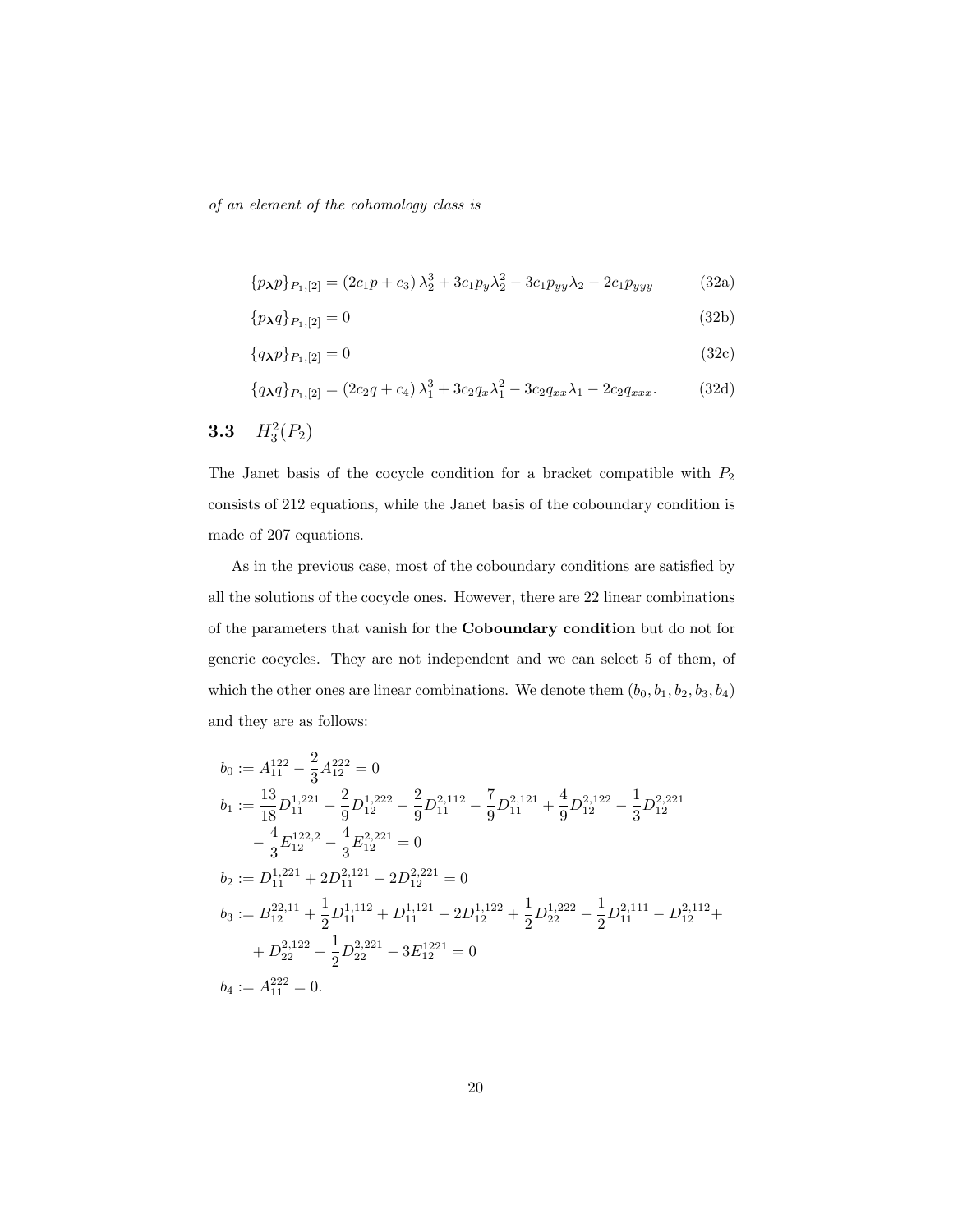On the other hand, their corresponding Cocycle condition is

$$
\begin{aligned}\n\frac{\partial b_0}{\partial p} &= \frac{1}{3} (b_1 - 2b_2) & \frac{\partial b_1}{\partial q} &= 0\\
\frac{\partial b_1}{\partial p} &= 0 & \frac{\partial b_1}{\partial q} &= 0\\
\frac{\partial b_2}{\partial p} &= 0 & \frac{\partial b_2}{\partial q} &= 0\\
\frac{\partial b_3}{\partial p} &= 0 & \frac{\partial b_3}{\partial q} &= 0\\
\frac{\partial b_4}{\partial p} &= 0 & \frac{\partial b_4}{\partial q} &= 0.\n\end{aligned}
$$

**Theorem 2.** The cohomology group  $H_3^2(P_2)$  is a vector space of dimension 5. A representative of an element of the cohomology class is the  $\lambda$  bracket defined as follows:

$$
\{p_{\lambda}p\}_{P_2,[2]} = c_1 (2\lambda_1\lambda_2^2p + 2\lambda_1\lambda_2p_y + \lambda_2^2p_x + 3\lambda_1p_{yy} + 2\lambda_2p_{xy} + 2p_{xyy}) + + 2c_4\lambda_2^3,
$$
 (33a)

$$
\{p_{\lambda}q\}_{P_2,[2]} = c_1 \left(2\lambda_2^2 q_x + 2\lambda_1 \lambda_2 q_y + \lambda_1 q_{yy} + \lambda_2 q_{yy} + 2\lambda_2 q_{xy} + 2q_{xyy}\right) + c_2 \left(2\lambda_2^3 p + 4\lambda_2^2 p_y\right) - 3c_0 \lambda_2^3,
$$
(33b)

<span id="page-21-0"></span>
$$
\{q_{\lambda}p\}_{P_2,[2]} = -c_1 \left(2\lambda_2^2 q_x + 2\lambda_1 \lambda_2 q_y + \lambda_1 q_{yy} - \lambda_2 p_{yy} + 2\lambda_2 q_{xy} + 2q_{xyy}\right) + c_2 \left(2\lambda_2^3 p + 2\lambda_2^2 p_y - 2\lambda_2 p_{yy} - 2p_{yyy}\right) - 3c_0 \lambda_2^3, \tag{33c}
$$

$$
\{q_{\lambda}q\}_{P_2,[2]} = -c_1 (2\lambda_2 q_{yy} - q_{yyy}) - 2c_2 (2\lambda_2 q_{yy} + q_{yyy}) + \frac{2c_3}{3} (2\lambda_2^3 p + 3\lambda_2^2 p_y - 3\lambda_2 p_{yy} - 2p_{yyy}).
$$
\n(33d)

Proof. From the Cocylce conditions previously listed, we easily conclude that  $H_3^2(P_2) \cong \mathbb{R}^5$ . Indeed, a solution of the cocycle conditions that is not a solution of coboundary conditions depends on five constants, since we have

$$
b_0 = \frac{1}{3} (c_1 - 2c_2) p + c_0
$$
\n(34a)

$$
b_1 = c_1 \t\t b_2 = c_2 \t\t (34b)
$$

$$
b_3 = c_3 \t\t b_4 = c_4 \t\t (34c)
$$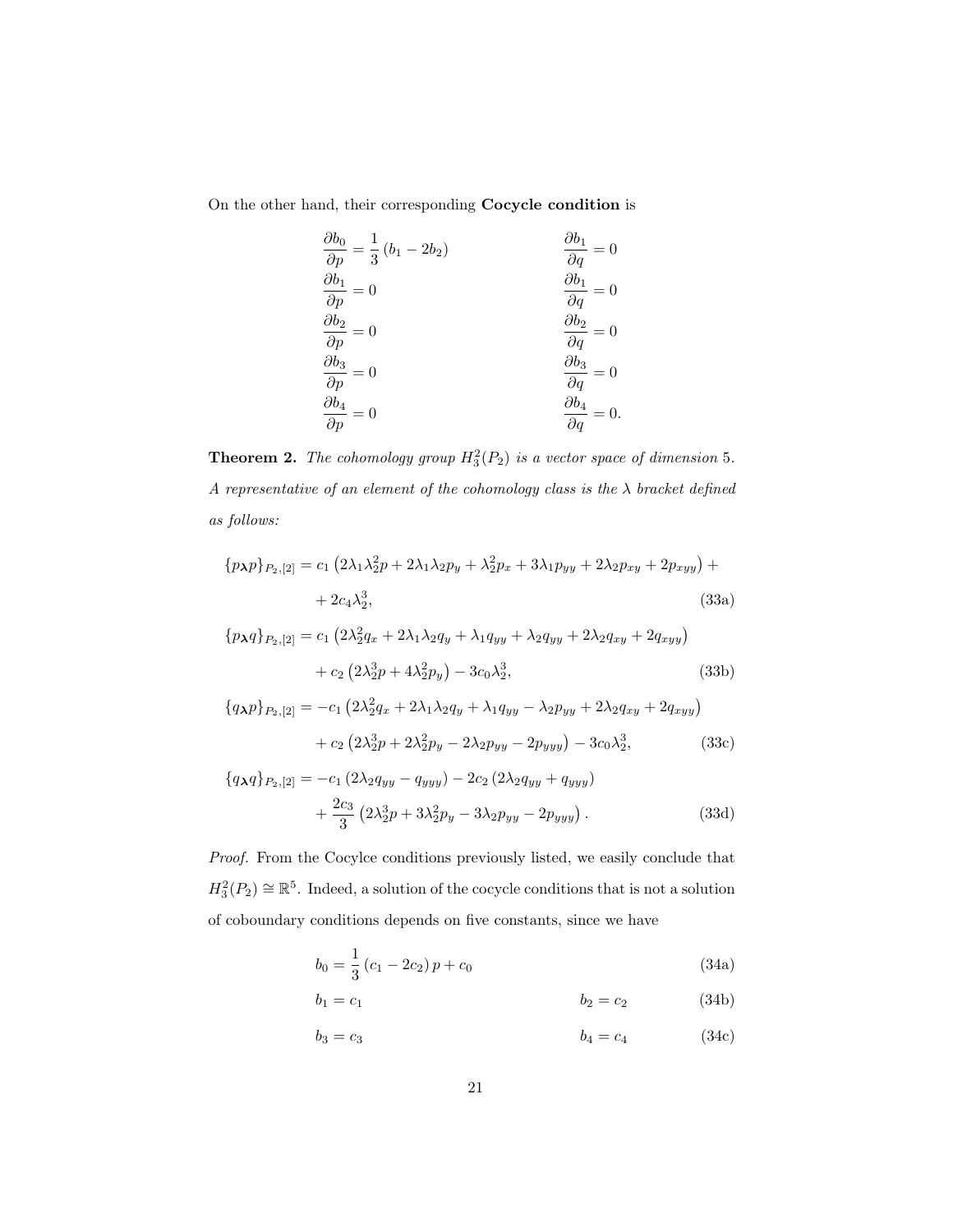with  $(c_1, \ldots, c_5)$  constants. In addition to  $(34)$ , the coefficients of a generic cocycle must satisfy all the remaining conditions. Their form suggests that we can look for a representative in which the coefficients A are at most linear in p and all the other ones are constant. The cocycle conditions turn into a set of algebraic equations, for which we easily found one solution as follows

$$
A_{11}^{122} = \frac{1}{3}c_1p
$$
  
\n
$$
A_{12}^{222} = c_2p - \frac{3}{2}c_0
$$
  
\n
$$
A_{12}^{222} = \frac{c_1}{2}
$$
  
\n
$$
B_{12}^{12,22} = \frac{c_1}{2}
$$
  
\n
$$
B_{12}^{22,21} = \frac{c_2}{2}
$$
  
\n
$$
D_{11}^{1,221} = c_1
$$
  
\n
$$
D_{12}^{2,221} = -2c_3
$$
  
\n
$$
D_{12}^{2,222} = -c_1 - 2c_2
$$
  
\n
$$
D_{12}^{2,222} = -c_1 - 2c_2
$$
  
\n
$$
E_{12}^{12,2,2} = \frac{c_1}{6}
$$
  
\n
$$
E_{12}^{22,21} = \frac{1}{2}(c_2 - c_1),
$$

and the remaining coefficients are set to vanish. This gives the explicit form for a generic compatible bracket.  $\Box$ 

## **3.4**  $H_3^2(P_{LP})$

The set of equations for the cocycle condition consists here of 3723 among algebraic equations and linear PDEs. The computers available to us cannot process such a huge number of equations to provide a Janet basis, so we first solve algebraically for 128 of the 172 coefficients of the deformed bracket, getting a system of 1706 linear PDEs for 34 variables, namely  $A_{ij}^{abc}$ ,  $B_{12}^{ab,c}$ , and  $D_{22}^{2,111}$ ,  $D_{22}^{1,222}$ ,  $D_{22}^{1,111}$ ,  $D_{12}^{2,222}$ ,  $D_{12}^{2,111}$ ,  $D_{12}^{1,221}$ ,  $D_{12}^{1,111}$ ,  $D_{11}^{2,222}$ ,  $D_{11}^{2,111}$ , and  $D_{11}^{1,222}$ . The Janet basis of this reduced system is constituted by 6 equations, and together with all the algebraic relations is the **Cocycle condition**.

We then proceed to compute the compatibility conditions of the nonhomogeneous system of PDEs expressing the aforementioned 34 coefficients in terms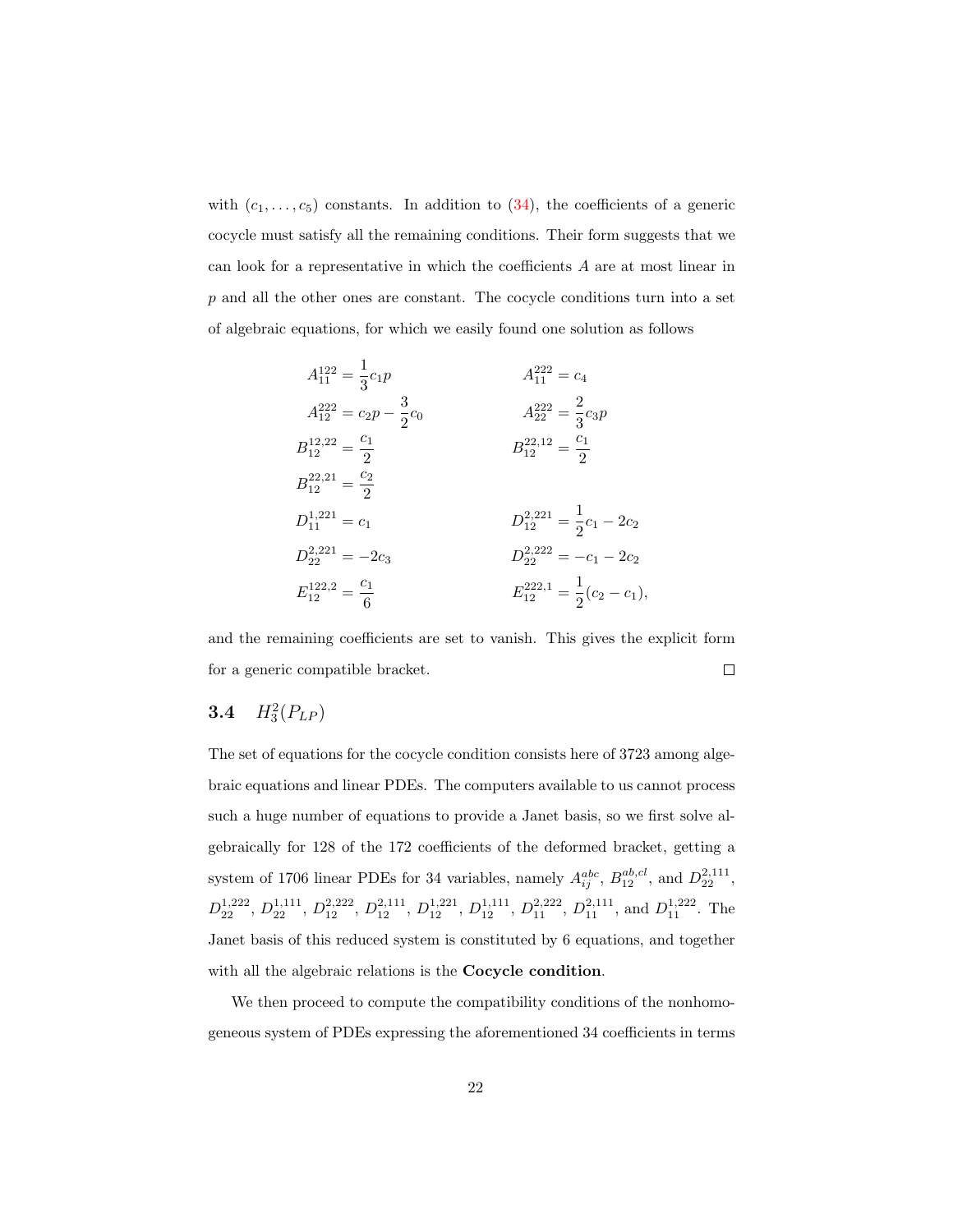of the parameters of a generic Miura transformation. Its Janet basis consists of 4 equations that are provided in the Appendix (Equations  $(45)$ – $(48)$ ). Out of the 6 Cocycle conditions, two are equivalent to the Coboundary condition [\(45\)](#page-31-0) and [\(46\)](#page-31-1). By taking successive derivatives of the remaining two coboundary conditions, we observe the following

| Coboundary     | Cocycle                                    |
|----------------|--------------------------------------------|
| $LHS.(47) = 0$ | LHS. $(47) = 2c_1p^2q^3 + 30c_2p^3q^2$     |
| $LHS.(48) = 0$ | LHS. $(48) = -2c_1p^2q^3 - 198c_2p^3q^2$ . |

**Theorem 3.** The cohomology group  $H_3^2(P_{LP})$  has dimension 2. A generic representative in  $H_3^2(P_{LP})$  has the form  $\{p^i \chi p^j\}_{P_{LP},[2]} = c_1 \{p^i \chi p^j\}^{(1)} + c_2 \{p^i \chi p^j\}^{(2)}$ . We write here the leading order terms of the elements in the basis of the cohomology class and leave the full expression to the appendix [B](#page-32-1)

$$
\{p_{\lambda}p\}^{(1)} = 2\lambda_1^3 + O(\lambda_1, \lambda_2)
$$
\n(35a)

$$
\{p_{\lambda}q\}^{(1)} = 2\lambda_1^2\lambda_2 + O(\lambda_1, \lambda_2)
$$
\n(35b)

$$
\{q_{\lambda}p\}^{(1)} = 2\lambda_1^2 \lambda_2 O(\lambda_1, \lambda_2) \tag{35c}
$$

$$
\{q_{\lambda}q\}^{(1)} = 2\lambda_1\lambda_2^2 + O(\lambda_1, \lambda_2),\tag{35d}
$$

and

$$
\{p_{\mathbf{\lambda}}p\}^{(2)} = O(\lambda_1, \lambda_2) \tag{36a}
$$

$$
\{p_{\mathbf{A}}q\}^{(2)} = -\lambda_2^2 \left(\frac{p_x}{p} - \frac{11p_y}{2q}\right) + O(\lambda_1, \lambda_2)
$$
 (36b)

$$
\{q_{\lambda}p\}^{(2)} = \lambda_2^2 \left(\frac{p_x}{p} - \frac{11p_y}{2q}\right) + O(\lambda_1, \lambda_2)
$$
 (36c)

$$
\{q_{\lambda}q\}^{(2)} = O(\lambda_1, \lambda_2). \tag{36d}
$$

Proof. The solution of the cocycle conditions that are not solution of the coboundary ones depends on two arbitrary constants, that gives us the dimension of the cohomology group. As an illustration of the form of the cocycles,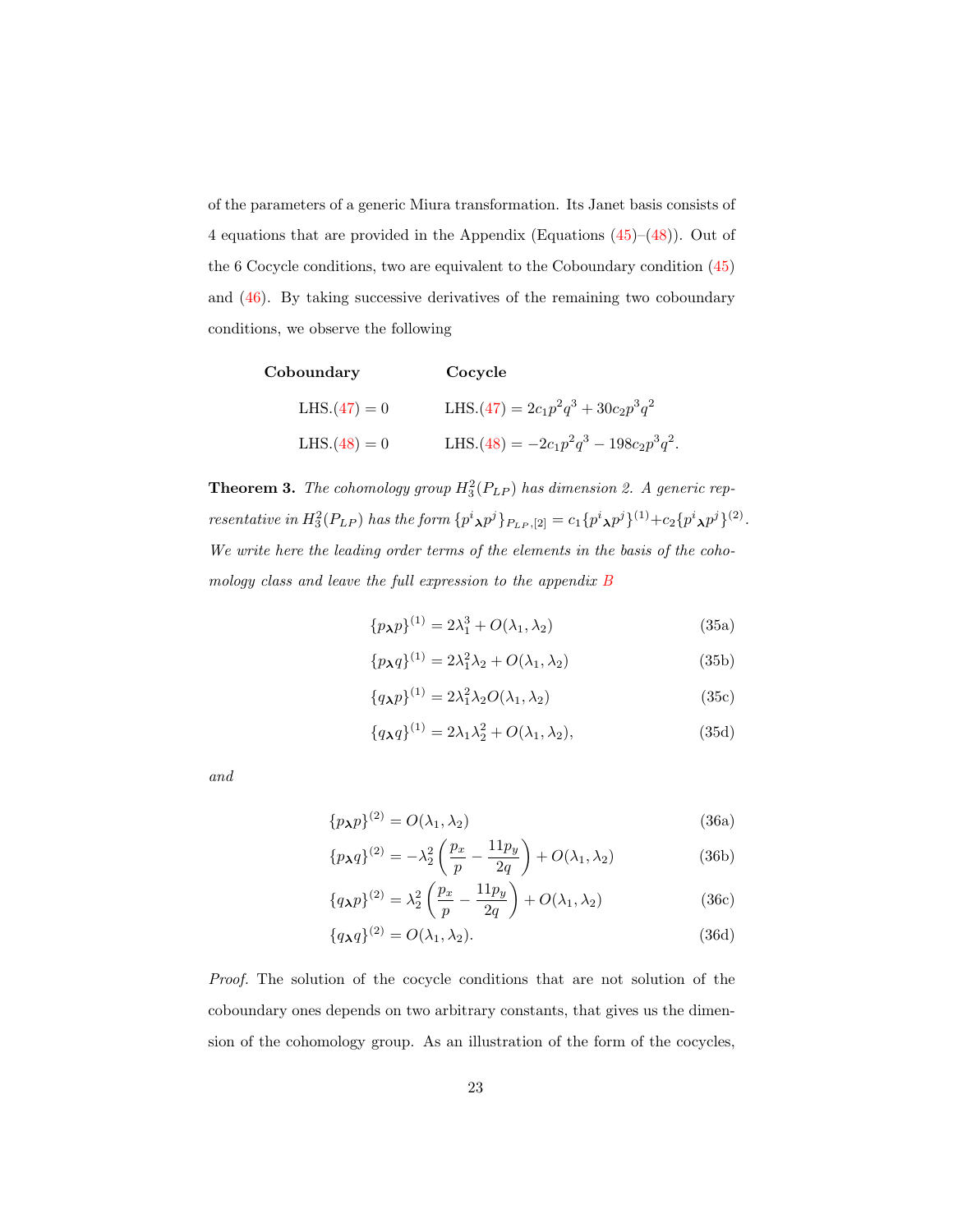we choose two solutions for the system of 34 coefficients. The "normalisation" factors in front of the constants  $(c_1, c_2)$  in the previous set of equations are chosen to get a simpler form for the representatives in the cohomology class. We have, respectively,

<span id="page-24-0"></span>
$$
\begin{cases}\nA_{11}^{111} &= 1 \\
A_{12}^{112} &= \frac{1}{3} \\
A_{22}^{122} &= \frac{1}{3} \\
\text{other 31 coeff.} &= 0\n\end{cases}\n\text{ and }\n\begin{cases}\nB_{12}^{22,21} &= \frac{11}{2q} \\
B_{12}^{22,11} &= -\frac{1}{p} \\
\text{other 32 coeff.} &= 0\n\end{cases}
$$

To get the full form of the two cocycles we then need to use the identities for the remaining 128 coefficients of the skewsymmetric bracket.  $\Box$ 

#### 3.5 Further remarks on  $H_d^p$  $_{d}^{p}(P_{1})$

It is worthy noticing an interesting pattern in the dimension of the cohomology groups  $H_d^p(P_1)$ , as explicitly computed in several examples in [\[6\]](#page-35-0), the Paragraph [3.2](#page-18-0) of the current paper, and [\[5\]](#page-35-8).

We can compare it with the dimension of the cohomology groups for the scalar two-dimensional bracket  ${u_{\lambda}u}_{(sc)} = \lambda_y$  computed in [\[4\]](#page-35-4) for general values of  $(p, d)$ . We get

| $\cdot$ $\cdot$<br>$\bm{u}$                    |  | <b>1.4</b> | <u>.</u> | 4.4 | .∠,∪ ' |  |
|------------------------------------------------|--|------------|----------|-----|--------|--|
| 1m<br>$_{sc}$<br>$\sim$ and Le $_{\rm A}$<br>a |  |            |          |     |        |  |
| $\frac{1}{2}$                                  |  |            |          |     |        |  |

from which we immediately observe that the dimension of the cohomology groups for  $P_1$  appears, in all the cases we have computed, to be twice the dimension of the corresponding cohomology for the scalar bracket.

The reason of this behaviour is the diagonal form of the bracket  $P_1$ . Indeed,  $P_1 \cong P_{(sc)}(\mathcal{F}_p) \oplus P_{(sc)}(\mathcal{F}_q)$ , where by  $\mathcal{F}_p$  and  $\mathcal{F}_q$  we denote, respectively, the space of local functionals whose densities depend only on  $p(x, y)$  and  $q(x, y)$ . This means that the theorem proved in [\[4\]](#page-35-4) for the dimension of the cohomology groups of a scalar multidimensional bracket, specialised to the case where  $d =$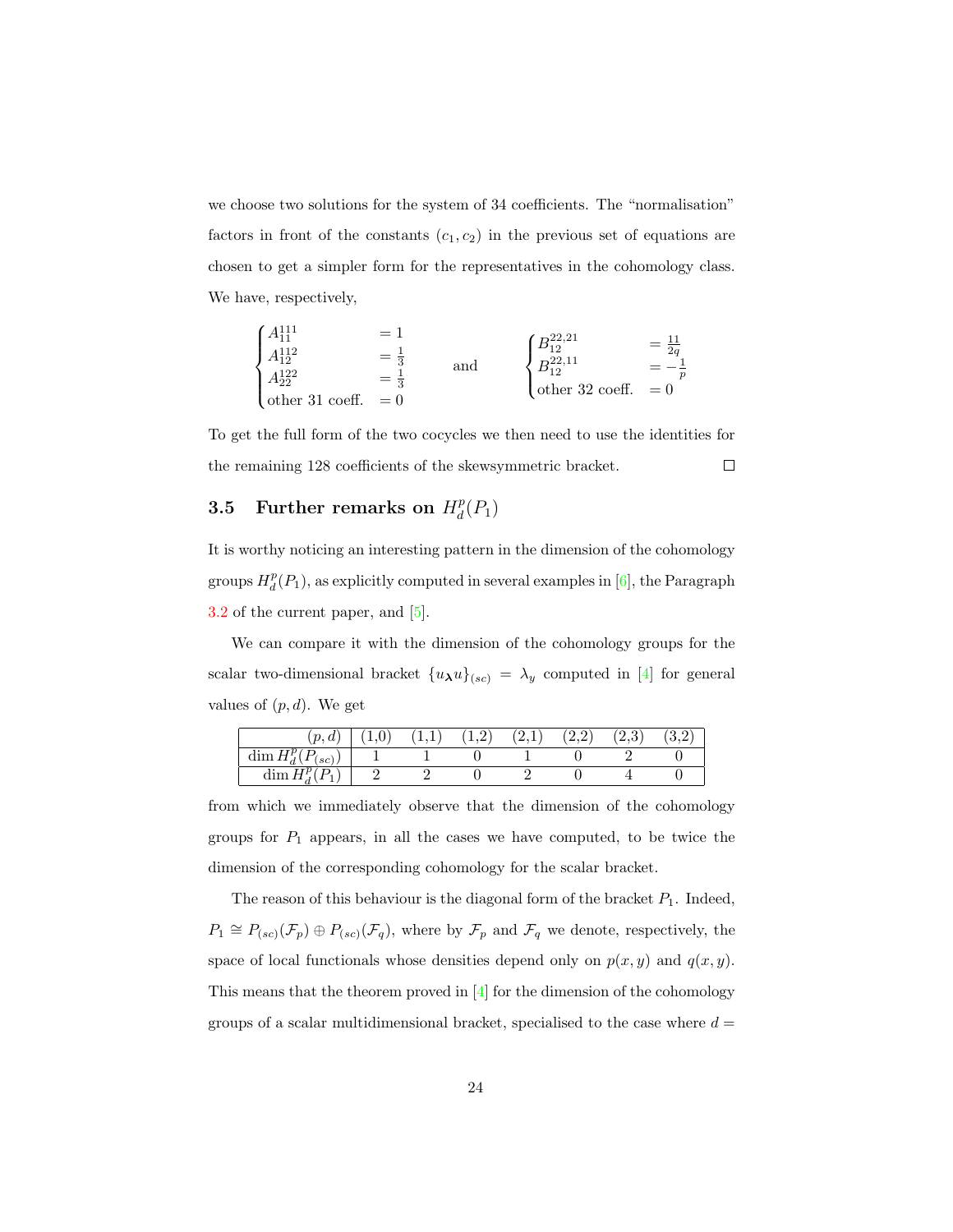2, can be used to determine the dimension of the full (infinite, as expected) cohomology of  $P_1$ .

The dimension can be conveniently written using a generating function [\[4\]](#page-35-4)

<span id="page-25-1"></span>
$$
\sum_{d\geq 0} \dim H_d^p(P_1) x^d = 2 \left( h^p(x) + h^{p+1}(x) \right) \tag{37}
$$

where

$$
h^{p}(x) := x^{\frac{p}{2}(p-1)} \prod_{i=2}^{p} (1 - x^{i})^{-1} + x \delta_{p,0}.
$$
 (38)

We provide a few explicit values for the dimension of  $H_d^p(\mathcal{F})$  obtained by [\(37\)](#page-24-0) in the following table.

| $d \rightarrow \begin{bmatrix} 1 & 2 & 3 & 4 & 5 & 6 & 7 & 8 & 9 & 10 \end{bmatrix}$ |  |  |  |  |  |
|--------------------------------------------------------------------------------------|--|--|--|--|--|
| $p=1$ 2 0 2 0 2 0 2 0 2 0                                                            |  |  |  |  |  |
| $p=2$ 2 0 4 0 4 2 4 2 6 2                                                            |  |  |  |  |  |
| $p=3$ 0 0 2 0 2 4 2 4 6 6                                                            |  |  |  |  |  |

#### 4 Finite deformations and obstructions

By definition of PVA cohomology, the elements in  $H_3^2(P)$  are classes, under Miura transformations, of  $\lambda$ -brackets of degree 3 compatible with  $\{\cdot_{\lambda}\cdot\}_P$  that are not themselves Miura transformed of  $P$ . In our previous paper  $[6]$ , it was proved that  $H_2^2(P) = 0$  for all the three classes of two-components, twodimensional  $\lambda$  brackets. This means that, according to the definition given in Section 2, a second order deformation of, respectively,  $P_1$ ,  $P_2$ , and  $P_{LP}$  is given, up to Miura transformation, by the bracket itselft plus one element of the corresponding  $H_3^2(P)$ .

<span id="page-25-0"></span>In general, such a deformation may be finite, if the resulting bracket satisfies the PVA-Jacobi identity. A deformation which is not finite can sometimes be extended to an infinitesimal deformation of higher order. Let  $P_0$  denote, symbolically, the undeformed  $\lambda$  bracket of a Poisson vertex algebra. For the sake of compactness, in this section we will adopt a "Schouten bracket" notation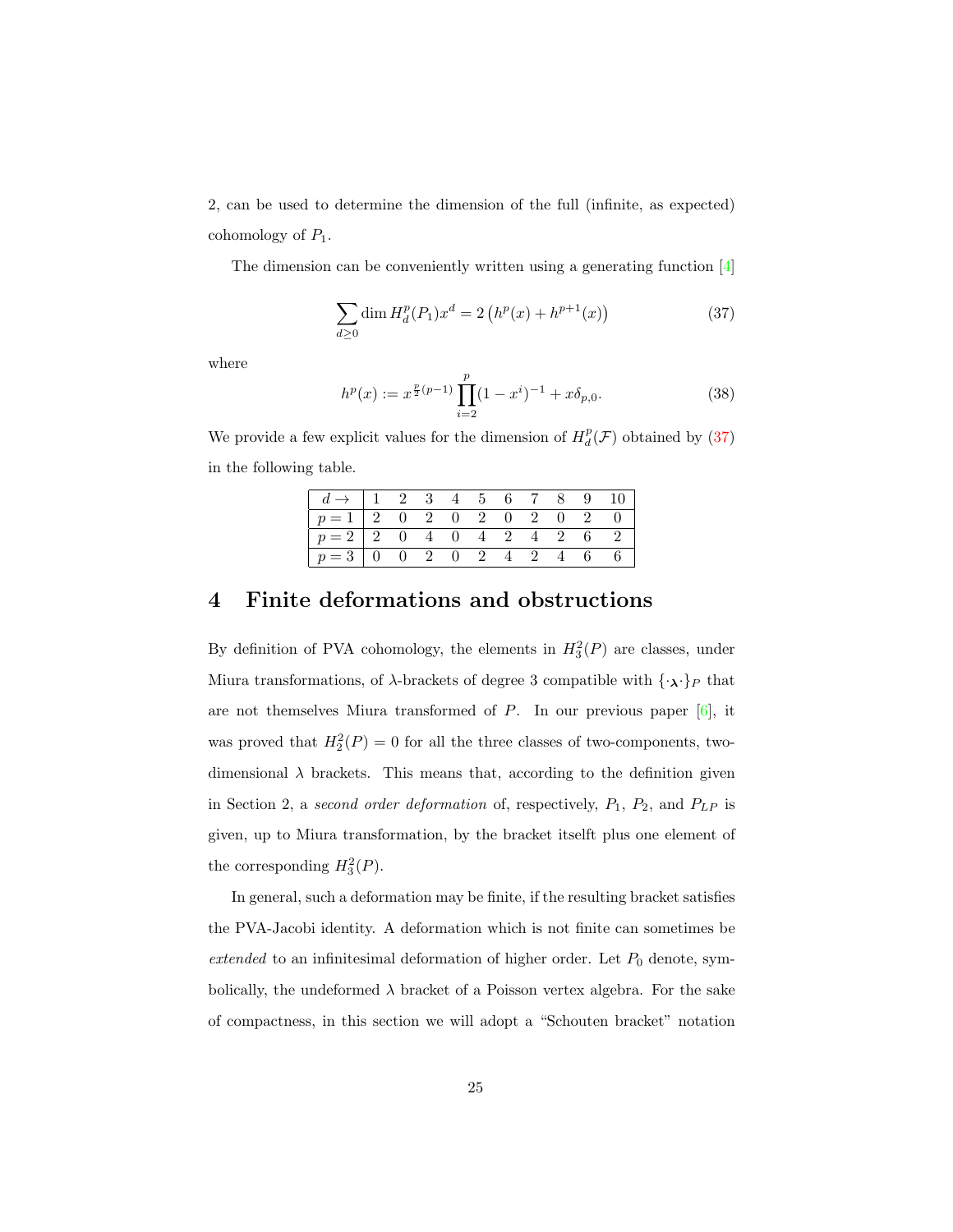for the PVA-Jacobi identity, namely

$$
[A, B]_{\lambda\mu}^{ijk} := \{ u_{\lambda}^{i} \{ u^{j}{}_{\mu} u^{k} \} _{B} \}_A + \{ u_{\lambda}^{i} \{ u^{j}{}_{\mu} u^{k} \} _{A} \}_B - \{ u_{\mu}^{j} \{ u^{i}{}_{\lambda} u^{k} \} _{B} \}_A
$$

$$
- \{ u_{\mu}^{j} \{ u^{i}{}_{\lambda} u^{k} \} _{A} \}_B - \{ \{ u^{i}{}_{\lambda} u^{j} \} _{A} \lambda + \mu u^{k} \}_B - \{ \{ u^{i}{}_{\lambda} u^{j} \} _{B} \lambda + \mu u^{k} \}_A, \quad (39)
$$

in such a way that we can denote the PVA-Jacobi identity for  $P_0$  as  $[P_0, P_0] = 0$ , where we dropped all the indices because the identity holds for all  $(i, j, k)$  and choice of the formal parameters  $(\lambda, \mu)$ . This notation is not only convenient, but motivated by the identification between  $\lambda$  brackets of a PVA and local Poisson bivectors, obtained by the isomorphism of both with the Lie algebra structure on the space of local differentials [\[9\]](#page-35-6).

<span id="page-26-0"></span>Let  $P_{[1]}$  be an element in the first non-vanishing  $H^2(P_0)$  cohomology group, say  $P_{[1]} \in H_k^2$ . It defines a (k-th order) infinitesimal deformation of  $P_{(0)}$ , since

$$
[P_0 + \epsilon^k P_{[1]}, P_0 + \epsilon^k P_{[1]}] = [P_0, P_0] + 2\epsilon^k [P_0, P_{[1]}] + \epsilon^{2k} [P_{[1]}, P_{[1]}]
$$
  
=  $\epsilon^{2k} [P_{[1]}, P_{[1]}],$ 

where the first term vanishes because  $P_0$  is a PVA bracket and the second because it coincides with  $d_{P_0} P_{[1]} = 0$ .

If  $P_{[1]}$  is not the bracket of a PVA, however, such a deformation is not finite. We call such a deformation *extendible* if there exists a  $\lambda$  bracket  $P_{[2]}$ , of order  $2k + \deg P_0$ , such that the equation

$$
2[P_0, P_{[2]}] + [P_{[1]}, P_{[1]}] = 0 \tag{40}
$$

has solution. If such is the case, indeed, the bracket  $P_0 + \epsilon^k P_{[1]} + \epsilon^{2k} P_{[2]}$  is a deformation of order  $2k$ . In the case we have just illustrated,  $[P_{[1]}, P_{[1]}]$  is a 3-cocycle, and the Equation always admits a solution only if  $H_{2k}^3 = 0$ . A nonvanishing third cohomology group in the appropriate degree is, hence, an obstruction to the extension. This means that in the 1-dimensional case, where Getlzer's result holds true, all the infinitesimal deformations are extendible.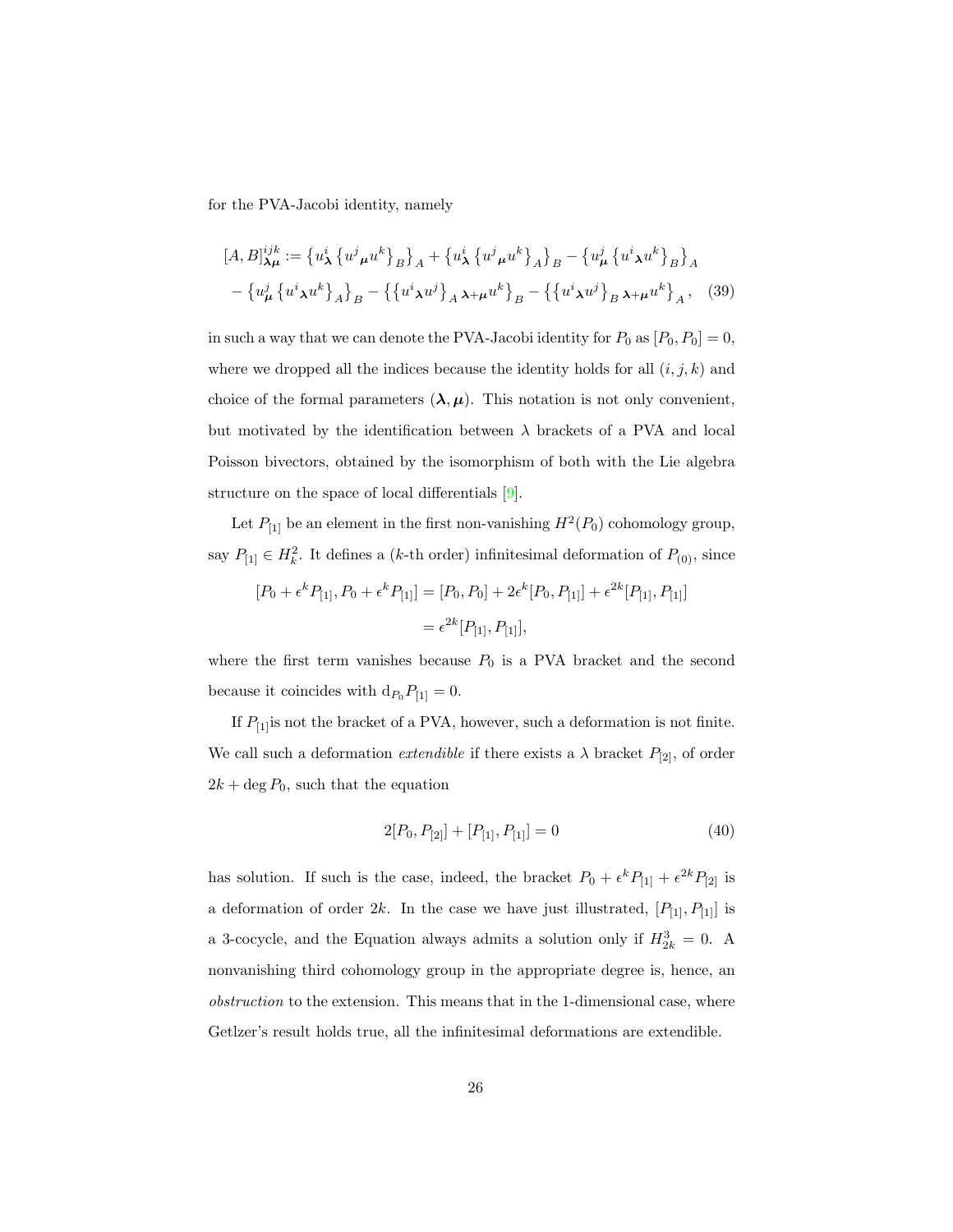In this Section, rather than attempting the computation of the third cohomology group at the appropriated degree for the three PVA structures  $P_1$ ,  $P_2$ , and  $P_{LP}$ , we will directly look for solutions of the equation [\(40\)](#page-25-0), with  $\mathcal{P}_0$  one of the three brackets of hydrodynamic type and  $\mathcal{P}_{[1]}$  elements of the corresponding  $H_3^2$  group.

**Remark 1.** Equation [\(40\)](#page-25-0) is not linear in  $P_{[1]}$ , so it does not allow to separately consider the elements of a basis in  $H_3^2(P_0)$ , whose dimension let us denote *n*. Chosen a basis  $\{P_{[1]}^{(a)}\}_{a=1}^n$  for the cohomology group, we can write  $P_{[1]} =$  $\sum_{a=1}^{n} c_a P_{[1]}^{(a)}$  and Equation [\(40\)](#page-25-0) as

$$
2[P_0, P_{[2]}] + \sum_{a,b=1}^{n} c_a c_b [P_{[1]}^{(a)}, P_{[1]}^{(b)}] =: C(P_0, P_{[1]}, P_{[2]}) = 0.
$$
 (41)

It would be of little interest to consider the  $n(n + 1)/2$  possible matching and looking for the solvability of [\(40\)](#page-25-0) in each case. In this Section we will, then, only consider the extendability of generic elements of  $H_3^2$  (namely,  $c_a \neq 0 \forall a$ ). Moreover, we will discuss whether the elements of the cohomology basis are bona fide brackets of a Poisson vertex algebra, namely if they satisfy the PVA-Jacobi identity themselves.

**Theorem 4.** The second order infinitesimal deformations of, respectively,  $P_1$ ,  $P_2$  and  $P_{LP}$  given by generic elements of the corresponding group  $H_3^2$  are not extendible.

Proof. The theorem follows from explicit computations. In particular, the ones for  $H_3^2(P_{LP})$  have been performed using REDUCE Algebra system with the packages CDE [\[26\]](#page-37-5) and CDiff [\[27\]](#page-37-4), that rely on the so-called  $\theta$  formalism [\[4\]](#page-35-4). The resulting set of equation has then been analysed using the Maple package Janet [\[25\]](#page-37-6). We used Mathematica computer algebra system with the package MasterPVAmulti [\[8\]](#page-35-7), developed to perform computations with the  $\lambda$  bracket formalism, for the other two cases.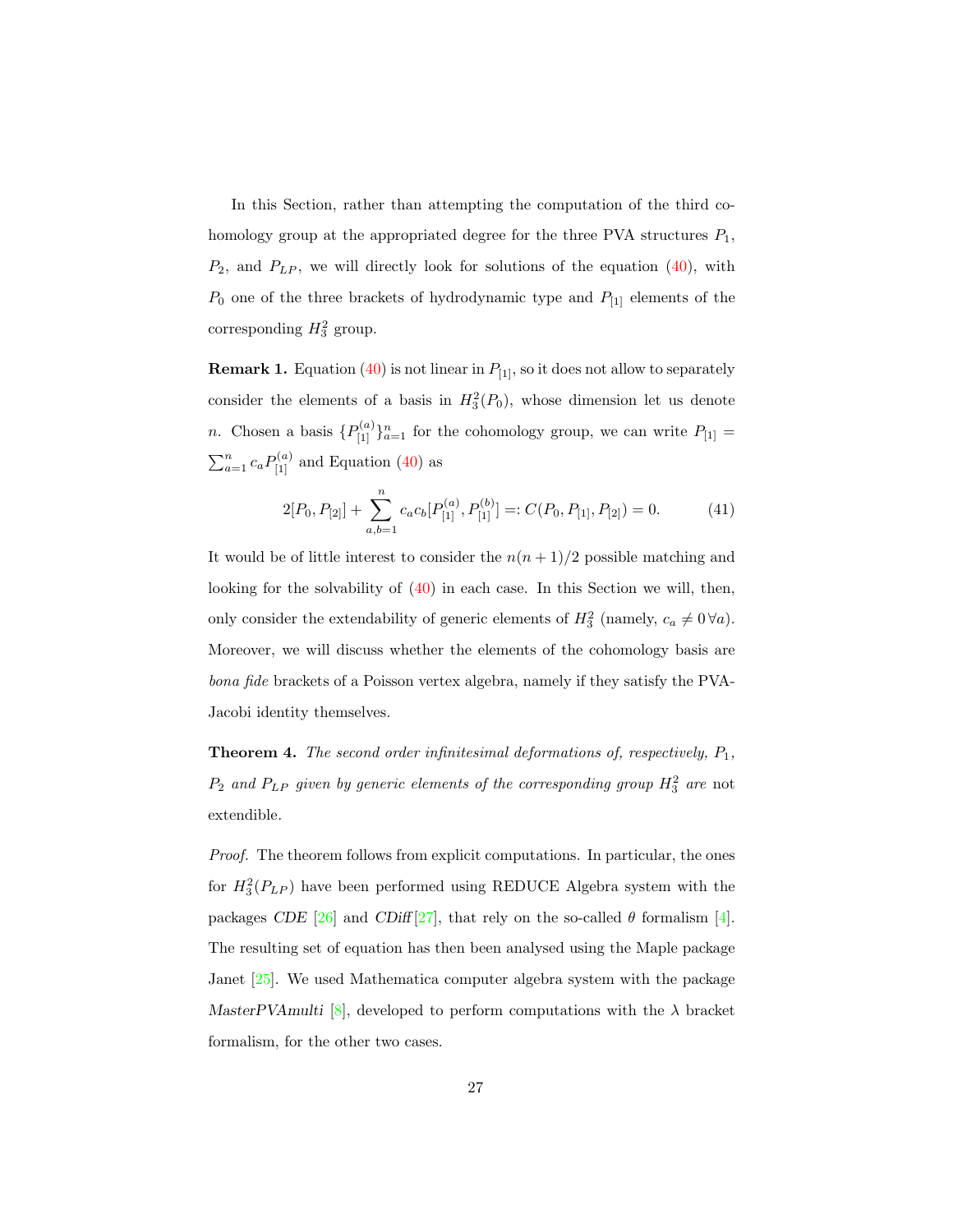We want to solve equation [\(41\)](#page-26-0) for  $P_0$  respectively  $P_1$ ,  $P_2$ , and  $P_{LP}$  (or  $P_{\bullet}$  for short) and where the second term is given by (twice) the PVA-Jacobi identity for the corresponding representative of the cohomology classes com-puted in Section [3.](#page-15-0) We write a candidate  $P_{[2]}$ , that we prefer in this context to denote by  $P_{[4]}$  since it would correspond to the 4th order term of the deformation of the bracket of hydrodynamic type, being a homogeneous degree 5 skewsymmetric  $\lambda$  bracket. We write the candidate  $P_{[4]}$ , which depends on 1774 parameters, similarly to what we did in Section 3.1, by defining it as

$$
\{p^i \lambda p^j\}_{[4]} = N_{ij} - N_{ij}^*,
$$

with  $N_{ij}$  a homogeneous differential polynomial of fifth degree in  $\lambda$  and in the jet variables. The second term in Equation [\(40\)](#page-25-0) is  $[P_{1}, P_{1}]$ . Again, we stick to the naming convention adopted in Section [3](#page-15-0) and denote it by  $P_{\bullet,[2]}$  to keep track of the corresponding hydrodynamic structure and of the deformation order. Notice that the absence of  $c_a^2$  terms in  $[P_{\bullet,[2]}, P_{\bullet,[2]}]$  means that the corresponding bracket  $P_{\bullet,[2]}^{(a)}$  is the bracket of a PVA, while the lack of  $c_a c_b$ terms means that the corresponding elements of the basis are compatible. We then split the full expression collecting powers of  $\lambda$ 's,  $\mu$ 's, and of the partial derivatives up to the 6th order, and try to equate to 0 all the terms, solving for some of the many free parameters of  $P_{[4]}$ .

<span id="page-28-0"></span>Case  $P_1$  In the expansion of  $[P_{1,2}], P_{1,[2]}$  we only have the terms  $c_1^2, c_2^2, c_1c_3$ ,  $c_2c_4$ . This is enough to conclude that  $P_{1,[2]}^{(3)}$  and  $P_{1,[2]}^{(4)}$  are compatible brackets of a Poisson vertex algebra. Moreover, in the coefficients of  $\lambda_1^5 \mu_1$ of  $C(P_1, P_{1,[2]}, P_{[4]})^{222}$  and  $\lambda_2^5 \mu_2$  of  $C(P_1, P_{1,[2]}, P_{[4]})^{111}$  (the upper indices correspond to the component as from Equation [\(39\)](#page-25-1)) we observe the lack of terms coming from  $[P_1, P_{[4]}]$ , while the whole coefficients are not vanishing because of terms coming from, respectively,  $P_{1,[2]}^{(2)}, P_{1,[2]}^{(2)}$ ,  $P_{1,[2]}^{(2)}, P_{1,[2]}^{(4)}$ and  $\left[P_{1,[2]}^{(1)}, P_{1,[2]}^{(1)}\right], \left[P_{1,[2]}^{(1)}, P_{1,[2]}^{(3)}\right]$  that cannot vanish except when  $c_1$  and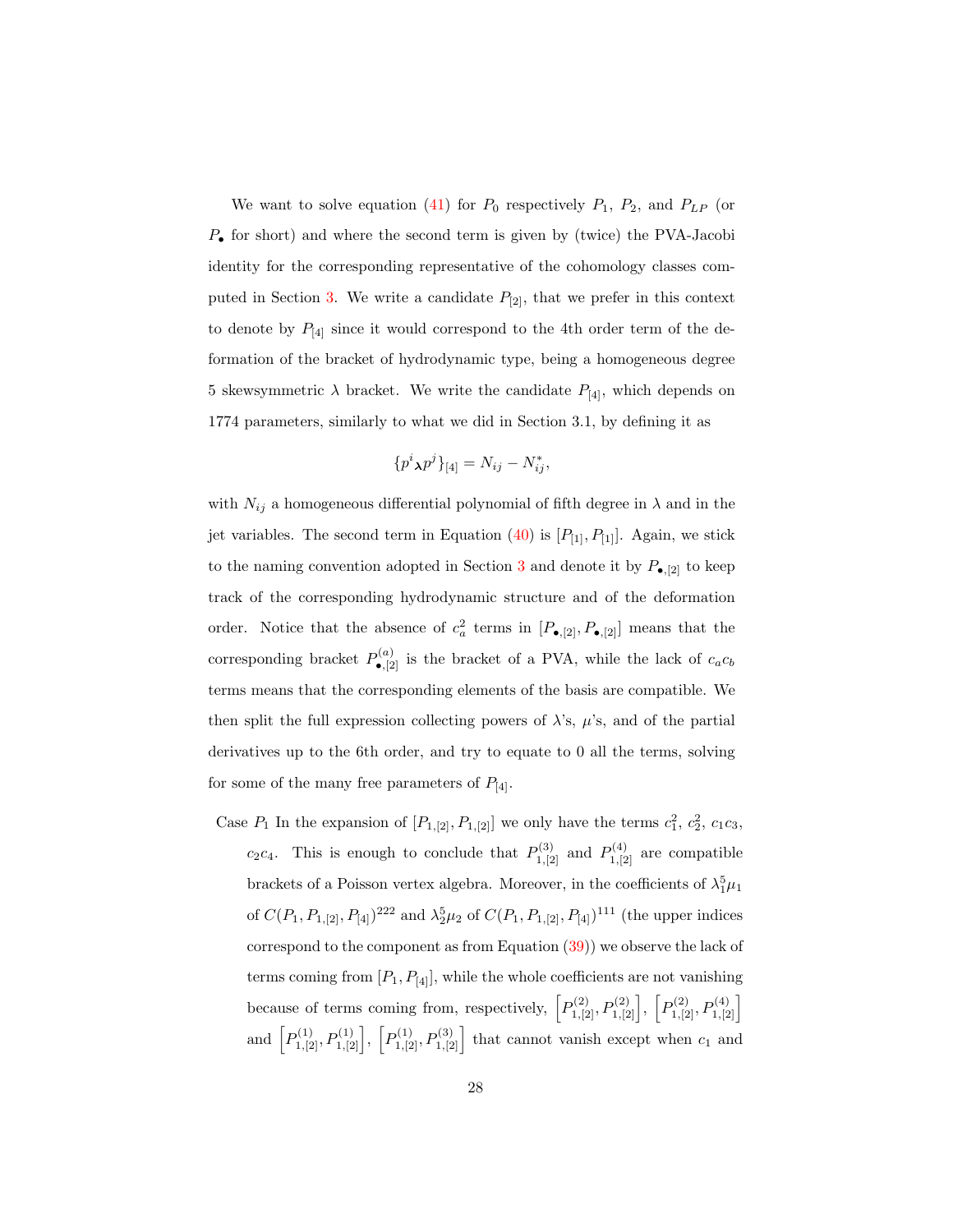$c_2$  are 0.

- Case  $P_2$  The expansion of  $[P_{2,12}, P_{2,12}]$  contains terms  $c_a c_b$  for  $a = 1, 2$  and  $b = 0, \ldots, 4$ , as well as the terms  $c_3c_4$  and  $c_0c_3$ . In the full expression  $C(P_2, P_{2,[2]}, P_{[4]})^{112}$  we observe that the coefficient of  $\lambda_2^5 \mu_2$  is  $2c_1c_4$ , and the one of  $\lambda_2^4 \mu_2^2$  is  $8c_2c_4$ , that cannot vanish since there are not corresponding term coming from  $[P_2, P_{[4]}]$ . Therefore the deformation  $P_{2,[2]}$  is not extendible.
- <span id="page-29-0"></span>Case  $P_{LP}$  The expansion of  $[P_{LP,[2]}, P_{LP,[2]}]$  contains all the terms  $c_i c_j$  for  $i, j = 1, 2$ . Computing the full expression  $C(P_{LP}, P_{LP,[2]}, P_{[4]})$  with the CDE package of Reduce computer algebra system, we obtain a huge overdetermined set of linear PDEs for the unknown parameters of  $P_{[4]}$ . None of this is impossible at sight as in the previous cases. However, we can select a subset of linear PDEs, corresponding to the coefficients of  $\lambda_1^m \lambda_2^n \mu_1^s \mu_2^{6-m-n-s}$  (in fact, coefficients of  $\theta_i \theta_j^m \theta_k^{6-m}$ , since CDE uses the  $\theta$  formalism). This subset of equation is significantly simpler, being constituted by 248 equations, a lot of which purely algebraic, for 206 equations; such a system, as its parent one, is nonhomogenous because of the presence of the terms coming from  $[P_{LP,[2]}, P_{LP,[2]}]$ . The package Janet provides tools for computing the compatibility condition of systems of linear PDEs – the only possible solution of which being  $c_1 = c_2 = 0$ .

**Corollary 5.** The elements of the cohomology group  $H_3^2(P_1)$  in the class identified by  $(c_1, c_2, c_3, c_4) = (0, 0, c_3, c_4)$  are  $\lambda$  brackets of Poisson vertex algebras. In particular, this means that the third and fourth elements of the basis of  $H_3^2(P_1)$  form a biHamiltonian pair.

The elements of the cohomology group  $H_3^2(P_2)$  given by  $(c_0, c_1, c_2, c_3, c_4)$ 

 $\Box$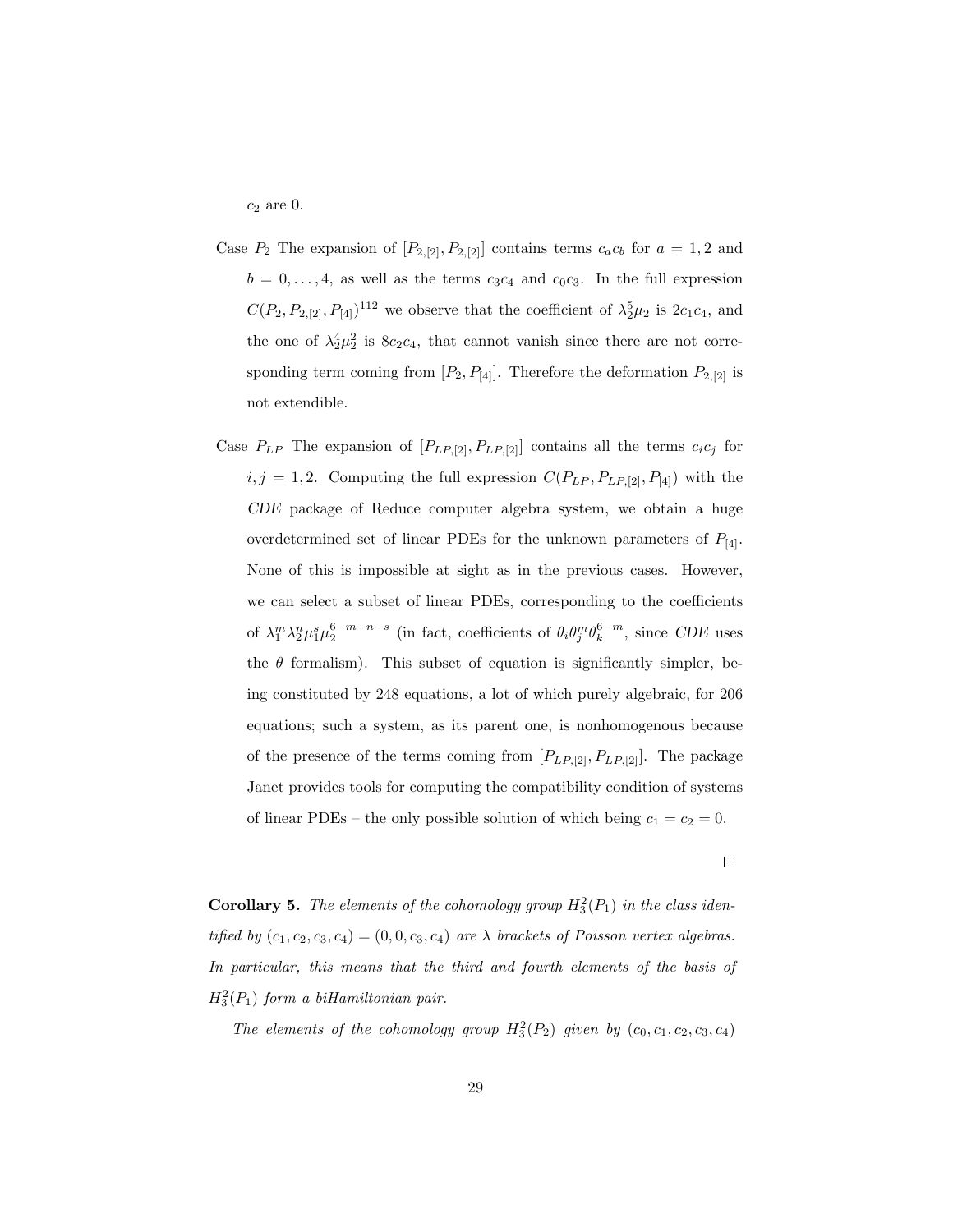equal, respectively, to  $(0, 0, 0, c_3, 0)$  and  $(c_0, 0, 0, 0, c_4)$  are  $\lambda$  brackets of Poisson vertex algebras. In particular,  $P_{2,[2]}^{(0)}$  and  $P_{2,[2]}^{(4)}$  form a biHamiltonian pair.

**Corollary 6.** The degree 6 components of the third cohomology groups  $H_6^3(P_1)$ ,  $H_6^3(P_2)$ ,  $H_6^3(P_{LP})$  for the two-dimensional two-components Poisson brackets of hydrodynamic type are not trivial.

Example 1 (A bi-Hamiltonian pair for a simple PDE). Let us consider the Poisson pencil  $P_{2,[2]}^{(3)} + \lambda P_2$ . The compatibility between  $P_{2,[2]}^{(3)}$  and  $P_2$  is guar-anteed by Theorem [2](#page-20-1) and  $P_{2,[2]}^{(3)}$  is a Poisson bracket itself by Corollary [5.](#page-28-0) Explicitly, it has the form

$$
P_{2,[2]}^{(3)} + \lambda P_2 = \begin{pmatrix} 0 & 0 \\ 0 & 2p\partial_y^3 + 3p_y\partial_y^2 - 3p_{yy}\partial_y - 2p_{yyy} \end{pmatrix} + \lambda \begin{pmatrix} 0 & \partial_x \\ \partial_x & \partial_y \end{pmatrix}.
$$
 (42)

It follows from ker  $\partial_x = \ker \partial_y = \mathbb{R}$  that the Casimirs for  $P_2$  are the Hamiltonian functionals  $\int p$  and  $\int q$ . We pick  $H_0 = \int q$  because it is the only one which is not a Casimir of  $P_{2,[2]}^{(3)}$ , too.  $P_{2,[2]}^{(3)} \delta H_0$  yields the Hamiltonian system

$$
\begin{cases} p_t = 0, \\ q_t = -2 \, p_{yyy}. \end{cases} \tag{43}
$$

Such a system is biHamiltonian. Indeed, it can be written as  $P_2 \delta H_1$  for the nonlocal Hamiltonian functional

$$
H_1 = \int p\left(\partial_x^{-1} p_{yyy}\right). \tag{44}
$$

However,  $H_1$  is a Casimir of  $P_{2,[2]}^{(3)}$ , so we have a so-called short Lenard chain for the system [\(43\)](#page-29-0).

## 5 Concluding remarks

In this paper we have discussed the second order deformations of two-dimensional, two-component brackets of hydrodynamic type, with a mainly computational approach. This has been enough to conclude that, already for this case, the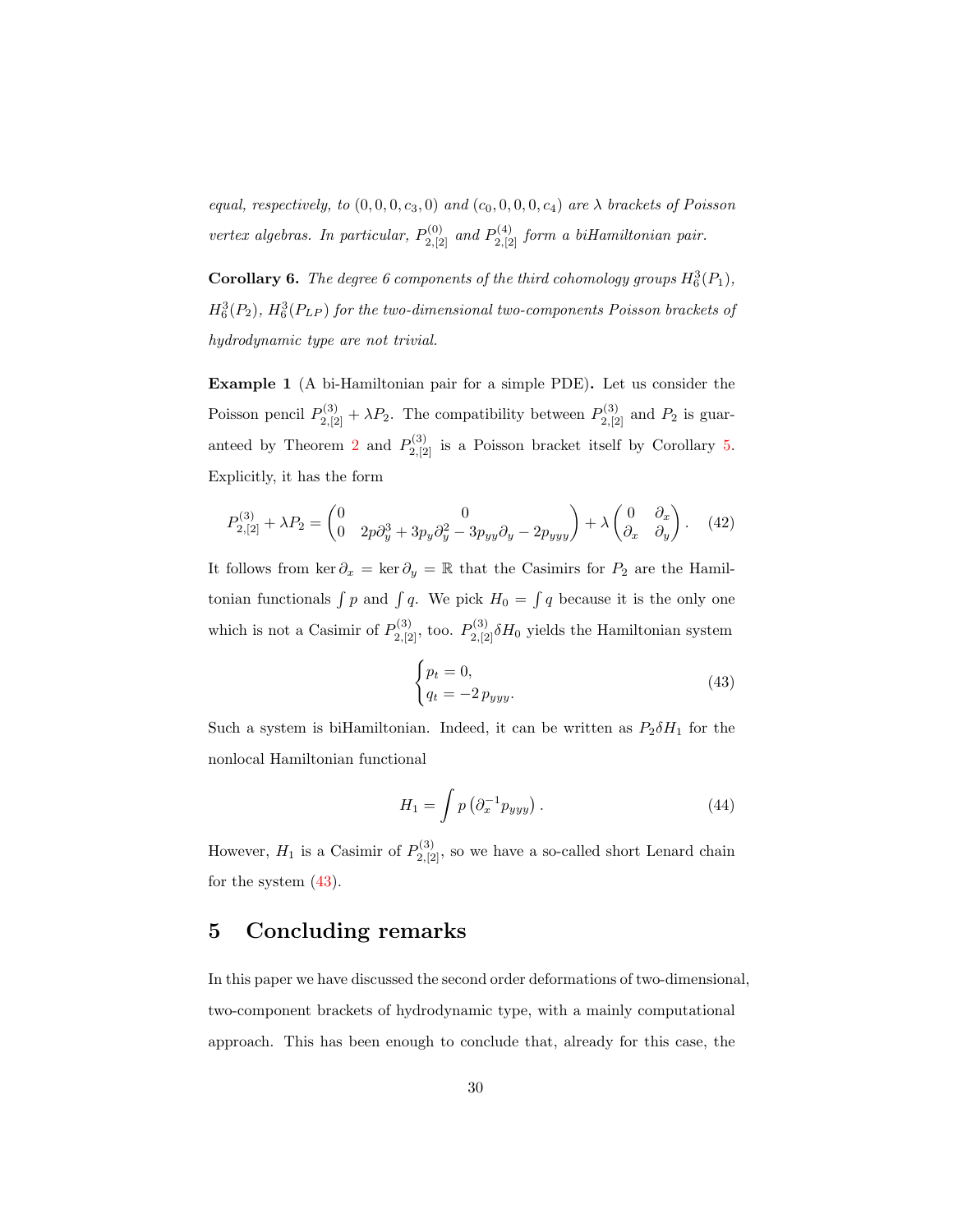compatible deformation of the Poisson brackets are not Miura equivalent to the hydrodynamic type ones, as opposite as what is the case for one-dimensional, any-component case. On the contrary, there is a wide class – arguably wider as the order of deformations increases, as it happens in the one-component case [\[4\]](#page-35-4) – of not equivalent and not trivial deformations. It is interesting, however, that none of the deformations we have found is actually extendible to higher order. The extension is either obstructed or not necessary, because it is already Poisson. It is worthy noticing, however, that we have found only one deformation  $(P_{2,[2]}^{(3)})$  which is Poisson without being constant, that is the case that trivially fulfils Jacobi identity.

<span id="page-31-0"></span>The technique we have used for these results can be extended to higher order deformations, where we are practically limited by the computational time and by the memory of the machine. However, to obtain a general result it seems necessary to overcome the order-by-order approach. In a paper together with G. Carlet and S. Shadrin we found the expression for the dimension of any cohomology group in the scalar case [\[4\]](#page-35-4). This result can be used to compute, for any order of deformation, the dimension of the cohomology of  $P_1$ , as we pointed out in Section 3.5. In a recent work with the same co-authors we addressed the problem of the extension of the compatible infinitesimal deformations, obtaining similar negative results about the extendibility of many of the compatible brackets and a full classification of the compatible scalar Poisson brackets in two space dimensions [\[3\]](#page-35-5). Adopting a similar approach for the remaining two-component cases (namely  $P_2$  and  $P_{LP}$ ) is the next step in this research program.

<span id="page-31-2"></span><span id="page-31-1"></span>Acknowledgements The author was supported by the was supported by the INdAM-COFUND-2012 Marie Curie fellowship "MPoisCoho – Poisson cohomology of multidimensional Hamiltonian operators" and by the EPSRC Grant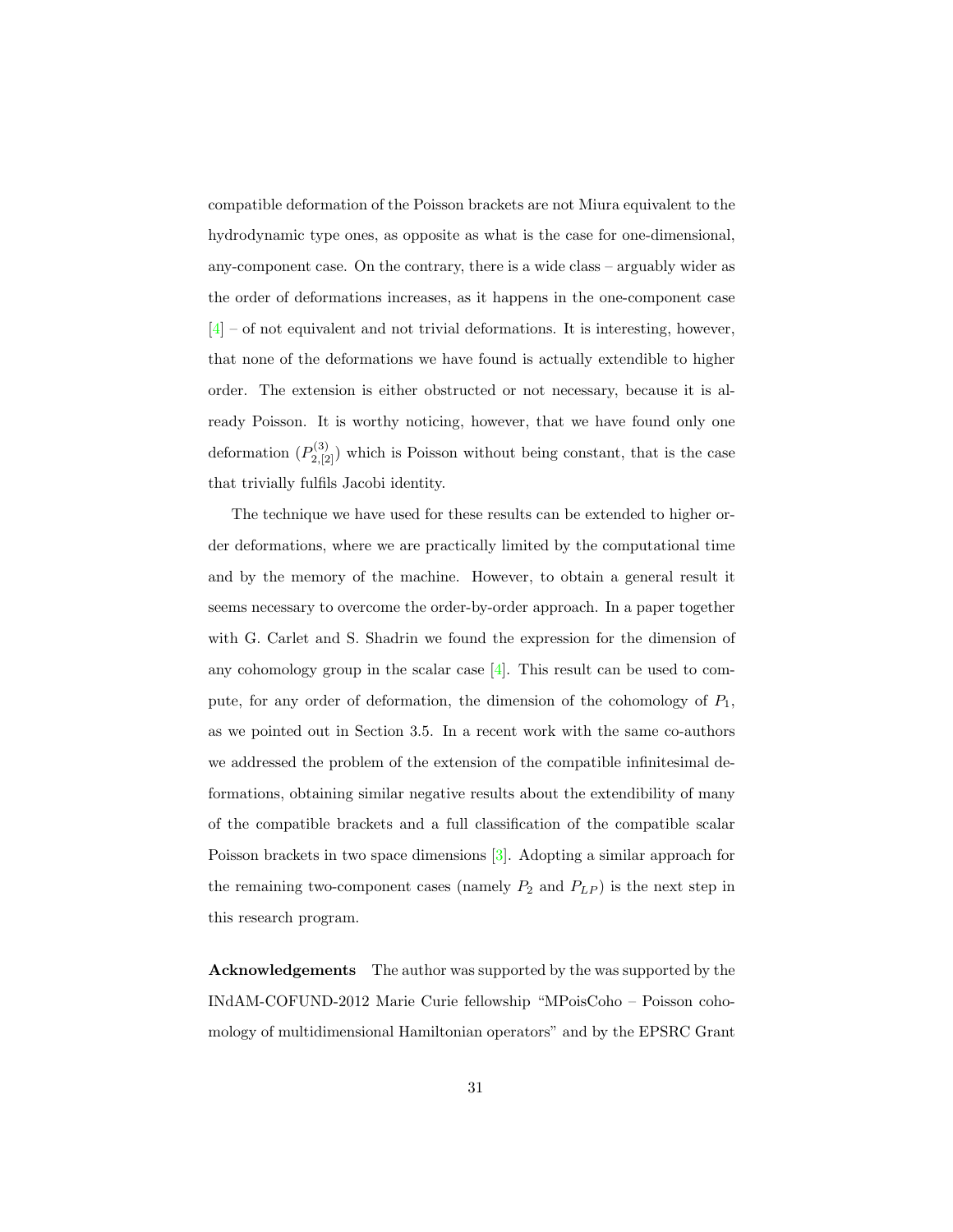No. EP/012698/1.

<span id="page-32-0"></span>He is grateful to the organizers of PMNP2017 for the opportunity to present his work and for the wonderful scientific environment they have established in Gallipoli. Most of the results presented in Section 3 were obtained in the final part of the author's PhD program and are part of his dissertation [\[5\]](#page-35-8): this work couldn't have been done without the guidance and supervision of B. Dubrovin, to whom I am most grateful. I wish also to thank R. Vitolo for his help with REDUCE and CDE softwares, to D. Robertz for providing me with an updated version of Janet, and the Department of Mathematics and Physics "E. De Giorgi" of University of Salento for the access to their computer server.

# <span id="page-32-1"></span>A Coboundary conditions for  $H_3^2(P_{LP})$

We provide here the Coboundary condition used in the computation of  $H_3^2(P_{LP})$ as explained in Paragraph [3.4.](#page-21-0)

$$
4p^3q^2A_{11}^{111} - 10p^4qA_{12}^{111} + 6p^5A_{22}^{111} + 6p^2q^3A_{11}^{112} - 18p^3q^2A_{12}^{112} + 12p^4qA_{22}^{112}
$$

$$
- 6p^2q^3A_{12}^{122} + 6p^3q^2A_{22}^{122} - 2q^5A_{11}^{222} + 2pq^4A_{12}^{222} = 0 \quad (45)
$$

$$
- 2p^3q^2A_{11}^{111} + 6p^4qA_{12}^{111} - 4p^5A_{21}^{111} + 6p^3q^2A_{12}^{112} - 6p^4qA_{12}^{112} + 6pq^4A_{12}^{122} + 6pq^4A_{12}^{122} + 2p^2q^3A_{22}^{222} = 0 \quad (46)
$$

$$
14p^3q^2A_{111}^{111} - 80p^4qA_{11}^{111} + 80p^5A_{21}^{111} - 3p^2q^3A_{11}^{112} - 36p^3q^2A_{12}^{112} + 84p^4qA_{22}^{112}
$$

$$
+ 12pq^4A_{11}^{122} + 12p^2q^3A_{12}^{122} + 49q^5A_{12}^{222} - 8pq^4A_{12}^{222} + 16p^5qB_{12}^{11,11} + 12p^3q^3B_{12}^{11,22}
$$

$$
- 8p^3q^3B_{12}^{12,21} + 8p^2q^4B_{12}^{12,22} - 16p^3q^3B_{12}^{22,11} + 16p^2q^4B_{12}^{22,12} + 8p^2q^4B_{12}^{22,12} + 28pq^5B_{12}^{22,22}
$$

$$
+ 8p^5qD_{11}^{1111} - 16p^6D_{21}^{11
$$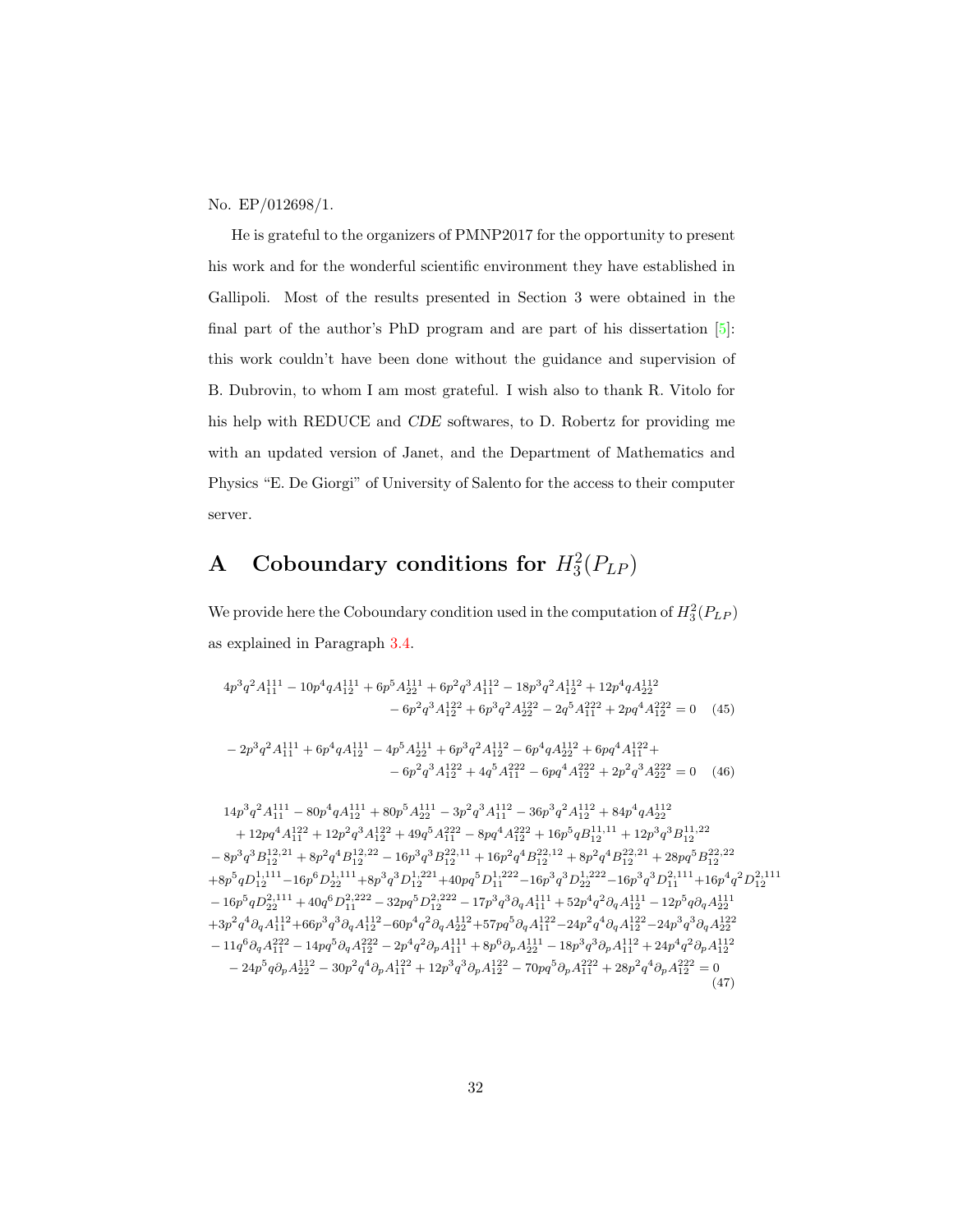$$
-78p^3q^2A_{11}^{111} + 480p^4qA_{12}^{111} - 560p^5A_{22}^{111} - 9p^2q^3A_{11}^{112} + 228p^3q^2A_{12}^{112} - 516p^4qA_{22}^{112} \\ -180pq^4A_{11}^{122} - 12p^2q^3A_{12}^{122} - 413q^5A_{11}^{222} + 120pq^4A_{12}^{222} - 48p^5qB_{12}^{11,11} - 156p^3q^3B_{12}^{11,22} \\ + 64p^4q^2B_{12}^{12,11} + 40p^3q^3B_{12}^{12,21} - 104p^2q^4B_{12}^{12,22} + 176p^3q^3B_{12}^{22,11} - 80p^2q^4B_{12}^{22,12} - 40p^2q^4B_{12}^{22,21} \\ - 172pq^5B_{12}^{22,22} + 24p^5qD_{12}^{1,111} + 16p^6D_{22}^{1,11} - 40p^3q^3D_{12}^{1,221} - 264pq^5D_{11}^{1,222} + 144p^3q^3D_{22}^{1,222} \\ + 144p^3q^3B_{11}^{2,111} - 80p^4q^2D_{12}^{2,111} + 16p^5qD_{22}^{2,111} - 264q^6D_{11}^{2,222} + 224pq^5D_{12}^{2,222} + 93p^3q^3\partial_qA_{11}^{111} \\ - 420p^4q^2\partial_qA_{11}^{111} + 252p^5q\partial_qA_{22}^{111} - 39p^2q^4\partial_qA_{11}^{112} - 474p^3q^3\partial_qA_{12}^{112} + 492p^4q^2\partial_qA_{22}^{112} - 357pq^5\partial_qA_{11}^{112}
$$

# **B** Basis of  $H_3^2(P_{LP})$

$$
\{p_{\lambda}p\}^{(1)} = 2\lambda_1^3 + \lambda_1 \left( -\frac{p_y q_x}{q^2} + \frac{2p q_y q_x}{q^3} + \frac{3q_x^2}{q^2} - \frac{p q_{xy}}{q^2} - \frac{2q_{xx}}{q} \right)
$$
\n
$$
+ \lambda_2 \left( \frac{p_x q_x}{q^2} - \frac{p q_{xx}}{q^2} \right) + \frac{p_y q_x^2}{q^3} - \frac{3p q_y q_x^2}{q^4} - \frac{3q_x^3}{q^3} + \frac{2p q_x q_{xy}}{q^3}
$$
\n
$$
- \frac{p_y q_{xx}}{q^2} + \frac{2p q_y q_{xx}}{q^3} + \frac{4q_x q_{xx}}{q^2} - \frac{p q_{xxy}}{q^2} - \frac{q_{xxx}}{q},
$$
\n
$$
\{p_{\lambda}q\}^{(1)} = 2\lambda_1^2 \lambda_2 + \lambda_2 \left( \frac{p_y^2}{2q^2} + \frac{p_y p_x}{pq} - \frac{2p_y q_x}{q^2} + \frac{5q_x^2}{2q^2} - \frac{2q_{xx}}{q} \right)
$$
\n
$$
+ \lambda_1 \left( \frac{3q_y q_x}{q^2} - \frac{2q_y}{q} \right) - \frac{p_y^2 q_y}{q^3} + \frac{p_y p_{yy}}{q^2} - \frac{p_y^2 p_x}{p^2 q} - \frac{p_y q_y p_x}{p q^2}
$$
\n
$$
+ \frac{p_{yy} p_x}{pq} + \frac{4p_y q_y q_x}{q^3} - \frac{2p_y q_x}{q^2} - \frac{6q_y q_x^2}{q^3} + \frac{p_y p_{xy}}{q} - \frac{2p_y q_{xy}}{q^2}
$$
\n
$$
+ \frac{6q_x q_{xy}}{q^2} + \frac{2q_y q_{xx}}{q^2} - \frac{2q_{xxy}}{q}
$$
\n
$$
\{q_{\lambda}p\}^{(1)} = 2\lambda_1^2 \lambda_2 + \lambda_2 \left( \frac{p_y^2}{2q^2} + \frac{p_y p_x}{pq} - \frac{2p_y q_x}{q^2} + \frac{5q_x^2}{2q^2} - \
$$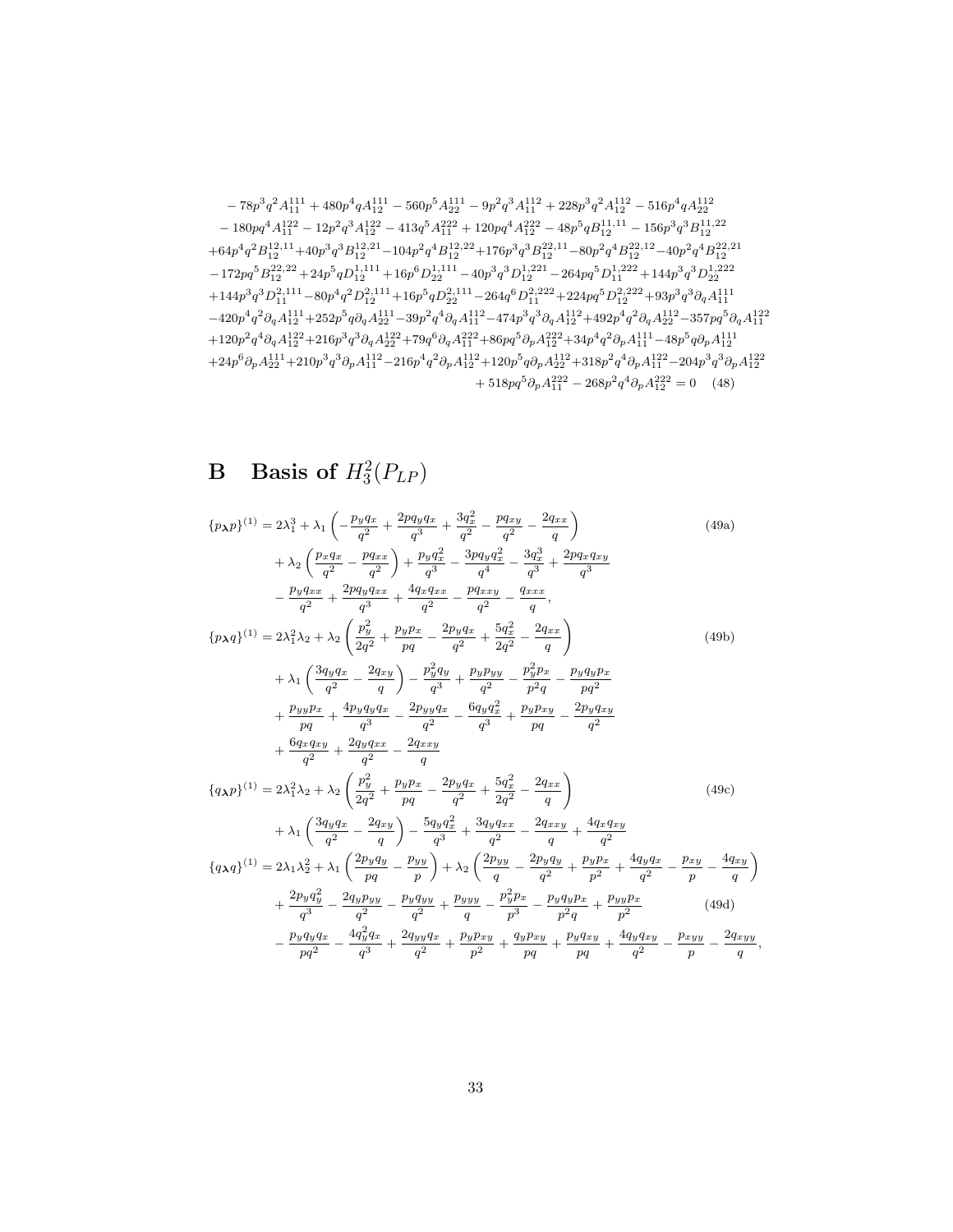$$
\{p_{\mathbf{X}}p\}^{(2)} = \lambda_1 \left( \frac{53p_yq_y}{4q^2} - \frac{53p_yy}{4q} - \frac{35p_yp_x}{2p^2} - \frac{qp_x^2}{p^3} + \frac{q_yq_x}{2q^2} + \frac{19p_xq_x}{2p^2} \right)
$$
\n
$$
+ \frac{35p_{xy}}{2p} - \frac{q_{xy}}{2q} + \frac{qp_{xx}}{2p^2} - \frac{9q_{xx}}{p} \right)
$$
\n
$$
+ \lambda_2 \left( \frac{17p_yp_x}{pq} - \frac{7p_y^2}{q^2} + \frac{p_x^2}{2p^2} + \frac{59p_yq_x}{4q^2} - \frac{11p_xq_x}{pq} - \frac{3q_x^2}{2q^2} - \frac{71p_xy}{4q} + \frac{17q_{xx}}{2q} \right)
$$
\n
$$
+ \frac{7p_y^2q_y}{q^3} - \frac{7p_yp_{yy}}{q^2} - \frac{17p_y^2p_x}{2p^2q} - \frac{17p_yq_yp_x}{4p^2} + \frac{17p_yp_x}{2pq} + \frac{17p_yp_x^2}{2p^2} + \frac{3qp_x^2}{2p^3} - \frac{28p_yq_yq_x}{q^3}
$$
\n
$$
+ \frac{14p_yyq_x}{q^2} + \frac{11p_yp_xq_x}{2p^2q} + \frac{11q_yp_xq_x}{2pq^2} - \frac{10p_x^2q_x}{p^3} + \frac{q_yq_x^2}{q^3} + \frac{17p_yp_xy}{2p^2} + \frac{31q_yp_xy}{2q^2}
$$
\n
$$
- \frac{17p_xp_{xy}}{p^2} - \frac{11q_xp_{xy}}{2pq} + \frac{14p_yq_{xy}}{q^2} - \frac{11p_xq_{xy}}{2pq} - \frac{q_xq_{xy}}{q^3} - \frac{31p_{xyy}}{2q^2} - \frac{31p_{xyy}}{4p^2}
$$
\n
$$
- \frac{3q_{yx}p_{xx}}{2p^3} + \frac{5q_xp_{xx}}{p^2} - \frac{4q_yq_{xx}}
$$

and

 $-\frac{3q_yp_{xy}}{4}$ 

 $+\frac{qp_yp_{xx}}{2}$ 

<span id="page-34-1"></span><span id="page-34-0"></span> $+\frac{p_y p_{xy}}{2}$ 

 $\frac{q_yp_{xy}}{4pq} + \frac{2qp_xp_{xy}}{p^3}$ 

 $\frac{y p_{xx}}{p^3} - \frac{3 q_y p_{xx}}{4 p^2}$ 

 $\frac{y \overline{p_{xy}}}{2p^2} - \frac{3q_{xyy}}{2q}$ 

 $\frac{p_x p_{xy}}{p^3} - \frac{5q_x p_{xy}}{4p^2}$ 

 $\frac{qy p_{xx}}{4p^2} - \frac{qq_x p_{xx}}{2p^3}$ 

 $\frac{q_{xyy}}{2q} + \frac{3q_{xxy}}{4p}$ 

 $\frac{4}{4p^2} - \frac{3p_yq_{xy}}{4pq}$ 

 $\frac{p_{xx}}{2p^3} - \frac{p_y q_{xx}}{p^2}$ 

 $\frac{q_{xxy}}{4p} + \frac{qq_{xxx}}{4p^2}$  $rac{4\pi x}{4p^2},$ 

 $\frac{dyq_{xy}}{4pq} + \frac{15q_yq_{xy}}{4q^2}$ 

 $\frac{q_{xx}}{p^2} + \frac{3q_yq_{xx}}{4pq}$ 

 $\frac{q_y q_{xy}}{4q^2} - \frac{5p_x q_{xy}}{4p^2}$ 

 $\frac{q_{y}q_{xx}}{4pq} - \frac{q_{p_x}q_{xx}}{p^3}$ 

 $\frac{\partial xq_{xy}}{4p^2} - \frac{3q_xq_{xy}}{4pq}$ 4pq

> $\frac{q_{xx}}{p^2} - \frac{q p_{xxy}}{2p^2}$  $2p^2$

 $\frac{xq_{xx}}{p^3} + \frac{q_xq_{xx}}{p^2}$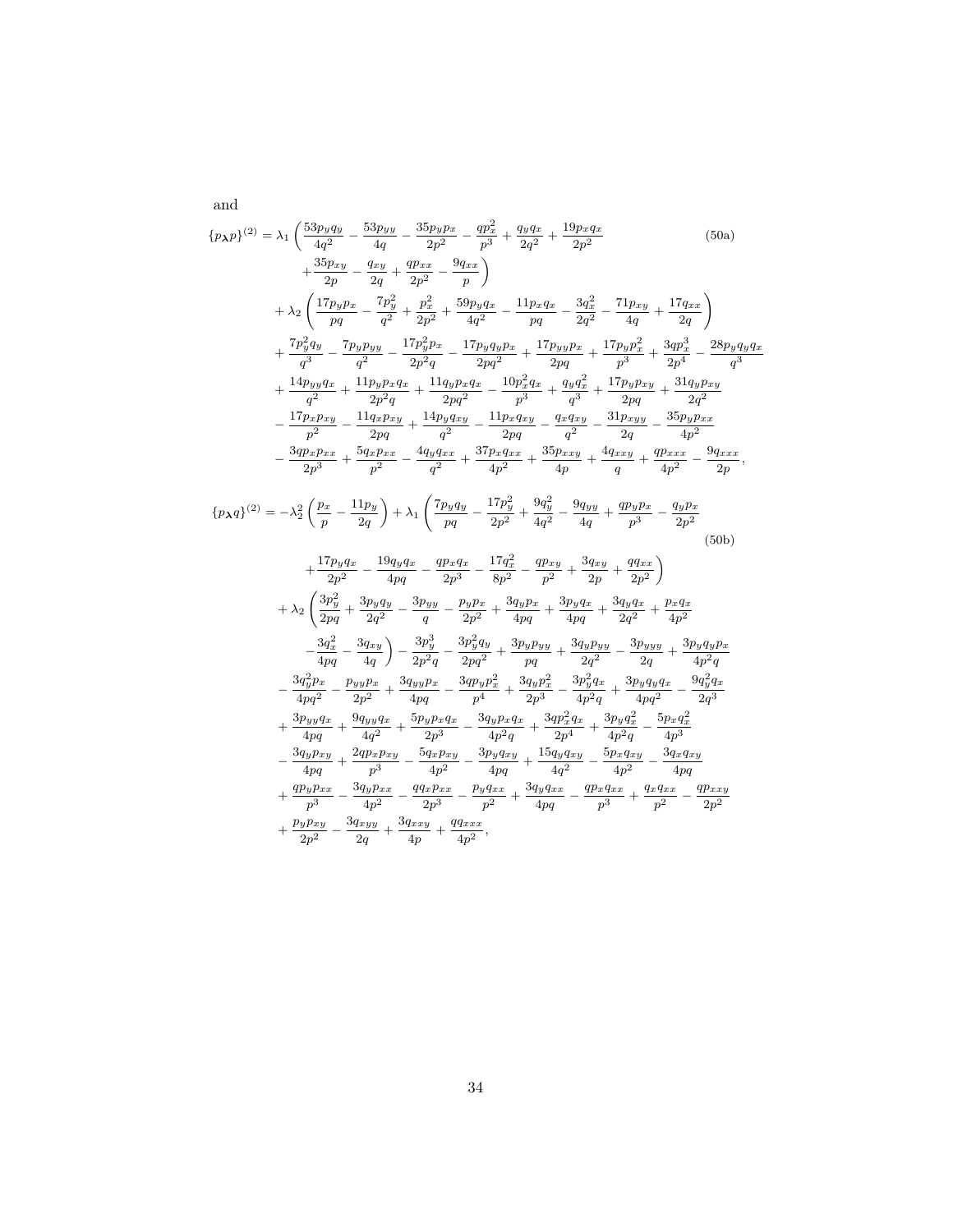<span id="page-35-8"></span><span id="page-35-5"></span><span id="page-35-4"></span><span id="page-35-0"></span>
$$
\{q_{\lambda}p\}^{(2)} = \lambda_2^2 \left(\frac{p_x}{p} - \frac{11p_y}{2q}\right) + \lambda_1 \left(\frac{7p_yq_y}{pq} - \frac{17p_y^2}{2p^2} + \frac{9q_y}{4q} - \frac{9q_yy}{4q} + \frac{qp_yp_x}{p^3} - \frac{q_yp_x}{2p^2} \tag{50c}
$$
\n
$$
+ \frac{17p_yq_x}{2p^2} - \frac{19q_yq_x}{4pq} - \frac{qp_xq_x}{2p^3} - \frac{17q_x^2}{8p^2} - \frac{qp_xy}{p^2} + \frac{3q_xy}{2p} + \frac{qq_xx}{2p^2}\right)
$$
\n
$$
+ \lambda_2 \left(\frac{3p_y^2}{2pq} + \frac{25p_yq_y}{2q^2} - \frac{14p_yy}{q} - \frac{5p_yp_x}{2p^2} + \frac{3q_yp_x}{4pq} + \frac{3p_yq_x}{4pq} + \frac{3q_yq_x}{2q^2} + \frac{p_xq_x}{4p^2}\right)
$$
\n
$$
- \frac{3q_x^2}{4pq} + \frac{2p_xy}{p} - \frac{3q_xy}{4q}\right) - \frac{14p_yq_y^2}{q^3} + \frac{14q_yp_yy}{q^2} + \frac{7p_yq_yy}{q^2} - \frac{7p_yy_y}{q}
$$
\n
$$
+ \frac{20p_y^2p_x}{p^3} - \frac{17p_yq_yp_x}{2p^2q} - \frac{p_yp_x}{p^2} - \frac{q_yp_x^2}{2p^3} - \frac{17p_yq_yq_x}{2pq^2} - \frac{3q_y^2q_x}{q^3} + \frac{3q_yyq_x}{2q^2}
$$
\n
$$
+ \frac{11q_yp_xq_x}{2p^2q} + \frac{11q_yq_x^2}{2p^2} + \frac{5p_xq_x^2}{p^3} - \frac{20p_yp_xy}{2p^3} + \frac{17q_yp_yy}{2p^2} + \frac{49p_xp_xy}{p^3} + \frac{9q_xp_xy}{p^2}
$$
\n
$$
+ \frac{3q_yq_x}{q^2} - \frac{2p
$$

## <span id="page-35-7"></span><span id="page-35-6"></span><span id="page-35-3"></span><span id="page-35-2"></span>References

- [1] Aliaa Barakat, Alberto De Sole, and Victor G. Kac. Poisson vertex algebras in the theory of Hamiltonian equations. Jpn. J. Math., 4(2):141–252, 2009.
- <span id="page-35-1"></span>[2] DJ Benney. Some properties of long nonlinear waves. Studies in Applied Mathematics, 52(1):45–50, 1973.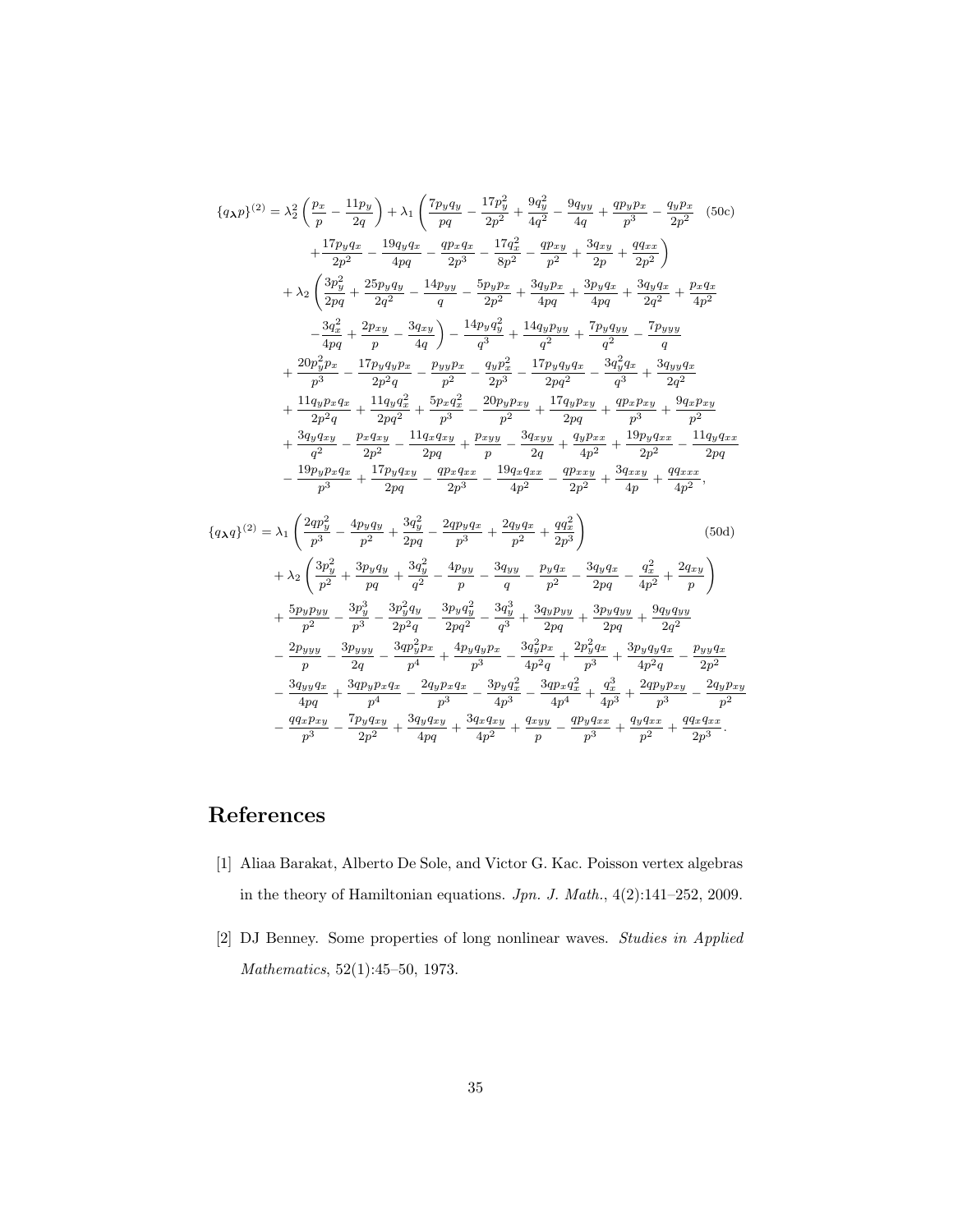- <span id="page-36-4"></span><span id="page-36-1"></span>[3] Guido Carlet, Matteo Casati, and Sergey Shadrin. Normal forms of dispersive scalar Poisson brackets with two independent variables. arXiv/1707.03703, 2017.
- <span id="page-36-7"></span>[4] Guido Carlet, Matteo Casati, and Sergey Shadrin. Poisson cohomology of scalar multidimensional Dubrovin-Novikov brackets. J. Geom. Phys, 114(1):404–419, 2017.
- <span id="page-36-5"></span>[5] Matteo Casati. Multidimensional Poisson Vertex Algebras and the Poisson cohomology of Hamiltonian structures of hydrodynamic type. PhD thesis, Scuola Internazionale Superiore di Studi Avanzati di Trieste, 2015.
- [6] Matteo Casati. On deformations of multidimensional Poisson brackets of hydrodynamic type. Comm. Math. Phys., 335(2):851–894, 2015.
- <span id="page-36-2"></span>[7] Matteo Casati. Dispersive deformations of the Hamiltonian structure of Euler's equations. Theor. Math. Phys., (188):1296, 2016.
- <span id="page-36-6"></span>[8] Matteo Casati and Daniele Valeri. MasterPVA and WAlg: Mathematica packages for Poisson vertex algebras and classical affine W-algebras. Bollettino dell'Unione Matematica Italiana, 2017.
- <span id="page-36-0"></span>[9] Alberto De Sole and Victor G. Kac. The variational Poisson cohomology. Jpn. J. Math., 8(1):1–145, 2013.
- <span id="page-36-8"></span>[10] Luca Degiovanni, Franco Magri, and Vincenzo Sciacca. On deformation of Poisson manifolds of hydrodynamic type. Comm. Math. Phys., 253(1):1–24, 2005.
- <span id="page-36-3"></span>[11] B. A. Dubrovin and S. P. Novikov. Hamiltonian formalism of onedimensional systems of the hydrodynamic type and the Bogolyubov-Whitham averaging method. Dokl. Akad. Nauk SSSR, 270(4):781–785, 1983.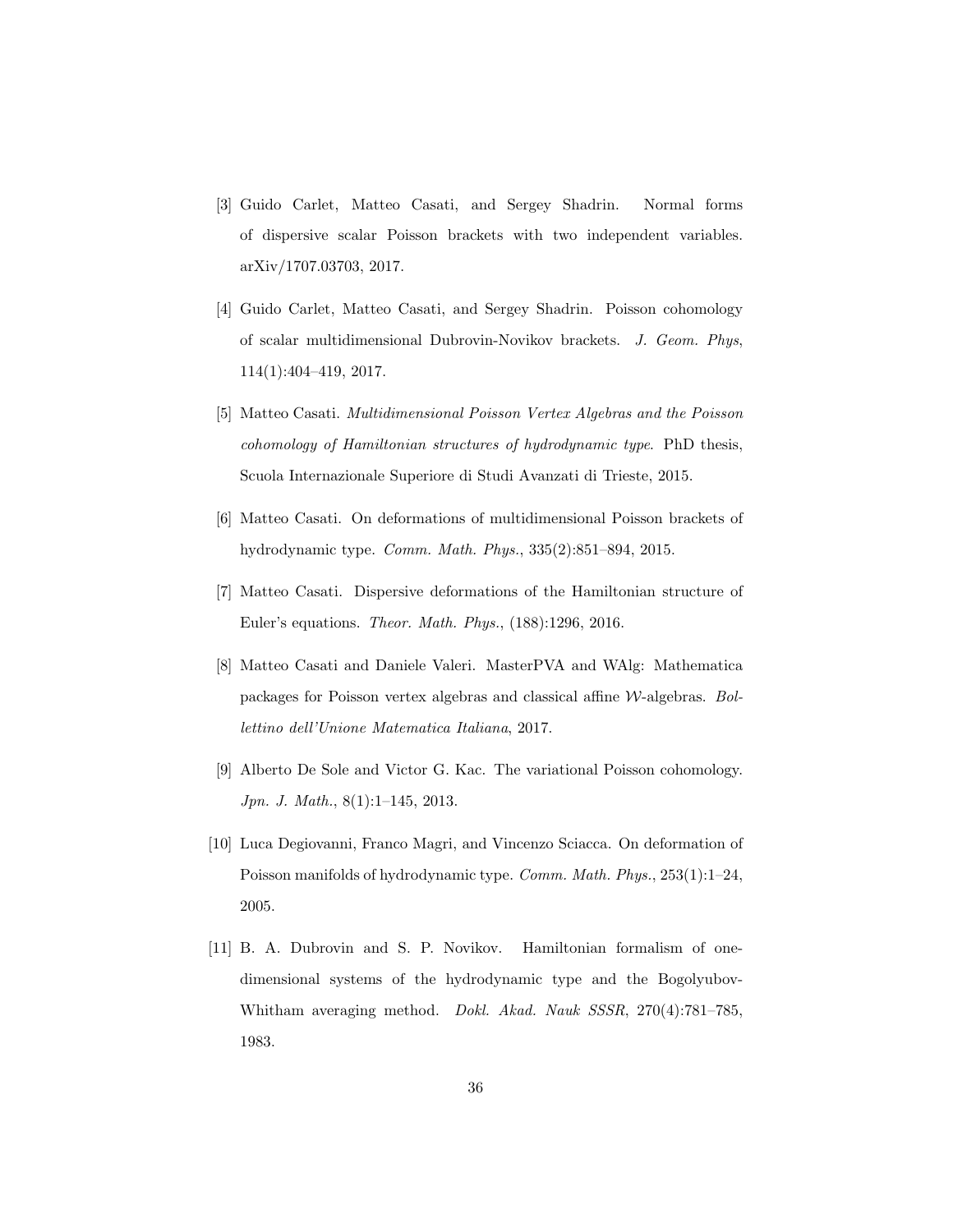- <span id="page-37-0"></span>[12] B. A. Dubrovin and S. P. Novikov. Poisson brackets of hydrodynamic type. Dokl. Akad. Nauk SSSR, 279(2):294–297, 1984.
- <span id="page-37-2"></span>[13] Boris A. Dubrovin and Youjin Zhang. Normal forms of hierarchies of integrable PDEs, Frobenius manifolds and Gromov-Witten invariants. arXiv:math/0108160v1, 2001.
- <span id="page-37-3"></span><span id="page-37-1"></span>[14] E. V. Ferapontov, A. V. Odesskii, and N. M. Stoilov. Classification of integrable two-component Hamiltonian systems of hydrodynamic type in  $2 + 1$  dimensions. *J. Math. Phys.*, 52(7):073505, 28, 2011.
- <span id="page-37-6"></span>[15] Evgeny V. Ferapontov, Paolo Lorenzoni, and Andrea Savoldi. Hamiltonian operators of Dubrovin-Novikov type in 2D. Lett. Math. Phys., 105(3):341– 377, 2015.
- <span id="page-37-5"></span>[16] Clifford S. Gardner. Korteweg-de Vries equation and generalizations. IV. The Korteweg-de Vries equation as a Hamiltonian system. J. Mathematical Phys., 12:1548–1551, 1971.
- <span id="page-37-4"></span>[17] I. M. Gel'fand and L. A. Dikiĭ. Asymptotic properties of the resolvent of Sturm-Liouville equations, and the algebra of Korteweg-de Vries equations. Uspehi Mat. Nauk, 30(5(185)):67–100, 1975.
- [18] Ezra Getzler. A Darboux theorem for Hamiltonian operators in the formal calculus of variations. Duke Math. J.,  $111(3):535-560$ ,  $2002$ .
- [19] André Lichnerowicz. Les variétés de Poisson et leurs algèbres de Lie associées. J. Differential Geometry,  $12(2):253-300$ , 1977.
- [20] F. Magri. A geometrical approach to the nonlinear solvable equations. In Nonlinear evolution equations and dynamical systems (Proc. Meeting, Univ. Lecce, Lecce, 1979), volume 120 of Lecture Notes in Phys., pages 233–263. Springer, Berlin-New York, 1980.